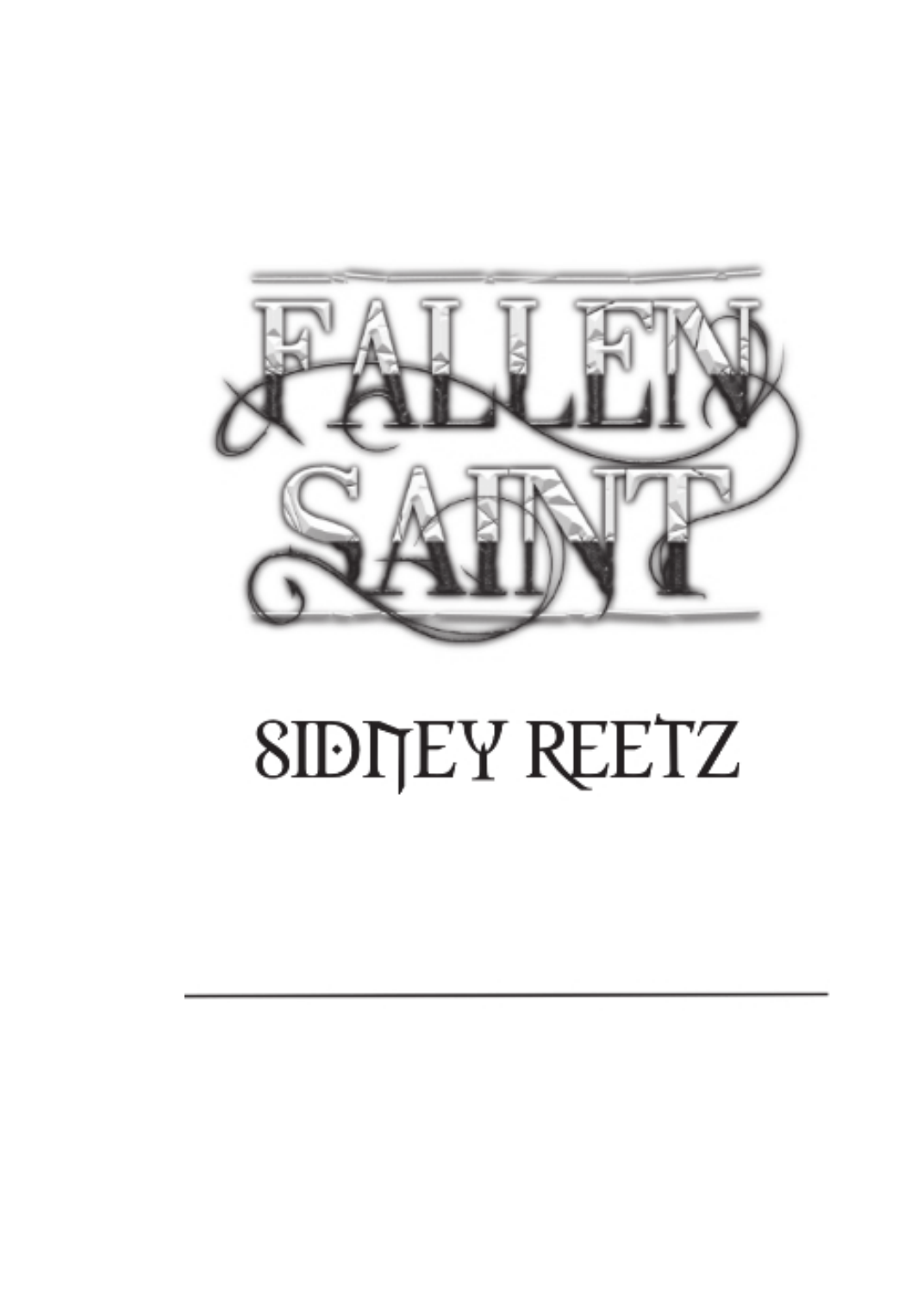Hell Bat Publications

Copyright © 2017 by Samantha Wagner

All rights reserved. Published in the United States by Hell Bat Publications, Arizona.

No part of this book may be used or reproduced in any manner whatsoever without written permission.

ISBN (ebook) 978-0-9862876-3-3 ISBN (paperback) 978-0-9862876-2-6

Manufactured in the United States of America.

FIRST EDITION

First US printing January 2018

Cover art and design by TJ Geisen

www.sidneyreetz.com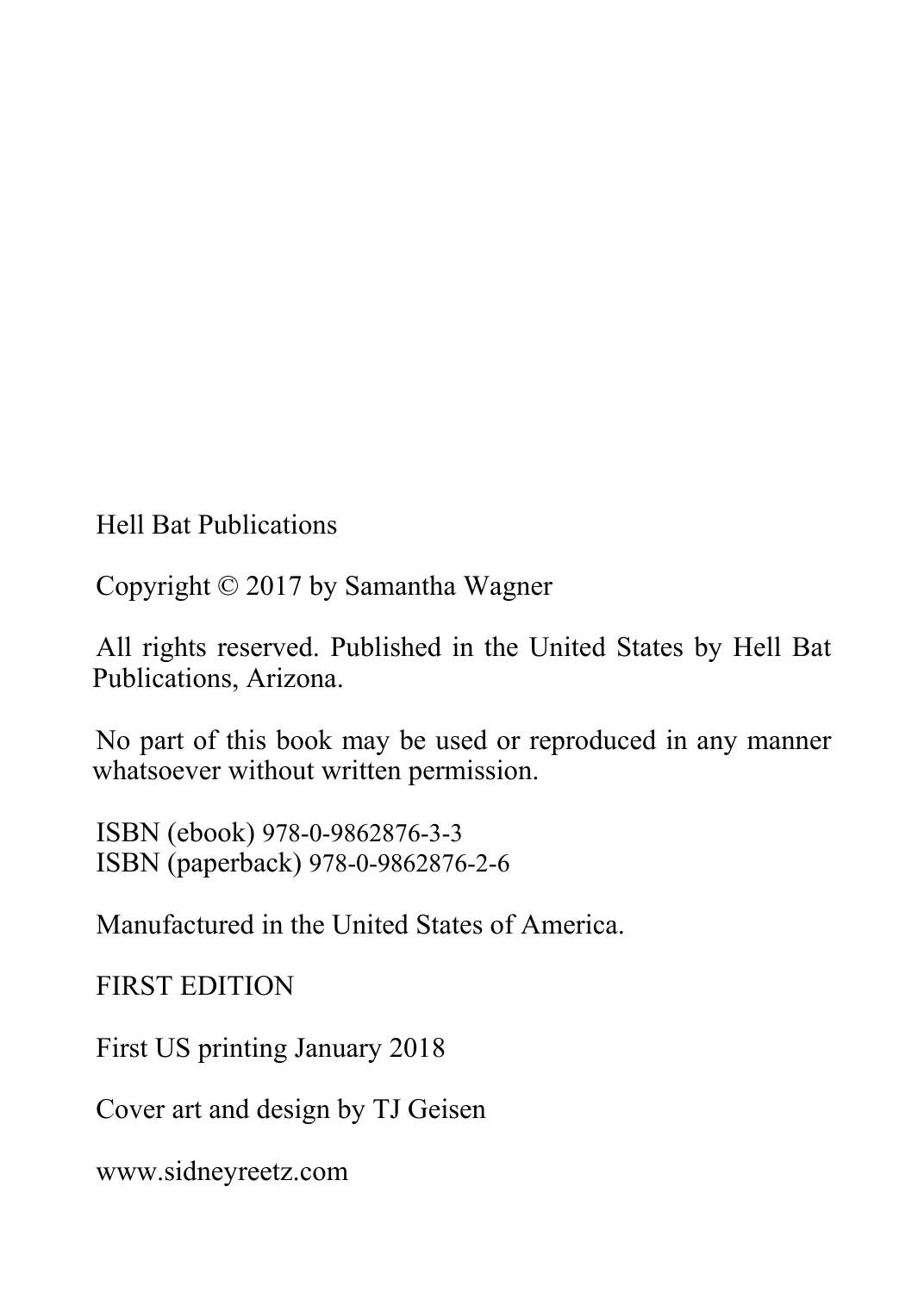## **PROLOGUE**

# LUCIFER

Thirteen Years Ago Lost Port, California

"You need to leave and not come back."

 I looked up from the scrolls strewn about my desk to see Raziel in the doorway to my office. The Angel of Secrets had his arms folded across his chest with his hip leaned arrogantly against the door frame.

 Were he any other angel, those words would have been met with blunt and brutal force. Yet over the years, the drunken fool I'd first met in Ireland had been replaced by a creature I found myself treading carefully around these days.

 I shouldn't have been surprised at his appearance; I'd felt a confrontation brewing between us for some time now.

 In response to his tone more so than his words, I felt the sting as my eyes flashed from blue to red. "Excuse me?"

 Raziel's own hazel eyes glinted in the dim light of my office. "You heard me," he said, his thick Irish brogue rolling off him to fill the room.

I met Raziel's gaze with no emotion on my face.

Back when the taint had been consuming me, I would have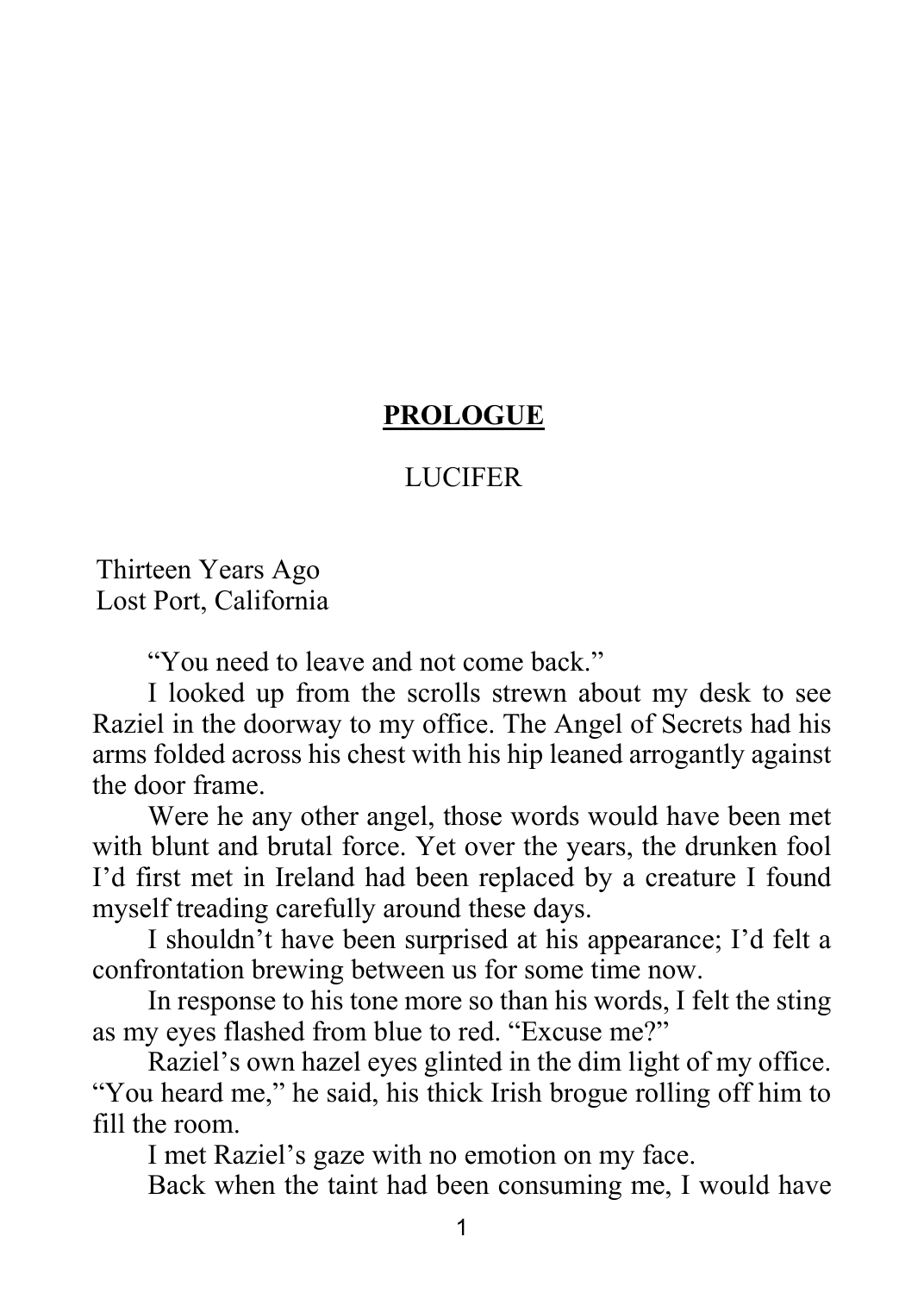#### Sidney Reetz

acted instead of using my head. Now that the taint had been purified, I felt calmer under pressure, clearer, and perhaps deadlier for it.

 Ignoring the other angel, I signed off on the scroll before me and took my time rolling it. Reaching over my desk, I placed it in the pile of other such documents for Azrael to pick up in the morning. Leaning back, I braced my elbows against the arms of my chair. My only response to Raziel was to cock an eyebrow.

 That seemed to unsettle what courage he'd entered the room with. I could tell by the way he hesitated before striding into my office to face me square on.

 I'd never admit it to him, but he continuously impressed me. Sobriety suited him well. The buzz cut he'd worn had been allowed to grow out years ago. His brunette hair, now shoulder length, had been tied back in a half tail. Even in the dimness of the room, I could make out the subtle other colors within it; blond, mahogany and traces of red. He hadn't filled out in body mass since he'd never lost any; yet gone were the baggy flannel shirts and pants, replaced with form fitting jeans and a green buttondown shirt.

Raziel, the Angel of Secrets, was once again in peak form.

 "You all need to leave," Raziel amended. "Or I will have to take Aria to live with her sister and Azazel."

 Anger flash boiled within me, yet I redirected it before it could explode. "Aria is *my* ward," I stated more as a challenge. "She and her sister are *my* responsibility. In light of my duties, I have given over *some* of their daily care to you and Azazel." I narrowed my eyes on him. "That does not mean that you usurp my authority on decisions about their well-being or place of residence."

 Raziel's jaw moved as if he were grating his teeth and trying to watch his words just as carefully as I. "I'm suggesting this in response to Aria's future well-being."

 "Suggesting? Funny, it sounded like an order to me." I pushed myself up from my chair and stood to face him eye to eye. "Talk to me Raziel," I sighed to dispel the tension. "What threat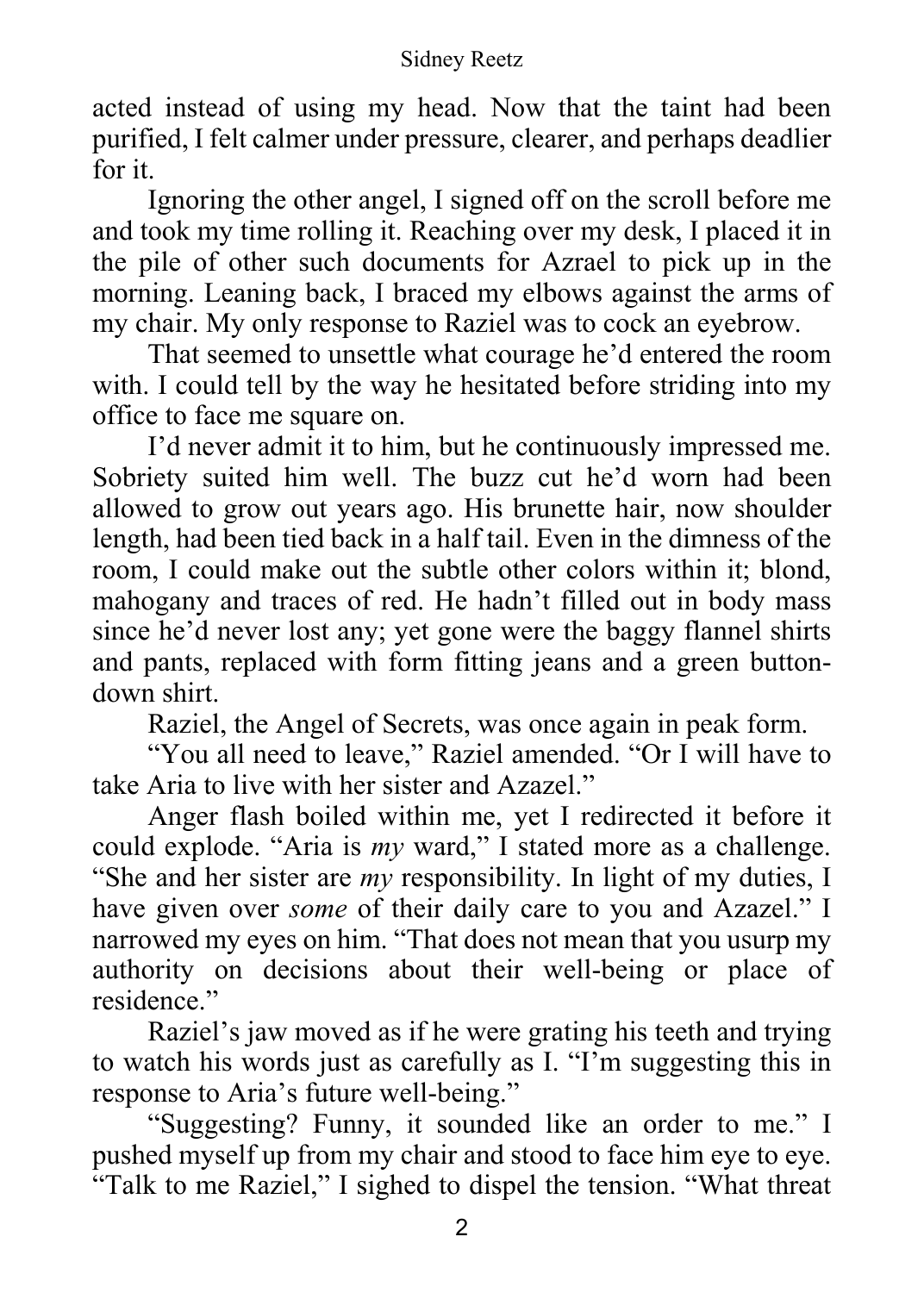are you trying to protect her from?"

"You," he replied instantly.

 "Watch yourself," I snapped, purposefully allowing a bit of my control to slip. "I vowed to her mother that I'd protect her." I glanced to the corner of my office where, just that afternoon, the girl had been practicing on the harp as I'd worked. "She's ten now. For the past seven years, I've held to my word. She's happy and wants for nothing. What threat could I possibly be to her?"

 "That's not—" Raziel bit off what he'd been about to say with a growl. He turned and paced around the room, stopping at the harp. He leaned down and picked up a few pages Aria had been composing. "Physically you've taken care of her. Seven years and we haven't seen or heard a thing from Michael, Uriel or Heaven. However, that's not the threat we need to protect her from right now."

"Get to the point, Raziel."

 He turned sharply and glared at me. "Despite what Aria's soul might have been in a past life, or why she was reincarnated into a human body, she is human. She's growing up like a human. She's *maturing* like a human." He lifted his eyebrow at me, but I didn't follow his logic.

 "Aria is the Seraphim Angel Soulfiel reincarnated. You and I know this. So what are you—"

"You and Soulfiel were mates."

 He couldn't have stunned me more if he'd teleported across the room and slapped me. "You are wrong there," I hissed. Of all the things he could have hit me with, this was below the belt. "Not that it is anyone's business, but Soulfiel and I were comrades only."

 "Stop fucking lying to yourself! You've been doing it since the dawn of time, Luce. Aren't you tired of it yet?"

Reflexively, my lips curled, exposing my fangs.

 "It might not have been a typical mating like we see with the others. Nevertheless, you two were committed to one another. You just wouldn't admit it to each other or yourselves. Perhaps if you two had more time…"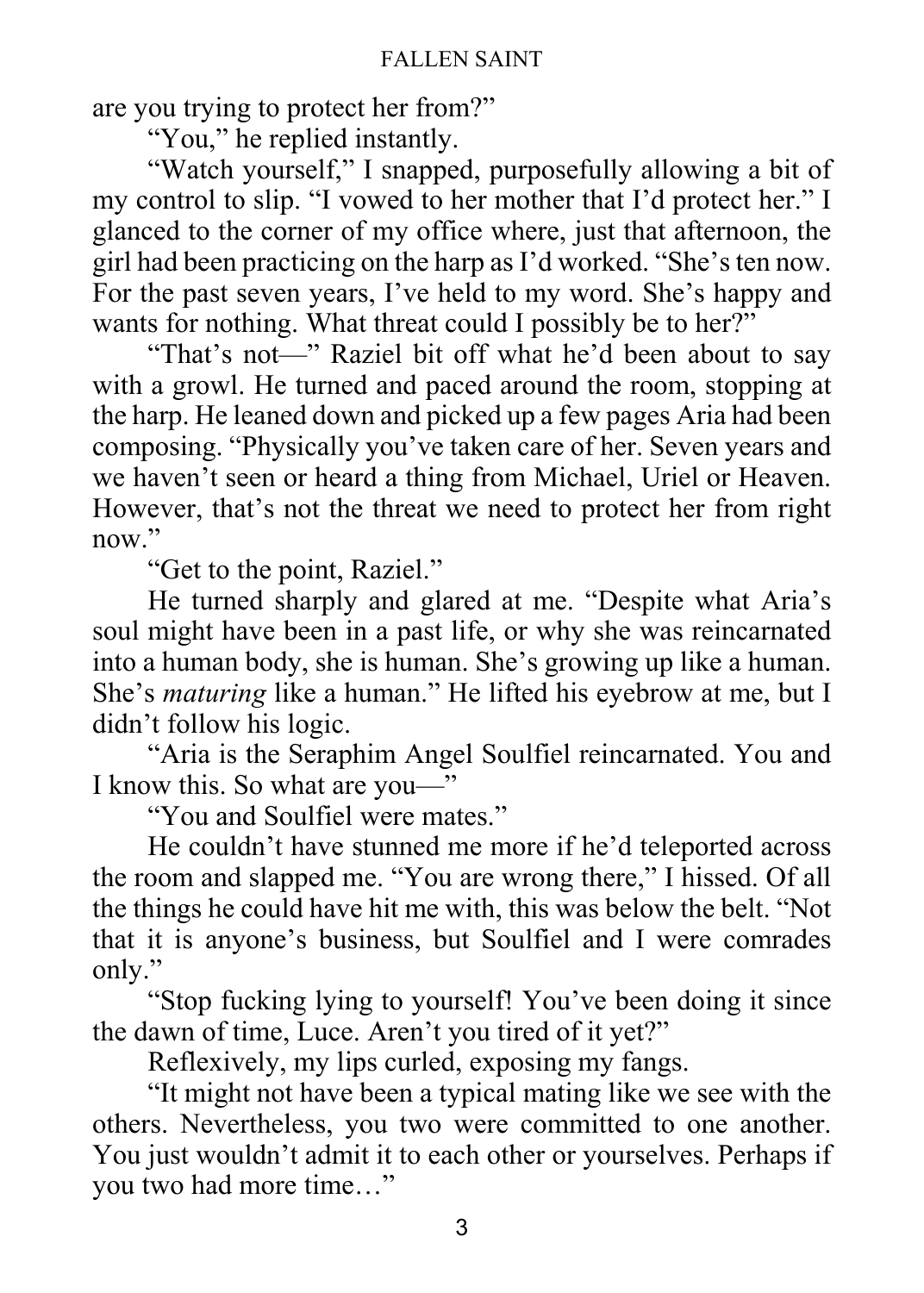I didn't even notice that I'd fisted my hands and braced them against the top of my desk; not until flickers of Hell Fire began escaping from between my fingers. "You presume too much. Tread — carefully," I spat.

 "Presume?" Raziel said in surprise. "Umm, hello? Angel of Secrets over here. I'm not *presuming* shit." He came forward, all traces of his former reserve melting away as he leaned into the other side of my desk. He didn't even flinch at the Hell Fire within inches of his flesh. "You want it flat out? Here it is: Aria is maturing like a normal human girl. She's going to be entering puberty. Things are going to change for her and everyone in this house knows how close the two of you are. Let me put this as bluntly as I can, Mr. Devil: I don't want you to be the first male to break her heart. You didn't just break Soulfiel's heart, you killed her. Remember Ruby? You didn't intend for her to come to harm either, but she died because your enemies came for *you*. Heaven above, Luce, even Syn was almost murdered by her stepfather thanks to *your* unintentional actions. Then there's Nuriel; who got cast out of Heaven for helping *you*. Are you seeing a pattern here? You're a chaos element."

 I moved faster than Raziel could track. One moment we were facing off over my desk and in the next, I had the bastard pinned against the nearest wall by the throat. The impact broke one of the shelves and leather-bound volumes rained down around us.

 Instead of fighting me off, Raziel held his hands up in supplication. No, the jerk used the sharpest weapon in his arsenal: words. *I adore that child. I love her as if I'd fathered her myself. I will not see the past repeat itself with Aria. I've waited long enough. I need to take her away from here. Away from you.*

The sincerity in those telepathic words found a weakness in my emotional armor I didn't know I had. I released the other angel and backed away from him.

"I would never hurt her," I said.

 "You wouldn't intend to," Raziel said, adjusting his shirt and glaring at me. "You protected her so far, Luce. You've lucked out, but that luck won't last forever. Let me take it from here."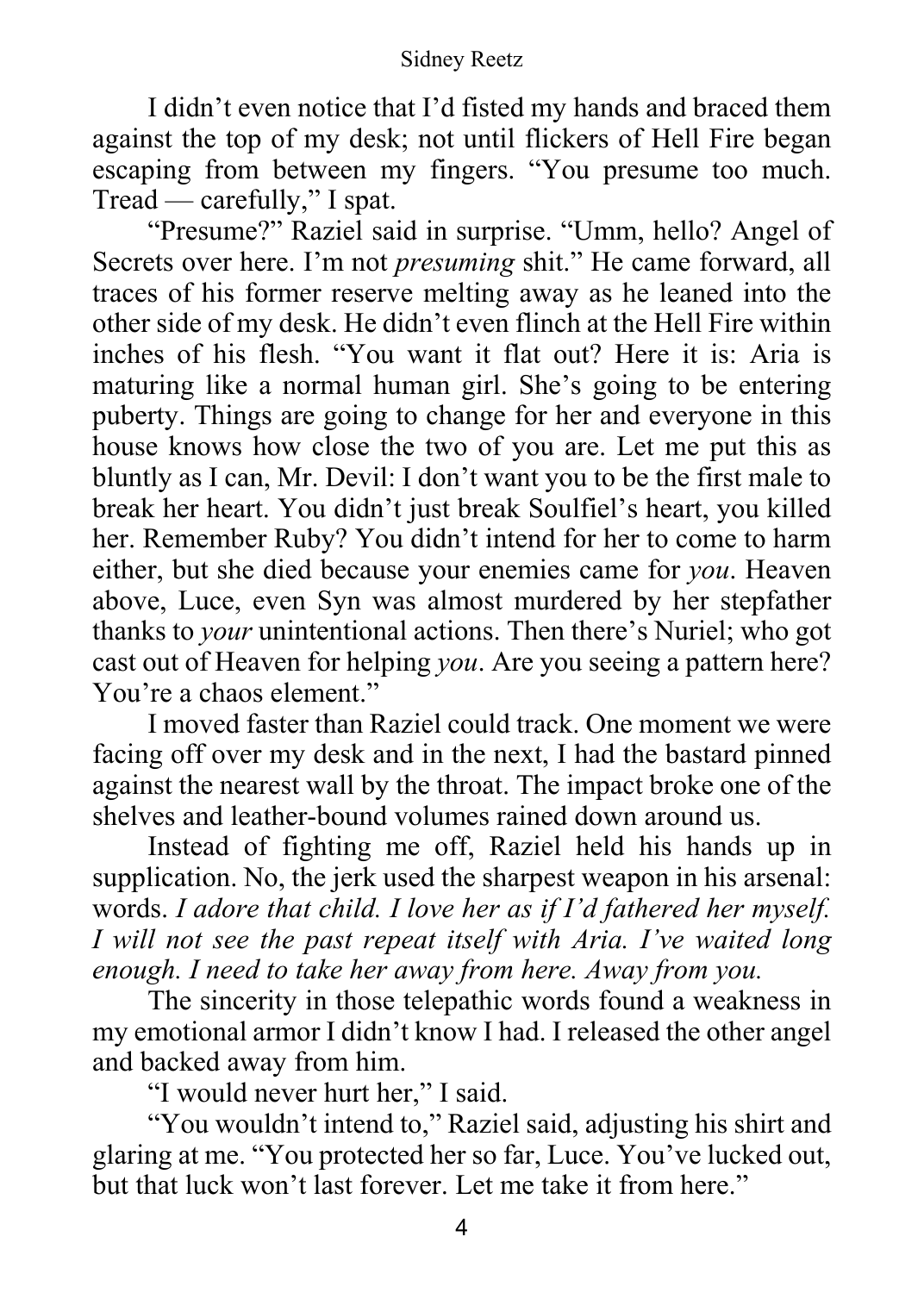# *I will not see the past repeat itself…*

 The memory of Soulfiel bleeding out in my arms whisked those thoughts out of my mind. I hadn't meant to kill her. It had been an accident, yet it didn't change the fact that she'd died upon my blade, at my hands. I'd never considered myself capable of hurting her - and still, I'd been her downfall.

 Ruby's smile faded up from my memory. I'd hidden my true nature from her and that failing on my part had led to her trying to protect me from an Archangel's attack. She hadn't stood a chance and once again I'd had to stand helplessly by as someone I cherished died in my arms.

 Ruby's face morphed into her eldest daughter's and I remembered the tears and fear on Syn's face when her stepfather, Marshall, had held a gun to her head. The man had been highly unstable to begin with and, as I'd come to find out, molesting his children. When he'd learned that I'd moved in with his family, he'd assumed I'd arrived to replace him. He'd officially freefallen off the edge of sanity at that point. His whole mission had been to cause as much terror and pain for Ruby and the girls as he spiraled into madness.

 And my sister, Nuriel… I'd gone to her for help knowing it might put her at some risk to do so. I hadn't expected it to go as far as it had. She'd been gathering information for me in Heaven that would have stopped a serial killer's mad spree. Instead, she'd been caught and accused of spying for Hell. The last time I'd seen her had been at Uriel's feet; battered and broken, she'd obviously been brutalized for information. She'd vanished after my confrontation with Michael and Uriel. I hadn't heard from her since.

 I turned away from Raziel and, as if my eyes were pulled to it, I looked at the harp. I went to it and numbly caressed my fingers across the strings. She would have still been playing it if I hadn't ushered her off to bed tonight.

 The realization came to me slowly, as all things do when you see them day in and day out.

I'd become complacent having her close; to hearing her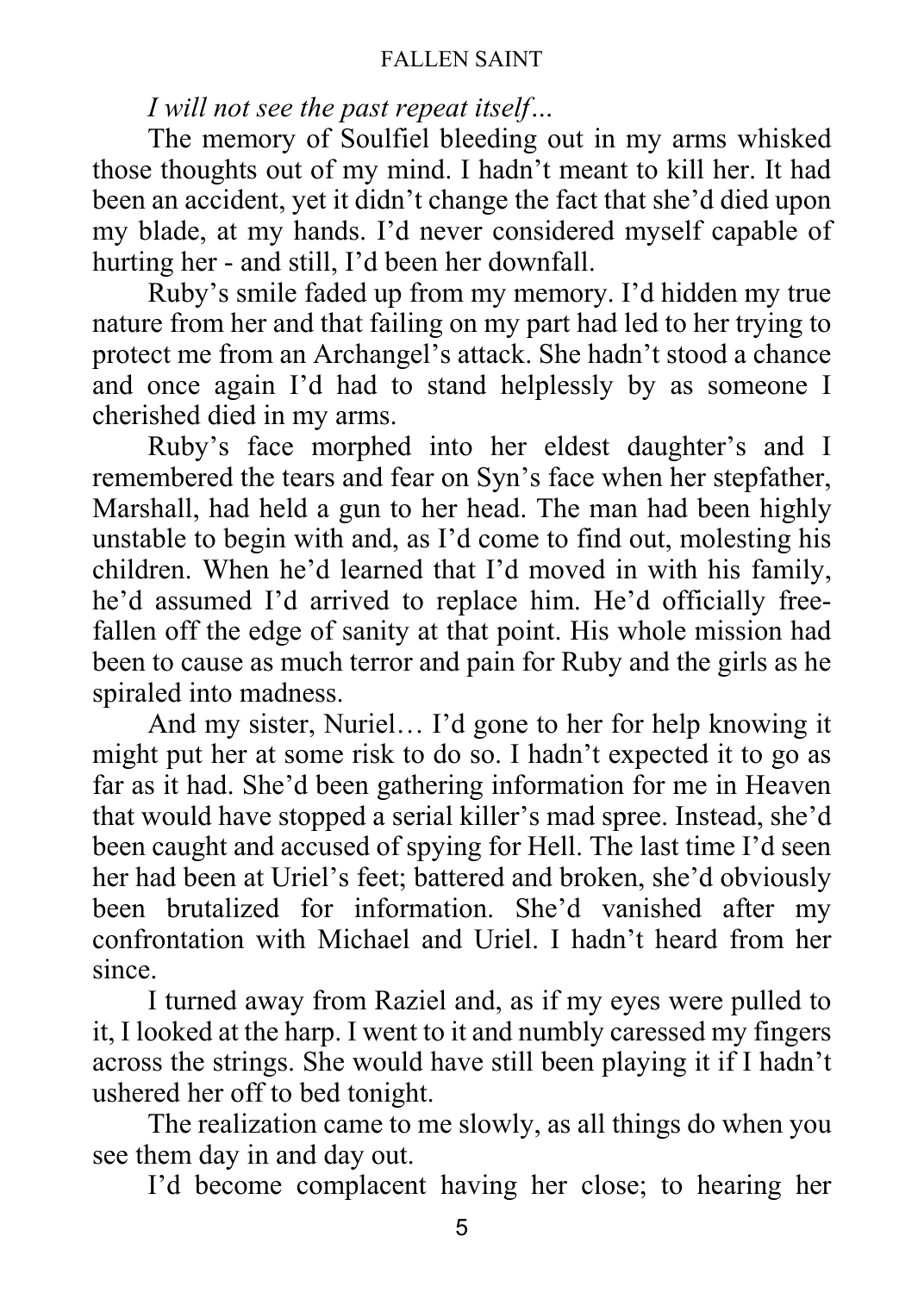music playing in the house, her voice singing, the riotous laughter of her playing with Legion or the hellhounds. Without my even noticing it, she'd become the heartbeat of this house for me.

 If I didn't hear her voice, I worried and searched until I found her sleeping or reading in some quiet corner.

 I'd justified my actions by telling myself that I'd been fulfilling her mother's dying wish for me to protect her. Knowing Aria to be the reincarnation of an angel I'd given my heart too though… to analyze it any further took me to an uncomfortable place; a place I'd always mentally run from.

 Ruby and her annoying Tarot cards had even foretold it. I'd found my Queen of Cups. How had Ruby described that to me? The house of the true heart?

Everything about me stilled at that.

I hated it. I tried to deny it but Raziel was right.

 "You'll take her to San Francisco to live with her sister?" I found myself asking in a hollow voice. "Syn's just finishing her internship at that designer's studio; the one Azazel set her up with."

"Yes," Raziel said. "Azazel is a master at hiding from Heaven. She'll be safe."

 I nodded and forced myself to pull away from the harp. "You'll report to me every week about how she's doing. That's non-negotiable."

 The song she'd been composing had been a ballad, I noticed numbly.

 "And—" I felt the words choke in my throat, but forced them out, "I get to say goodbye."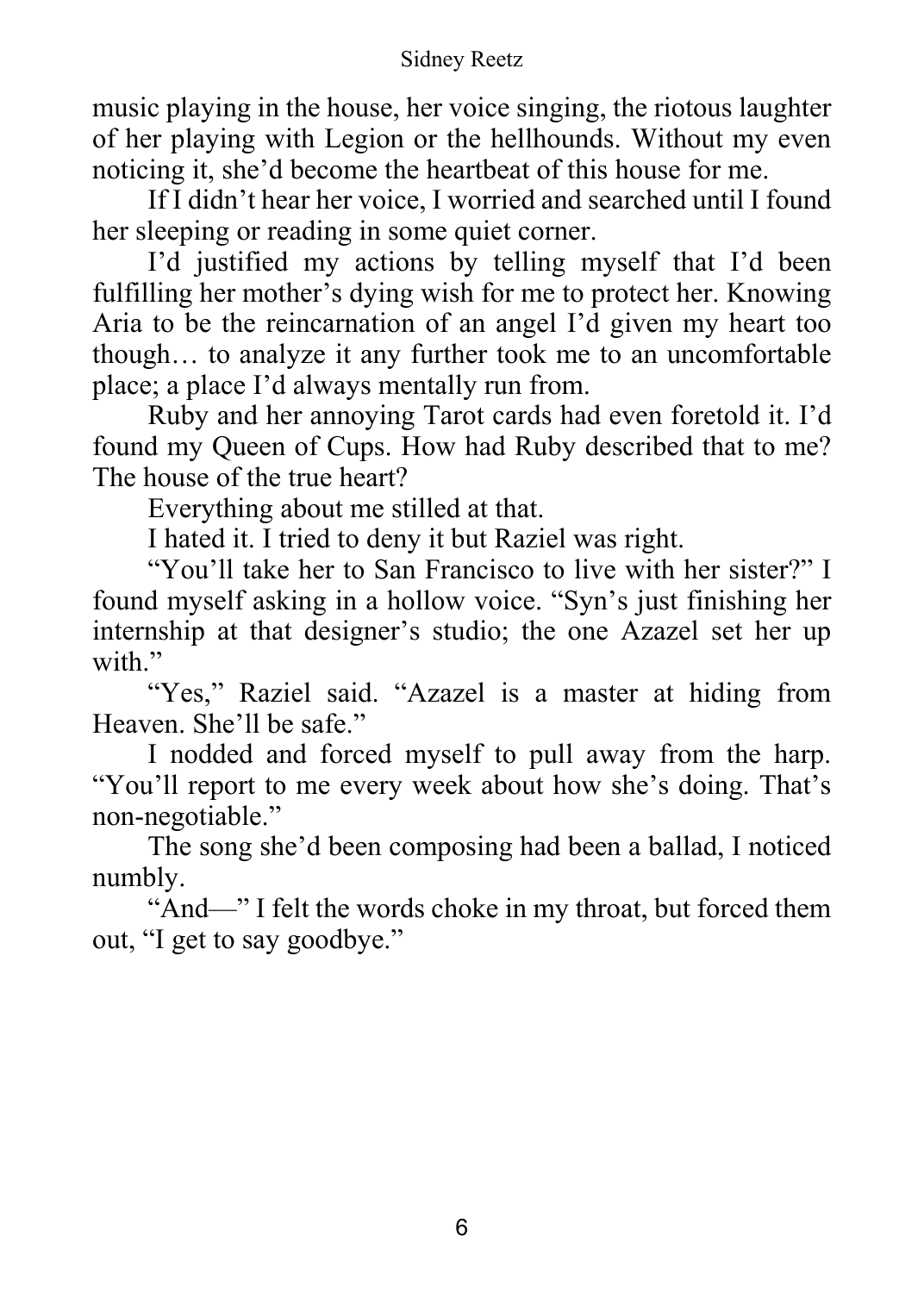## **CHAPTER ONE**

# LUCIFER

Present Day Paris, France

"What are your orders?"

"Kill him," I said.

 My second-in-command turned his shocked green eyes to me. In the defused light of the city, the disfiguring scar that ran down the side of his face was thrown into sharp relief. "What of the physical body he is possessing? The human is innocent."

 Shifting my gaze to the alley below us, I could clearly see the members of our raiding party cornering the demon. After all this time, we'd finally found one of the two demons who'd escaped Hell and had been slipping through our clutches for the last two decades. For twenty years he'd been at large and for twenty years he'd been leaving behind a trail of blood.

 There were many things I detested about my job. This being one of them. Unfortunately, what needed to be done and what you wanted to do were hardly ever the same thing.

 "I will try to exorcise him, but if the human must be a casualty to ensure Murder doesn't escape us again, then so be it." I nodded my head at the Notre Dame Cathedral not far from us.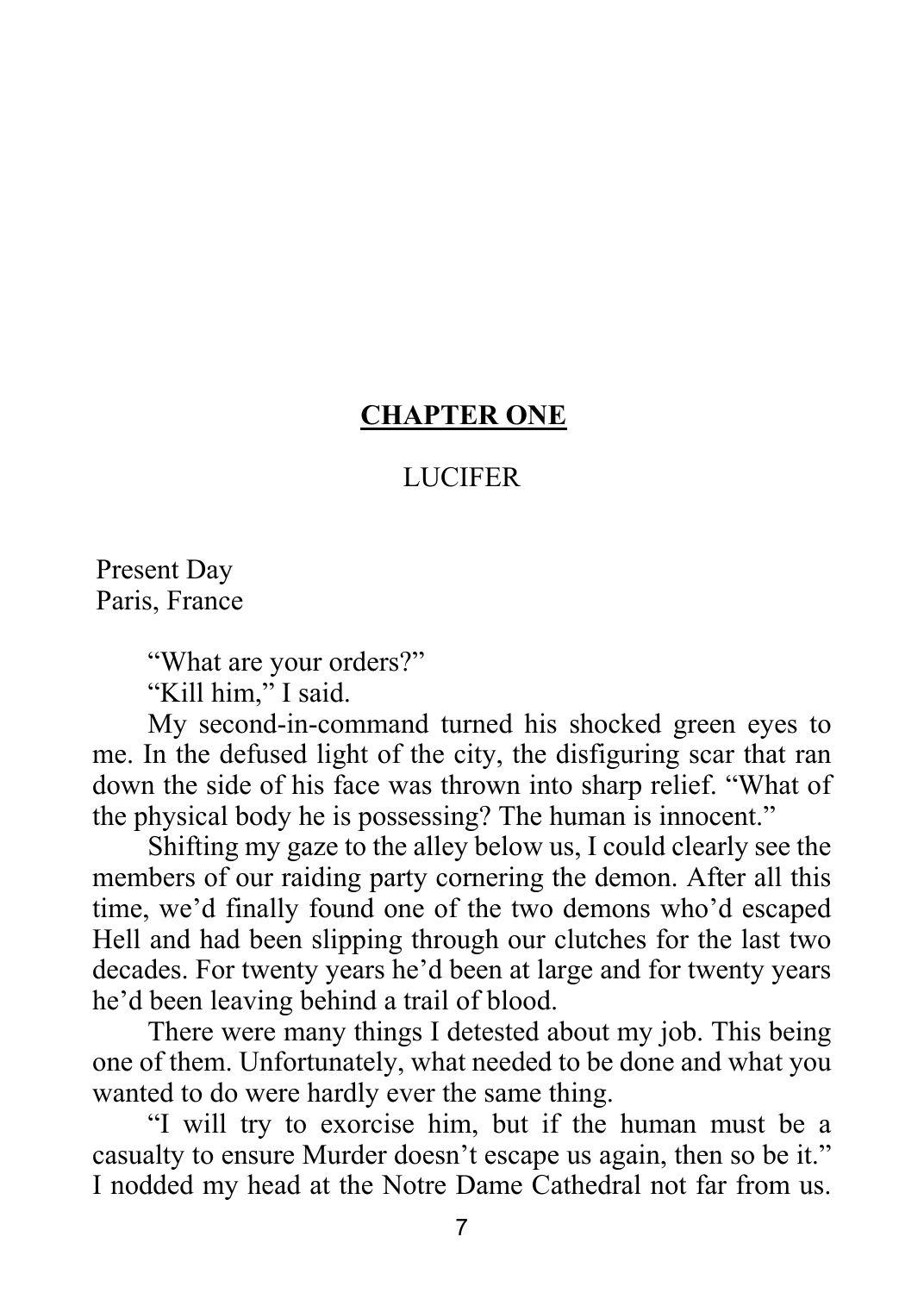"Let's make this quick and keep it quiet. We can't stay in enemy territory much longer."

 Azrael and I teleported simultaneously, both of us taking form at the mouth of the darkened alley.

 Thankfully, the sounds of the fighting from within were all but silent to the ears of the slumbering city engulfing us. One of the benefits of a large city was all the atmospheric white noise it possessed that you could hide behind.

 I approached the ring of five fallen angels penning in the one possessed human. Even blatantly outnumbered, the filthy human held his own against my troops. I stepped sideways as a member of my team flew through the air and collided face first into the dumpster to my right.

 Like a pack of wolves sensing the appearance of their alpha, the remaining angels parted to either side of the alley allowing me to pass.

 With my fist clenched in the pockets of my bomber jacket, I stopped not five feet away from the panting, perspiring human male we had cornered. Through strands of grease coated hair, he glared at me through sickly green eyes with goat slitted pupils.

"Are you through running, Murder?" I asked.

 A spike of pity raced through my soul for the fate of the human if we couldn't exorcise the demon from his body. Murder had been named adequately after the Fall. He'd lived up to that name as if it were a title. Even if we did save the man, to be possessed by a spirit that had gone beyond depravity before the pyramids had been built would cause massive mental damage.

 *Perhaps it would be for the best if we eased his passing,* I told myself.

 In our native angelic tongue, the demon spat, "Never. I find this game of cat and mouse greatly amuses me, Light Bringer."

 My hand lashed out faster than the demon could track and caught him by the front of his shirt. I shouldn't waste more time on words. We were practically standing in the shadow of one of Heaven's earthly fortresses and those around me were my responsibility.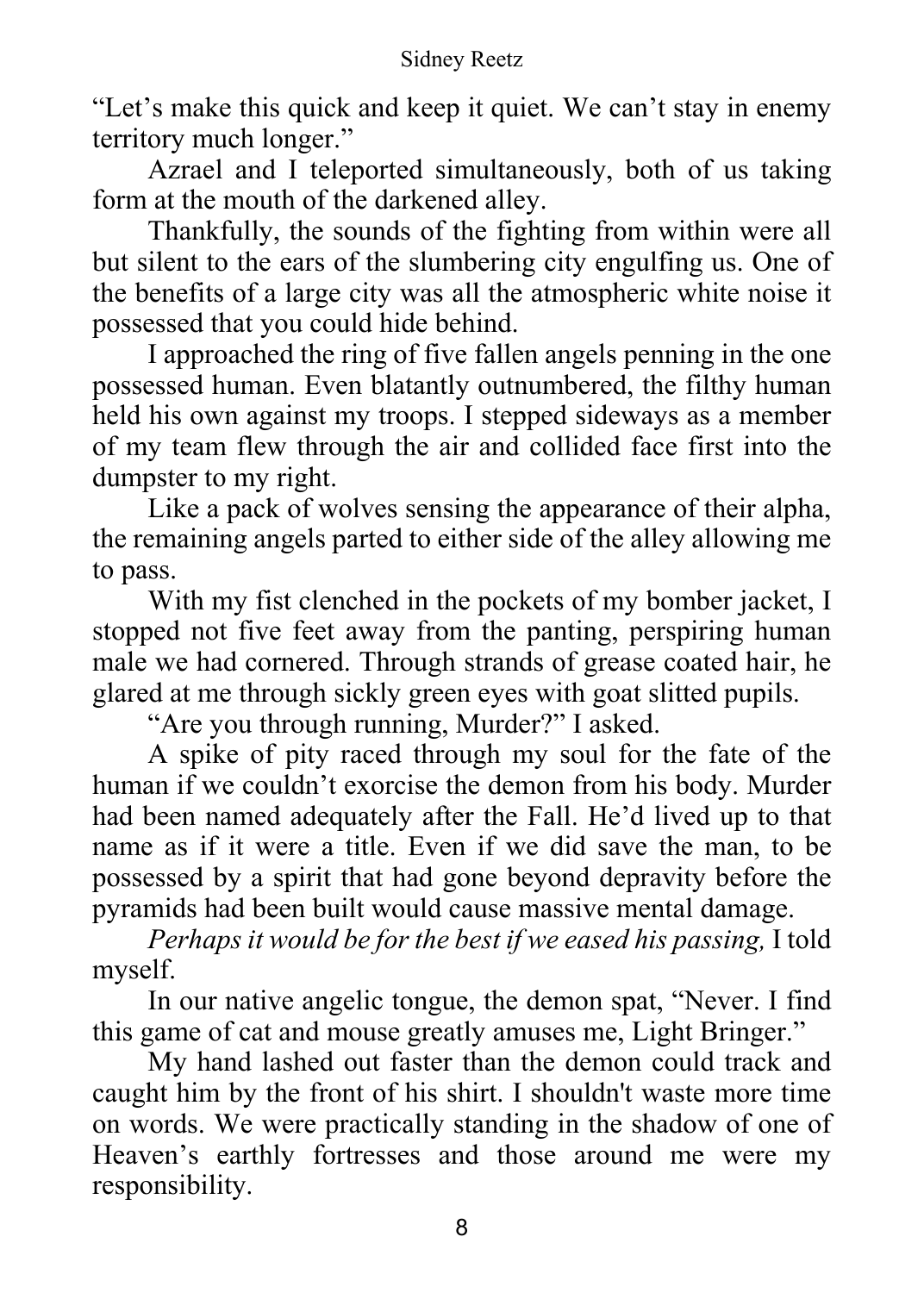The demon simply wheezed a laugh, wrapping his hands around my clenched fist. "The game to end all games." He sneered, displaying a mouth full of rotting, yellowed teeth. He leaned into me, his breath fermented enough to peel paint. "You should think more upon who the cat is and who is the mouse."

 "Luce!" I heard Azrael yell just as a blinding, white light, exploded out from the body I held.

 The wave of energy hit me, throwing me back a good six feet. The others were not so fortunate. The thudding sound of bodies slamming into the walls around me mixed with the cracking of plaster and more than a few surprised curses.

 Pain lacerated my eyes. On trained reflex, I tightened my grip on the demon and refused to let go. By all the saints in Heaven, I would not lose him again! Blinded and moving on instinct, I tried to trip Murder and roll him into a submission hold on the alley floor. The ratcheting sound of fabric tearing answered my ears as my grip on the demon slipped.

 "Where is he?" I heard a member of the raiding party cry out. "I can't see a thing!"

"What the Hell was that?" another gasped.

"Was that a Holy Bolt?" someone else asked.

 "No," I replied. "Whatever it was, he used it to blind, not to strike."

 Rubbing at my eyes, I pushed myself to my feet only to be met with the sight of the alley empty of our demon's presence.

 "On your feet, all of you!" I ordered. "He's within a physical, human body. Unless he dumped his host, he can't have gotten far. Fan out and search every inch of this city! Now!"

 The raiding team of five rapped closed fists against their armor in salute before dashing out the mouth of the alley.

 Azrael, still blinking his watery eyes, approached me. "Let us hope he doesn't vacate that human. If Murder manages to take another host, we might not find him again."

I hadn't wanted to say that in front of the others.

 On a sigh, I turned to look down the alley at the direct view of the cathedral in the distance. "If he's walking the border this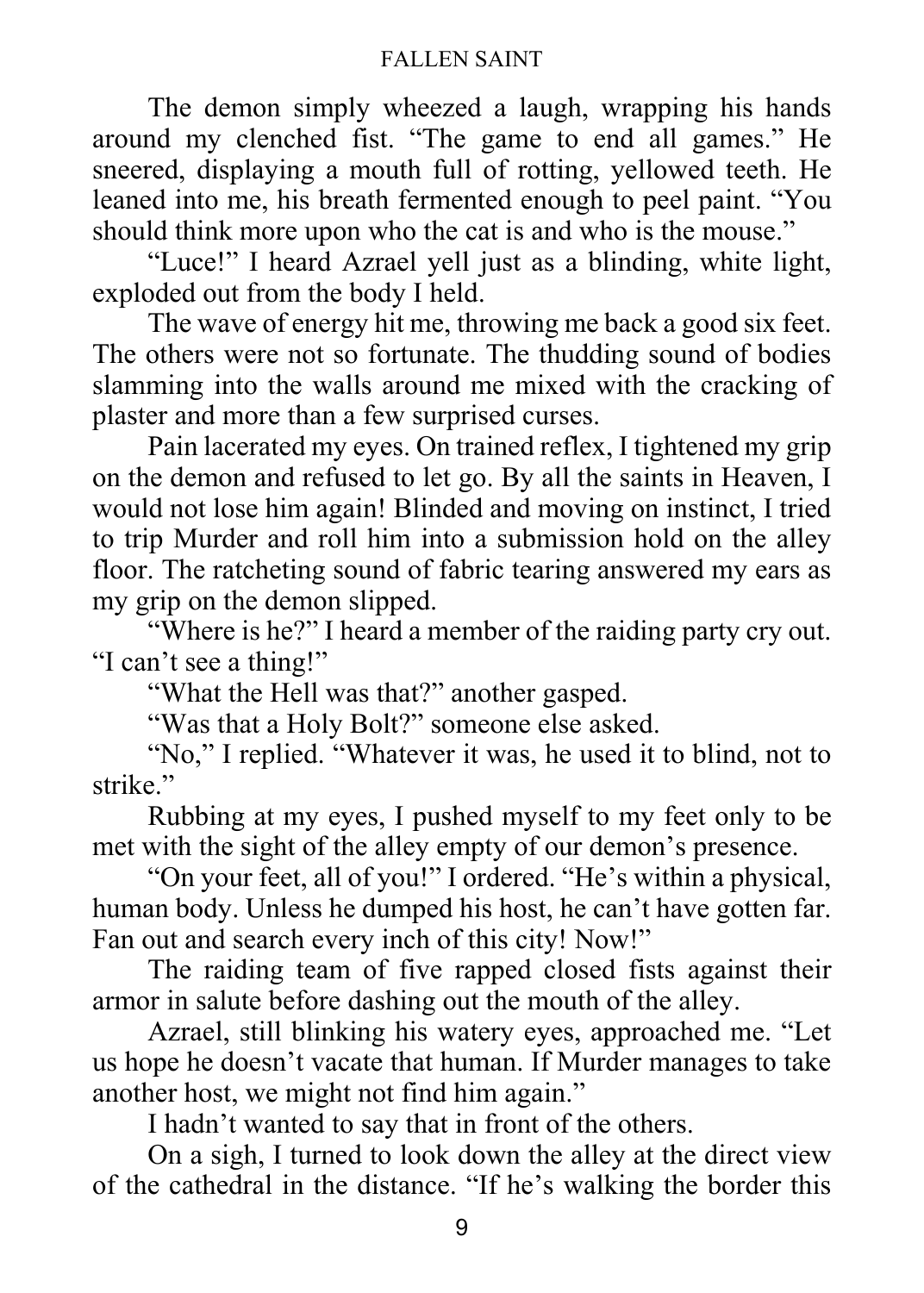#### Sidney Reetz

close, you and I both know exactly where he fled to."

 "He probably thinks we're afraid," my second murmured. "That we'll give it a wide berth; making it a secure sanctuary until we leave."

 "Secure until Heaven finds him hiding out on their back step."

"Should I call the others back?"

 I shook my head. "Too many, too close. We're going to have to run this fast and quiet. Just you and me."

 "And here I told Amanda I'd stop taking on suicide missions with you."

 "Your mate clipping your wings again?" I teased, my eyes scanning the park beyond the mouth of the alley.

 "Yeah, and if you return me to her bleeding, *again*, she'll clip yours."

 "Right. Remind me to heal you before you go back to her tonight."

 In unison, we both dispelled our physical bodies, donning our winged spiritual forms. We launched ourselves out of the alley and toward Notre Dame.

\* \* \* \* \*

 Murder was not hard to spot; it's not hard to find someone who is openly waiting for you. We found him sitting on the front steps of the cathedral, casually lounging back as if moon bathing.

 I landed at the base of the steps, Azrael dropping back to cover me. At any moment the angels of Heaven guarding the cathedral would spot us. I didn't know who or what Heaven had stationed here and I wasn't keen on finding out.

 Stupid of me, I know. Any idiot who knowingly charges into a field of land mines deserves what's coming to him. Yet, how could I retreat and regroup when we'd finally zeroed in on one of the two demons that had not only escaped from Hell, but who had managed to stay on the run for so long? Among the other inmates of Hell, the two had practically become mythical heroes.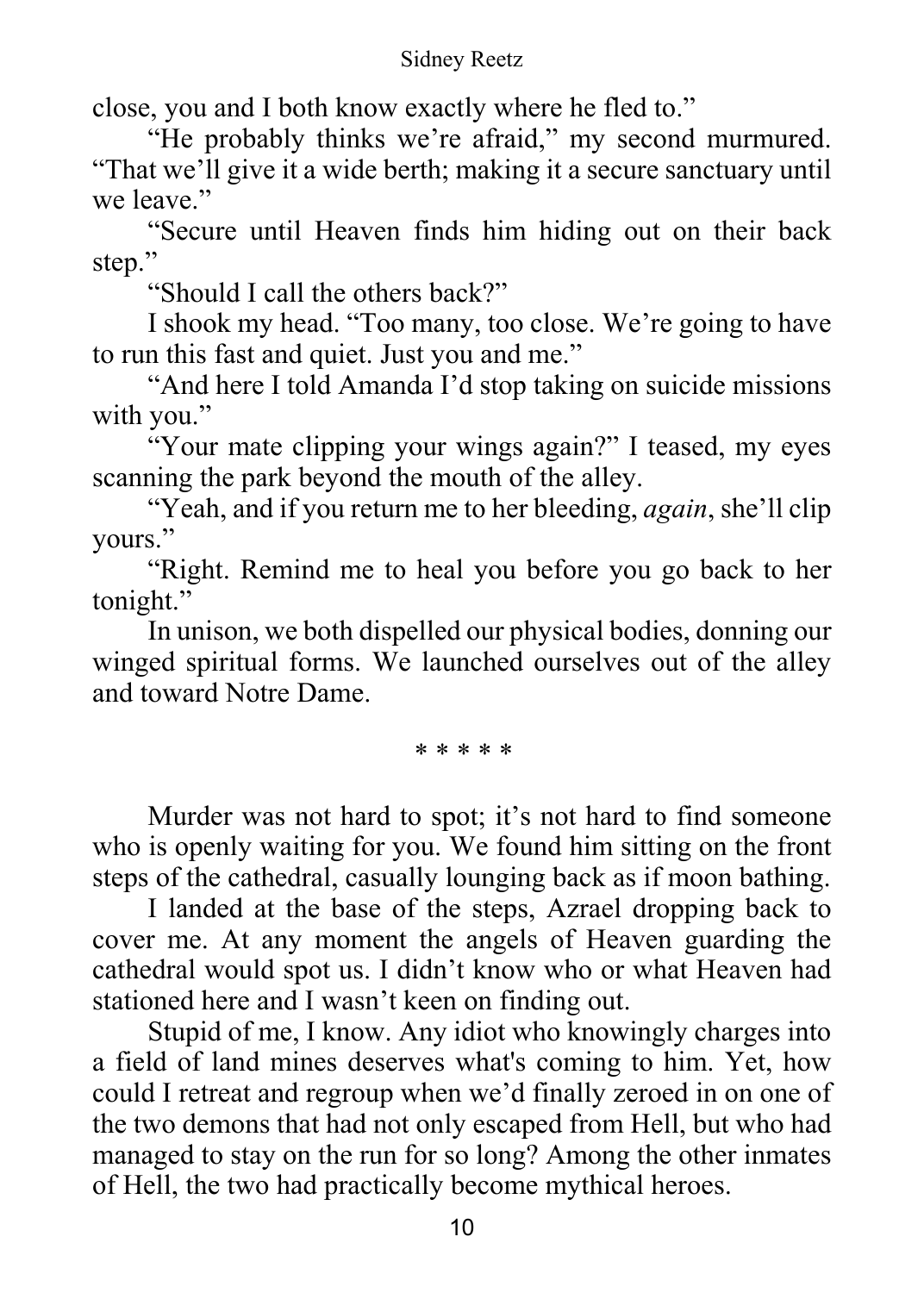As soon as I landed, I donned my physical form and leapt, closing the distance between us to grab Murder by the hair and tackle him. If I could move fast enough before he could get off another mock Holy Bolt—

 For angels, an exorcism is a lot easier than you might imagine. With my free hand, I pushed my spirit into the physical body under me, clutching for the foreign soul of the demon. I grasped and found — nothing.

I found no soul to grasp. Not the demon's or the human's.

 Below me, Murder's hands clamped down around my spiritual wrist. I tried to pull myself free only to find that some part of him had sealed itself to my exposed spirit.

 Locking eyes with me, the demon smiled coldly. "I will enjoy repaying this night to you tenfold, Light Bringer."

 Shadows danced under his skin as he spoke, darkening into what I first took to be bruises. Symbols morphed out of those shadows as he laughed. Behind me, I could feel Azrael looking over my shoulder. The demon's eyes went distant suddenly, dead and lifeless.

*Not good,* my senses screamed in warning.

That's when the body below me exploded.

 The blast threw me back into Azrael, knocking him off balance. Blood and gore showered upon us like some sick piñata. Azrael shoved me off him and I rolled to a crouch.

 The remains of the body Murder had been inside of were barely recognizable anymore. The steps of the cathedral were spattered with blood, bone, and gore that reminded me of a macabre Jackson Pollock painting.

 Next to me, Azrael tried not to lose the contents of his stomach at the sight and smell of it all. The angel had regained his lost empathy for such things during the Renaissance in which a brutal attack and subsequent torture had left him disfigured for the rest of eternity. To this day, he always wore clothes that covered as much of his scarred flesh as possible.

"He — exploded?" Azrael choked. "How?"

"I don't know." I caught myself before nearly slipping on a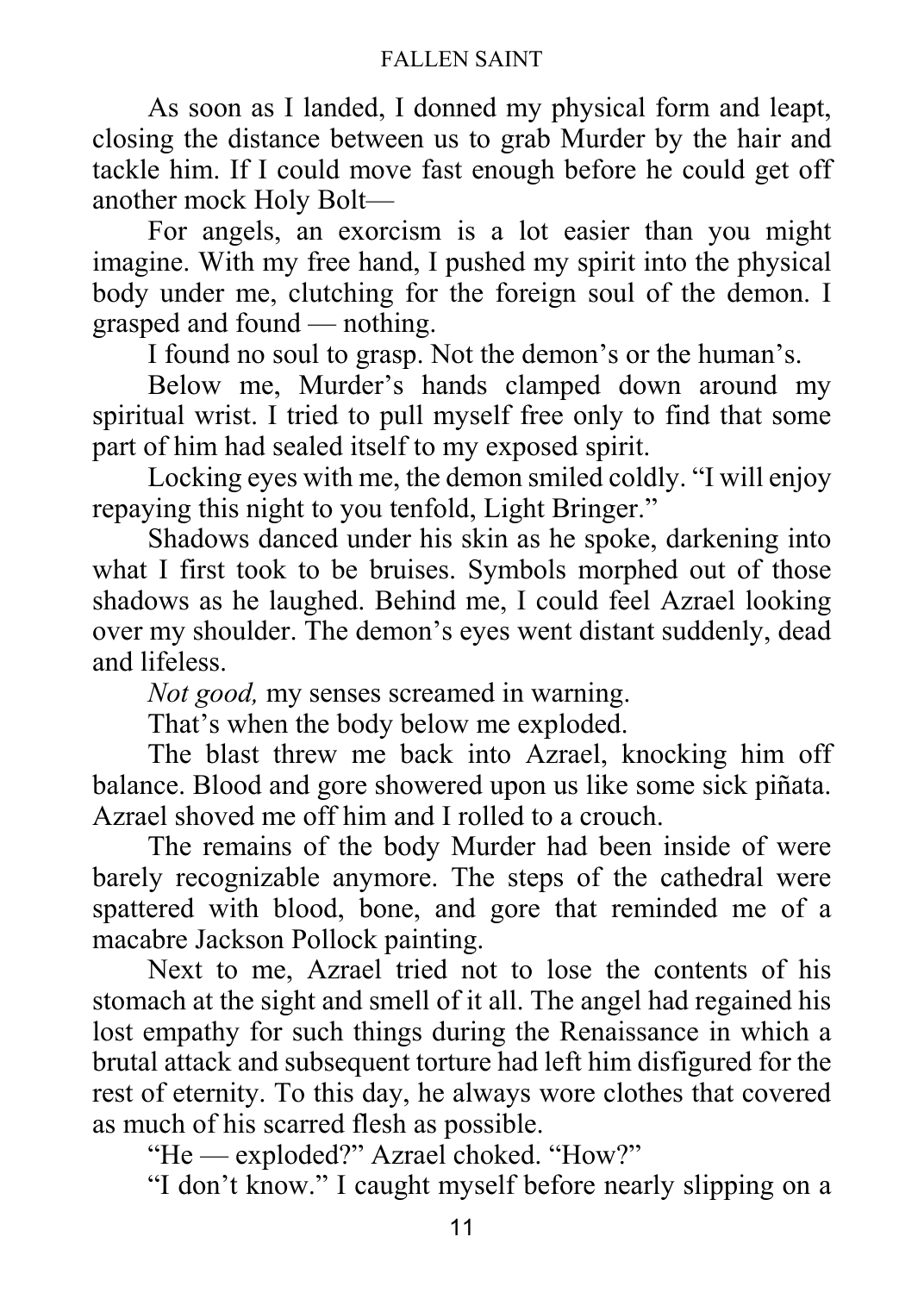bit of large intestine. "The symbols on his face. You saw them?"

"Yes. What were they?"

"Not a clue, but I've seen them before at—"

 The movement of shadows across the stones below us caught my eye. My gaze flew up the side of the cathedral just as a figure launched itself off one of the stone gargoyles and plummeted down toward us.

"Azrael! Company!" I yelled.

 Throwing my weight into my second's side, I sent us both flying to the left. The cathedral angel smashed to earth exactly where Azrael had been standing, his Celestial Blade buried a quarter of its length into the ancient stone.

 Rolling back to a low fighting stance, Azrael looked up at the fortress before us and audibly gulped. *Company, eh? Yeah, you could say that.* 

Taking my gaze away from the angel ripping his sword free and beginning to circle us, I dared a glance up. Every edge of the cathedral boasted a row of very stern looking, very armed and battle hungry Cherubim.

*Oh,* I sent back on a breathy laugh, *fuck.*

 Cherubim, or Cherubs, were not the Valentine's Day cartoon characters humans instantly think of when they hear the word. Cherubim, while not as powerful as a Seraphim or one of the seven Archangels, were without a doubt the tanks of the Angelic Hierarchy.

 Created to be guardians and protectors, they were the third deadliest of the ten Angelic Choirs and the most renowned for their warrior prowess.

As a former Archangel myself, a small squad of them were no match for me. Yet, as I gazed up at the sheer number of them clinging to the cathedral above us, I felt a spike of nervousness ping through me.

 *Yeeeeah. Hey, Luce?* Azrael said, his mental voice wavering. *In a case like this, it is perfectly acceptable to scream while retreating at full speed, right? So long as no one from our side of the war sees?*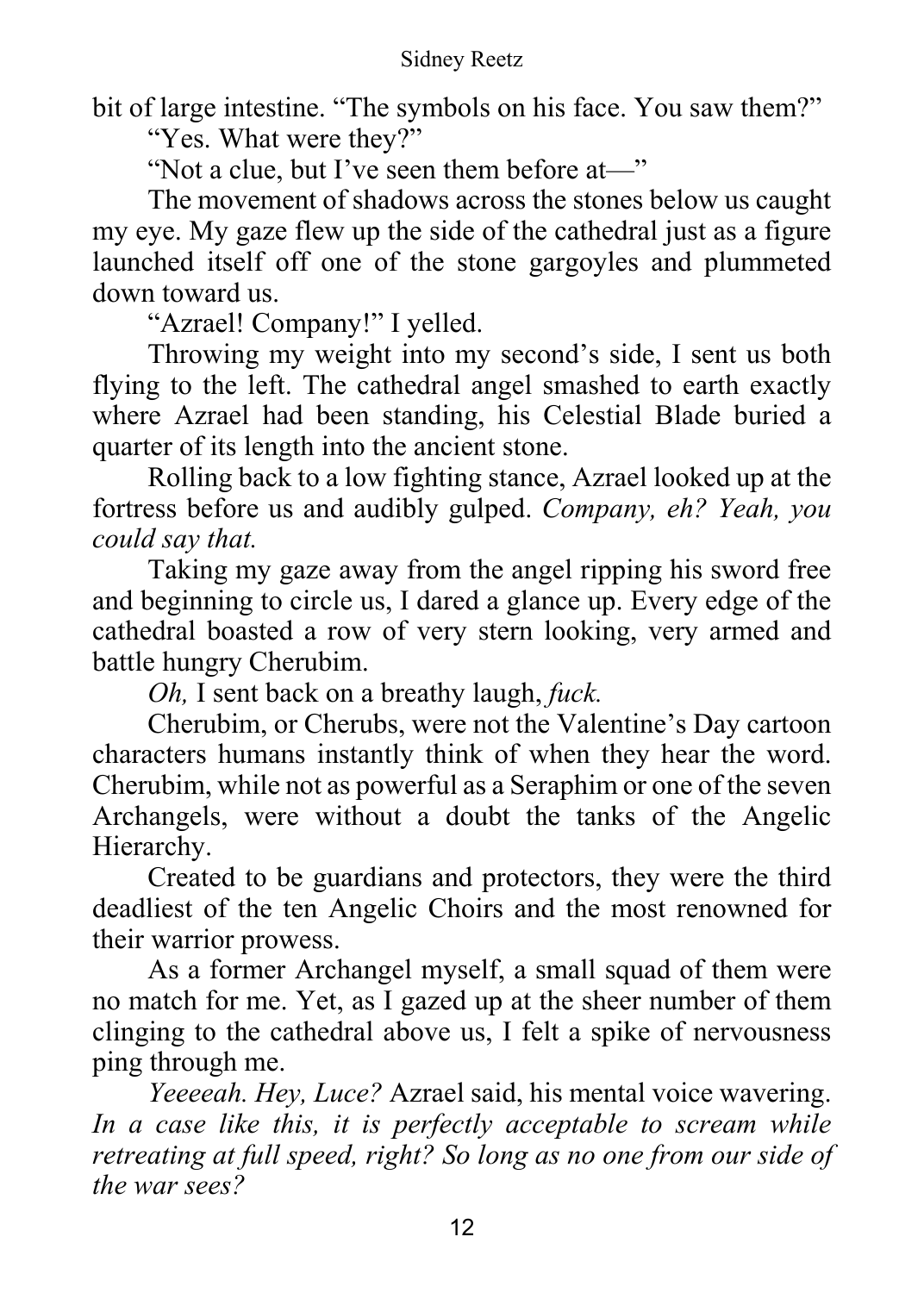#### FALLEN SAINT

Like some holier than thou version of Alfred Hitchcock's *The Birds*, the angels watching us spread their wings, gathering themselves to launch en masse.

 Backing away from the angel circling us, I said to Azrael, *Yep. I'm in complete agreement with that plan. Let's teleport back to the safe house in Lost Port.* 

 *Agreed.* 

The angel before us seemed to be the vanguard for his brethren. He lunged between Azrael and me, separating us just as the flock dropped from on high.

 Moving in to occupy the Cherubim's attention, I gave Azrael the first opportunity to get out. I would not leave until I knew he was safe.

Dodging a swipe of a blade from the Cherubim in front of me, I nearly missed the dive-bombing strike of another directly overhead. With a thought, I manifested my own white wings and did the angelic equivalent of bitch slap; smacking one of my attackers into the concrete at my feet with a wing. Cracks splintered outward from the body's impact, sending up dust and debris.

 My Seraphim Blade manifested in one hand as my left ignited with the blue and violet flames of Hell Fire.

 Prepping for a teleport across the planet by fixing the destination firmly in my mind, I glanced across the square to be sure Azrael had already made the jump.

 Instead of being absent, the red headed angel head butted a Cherubim over the shaft of his Celestial Scythe. With an expert flick of his wrist, he flipped the length of the weapon over the back of his neck, dropping the deadly, curved blade of the scythe into his dominant hand. He fell into a spin, striking upward at the angel coming at his back.

*Azrael, get out of here!* I telepathically snapped, forcing all of my authority as the Satan of Hell into the direct command.

 Azrael's green eyes caught mine across the space separating us. His face visibly paled a hue. *I can't! The area is warded against teleportation!*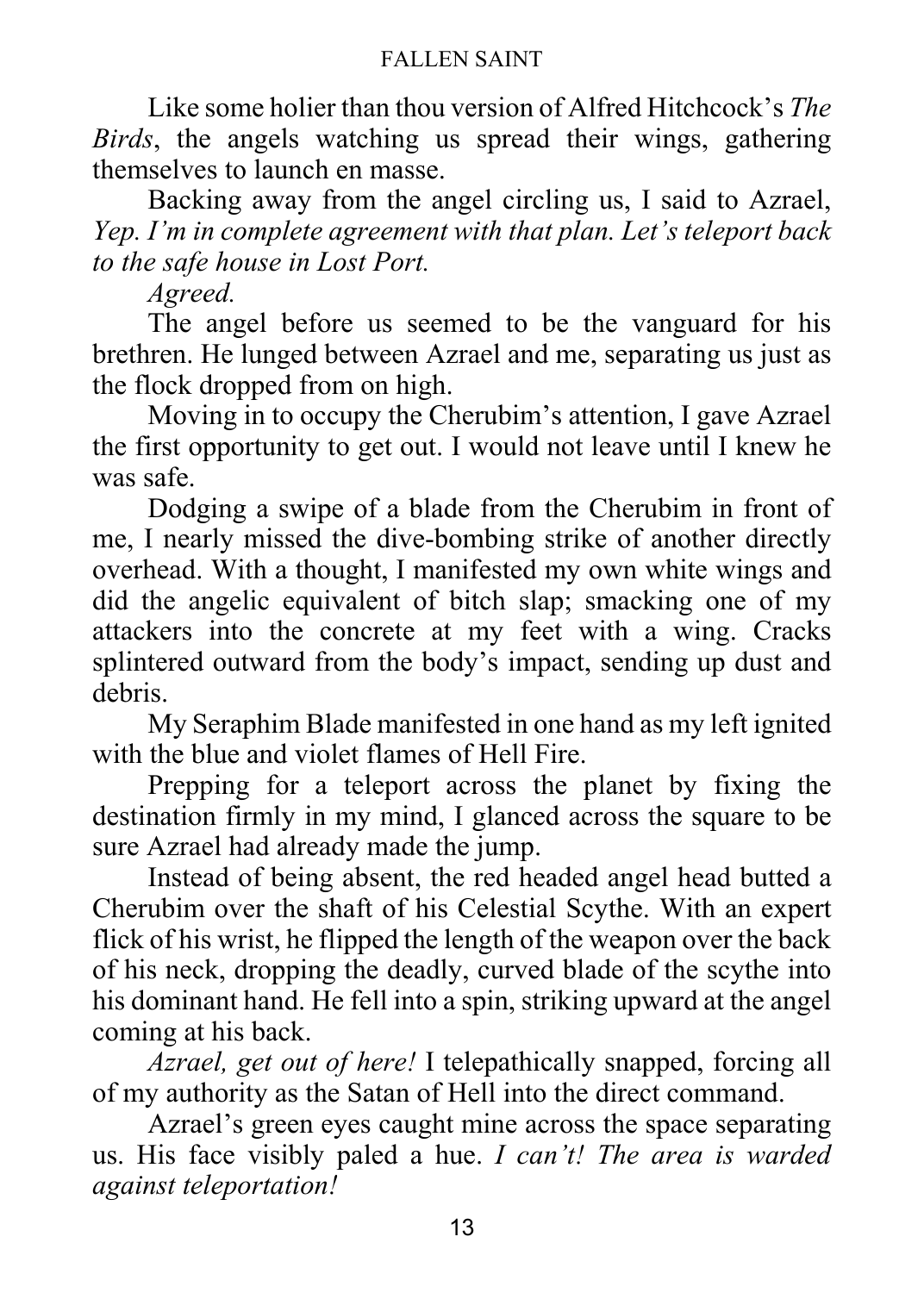I think my heart skipped a beat as his words sunk in. *That bastard demon! He led us into a trap!* 

I should have paid more attention to his words instead of acting rashly. My blade connected with another Cherubim's, silver sparks lighting the darkness around us as we parried each other's blows. With a shove and a savage kick to his midsection, I threw him back into three of his charging brothers in arms.

*Azrael, fall back! Retreat! The ward can't be that large or it would take too much energy to keep it active.*

*We need a—* My second's words were cut off by an audible cry of pain.

 I glanced over my shoulder to see Azrael had been pushed back toward an alcove where an ambush had been set. He rolled clear, but I could see a Celestial Dagger protruding from his shoulder.

 Like a pulse reaction, I felt the Hell Fire flare and spread up my arm as my fist clenched. I'd almost lost that angel once to a similar ambush.

 Instead of deflecting the sword coming at me next, I pivoted out from in front of the Cherubim and twisted. I reached out with my flame drenched hand and snagged his forearm. The flesh under my grip ignited and within a breath I'd scorched through muscle to the bones below. The angel screamed, instantly dropping his weapon and falling to his knees.

"Hell Fire?" I heard one of the Cherubim ask another somewhere behind me.

 "It's The Betrayer!" Another angel shrieked. "Satan himself comes!"

 I smirked darkly, feeling all of our enemies eyes focus on me. Good, if they were on me, it would give Azrael a moment to regroup.

 "That's right," I chuckled villainously, rolling my Seraphim Blade over my wrist and catching it. "*The* Satan himself is here to lay a smack down on your Cupid, diaper wearing, hearts and candy, lame ass, archer selves. You know, I have a theory: if your Choir were half the warriors they say you are, then why were you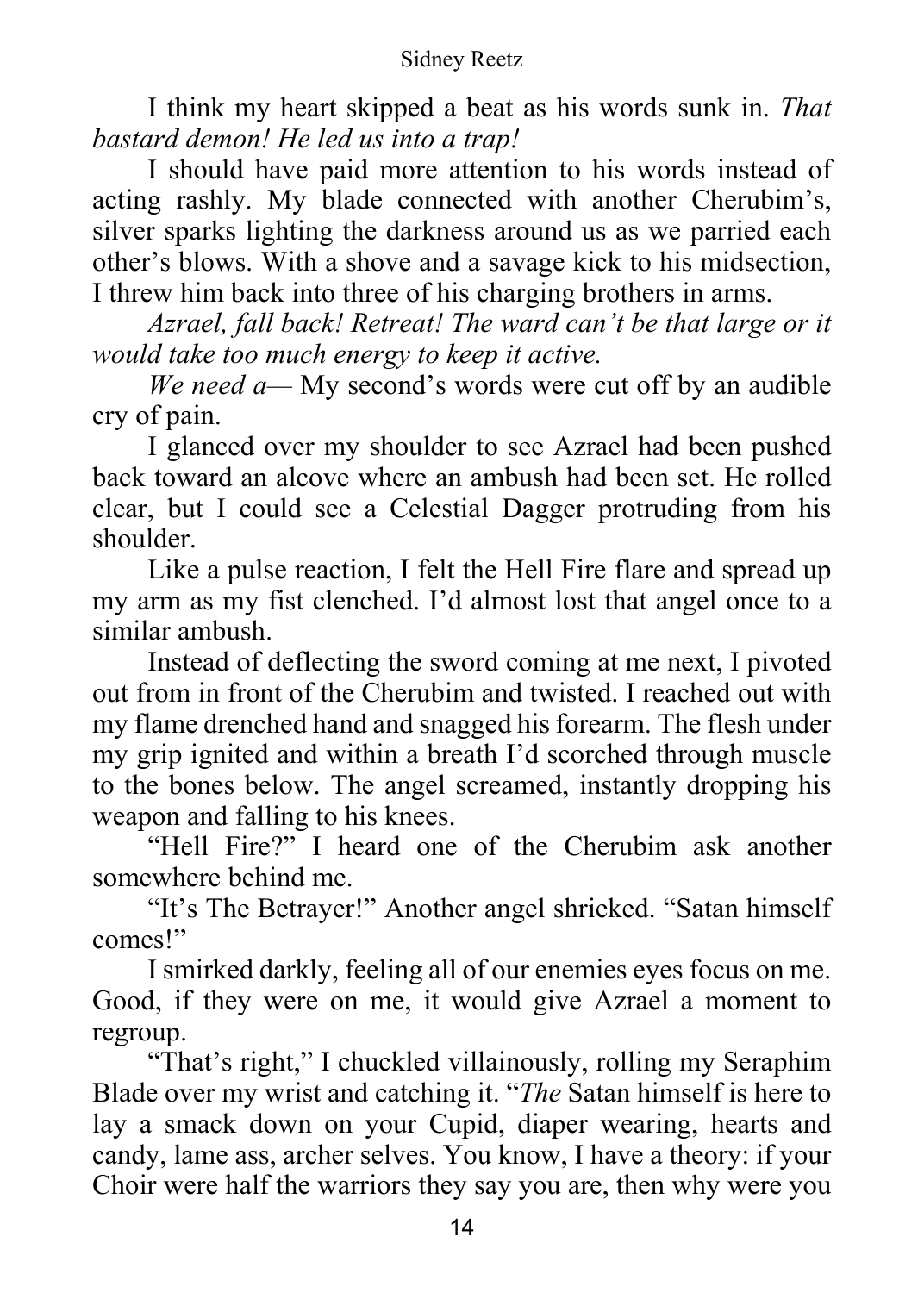#### FALLEN SAINT

not able to stop the war in heaven single handed? I think you're all just like the church, using scripture to scare people into respecting you."

 Most of the Cherubim took a step back in shock. I'm not sure who last had the cajones to blaspheme their Choir, their honor, and the church in the same breath; but I'm pretty sure we don't hear about them for a reason.

 The momentary lapse gave Azrael enough time to inch his way over to me. We threw our backs against each other as our enemies reeled overhead.

 I took a moment to glance over my shoulder at my second. Although he'd removed the dagger at some point, fresh blood dripped from the cuff of his coat and slickening his hands, making his scythe harder to keep a grip on. His eyes were tight with worry and I could see a touch of fear in them. That near brush had more than likely rekindled his PTSD.

I had to keep his mind focused on the battle around us or we were both dead.

*Now you've done it! Amanda doesn't mind me returning you to her covered in other people's blood, but your own is another matter. Sheesh, just stab me in the heart now and make my death merciful,* I laughed.

 *How sad it is,* Azrael replied, his telepathic voice sounding winded, *that my mate has you more whipped than I?* He lunged forward, severing the tip of a wing belonging to an angel that got a little too close.

 I snorted and threw a ball of Hell Fire into the chest of the nearest Cherubim. It splattered against the armor, eating through it like the acid blood of an alien from a film Syn had made me watch once. *She loves you. She couldn't care less about me.* 

 *Ah, good point. Yeah, you're screwed.* 

Shifting my footing, I said sternly, *Be ready to move.*

 I'd managed only a decent amount of control over my Hell Fire abilities in the last two decades. I'd always feared the fire after it had started the great inferno in Rome once upon a time. Just as powerful as it was deadly, it was equally intelligent. Every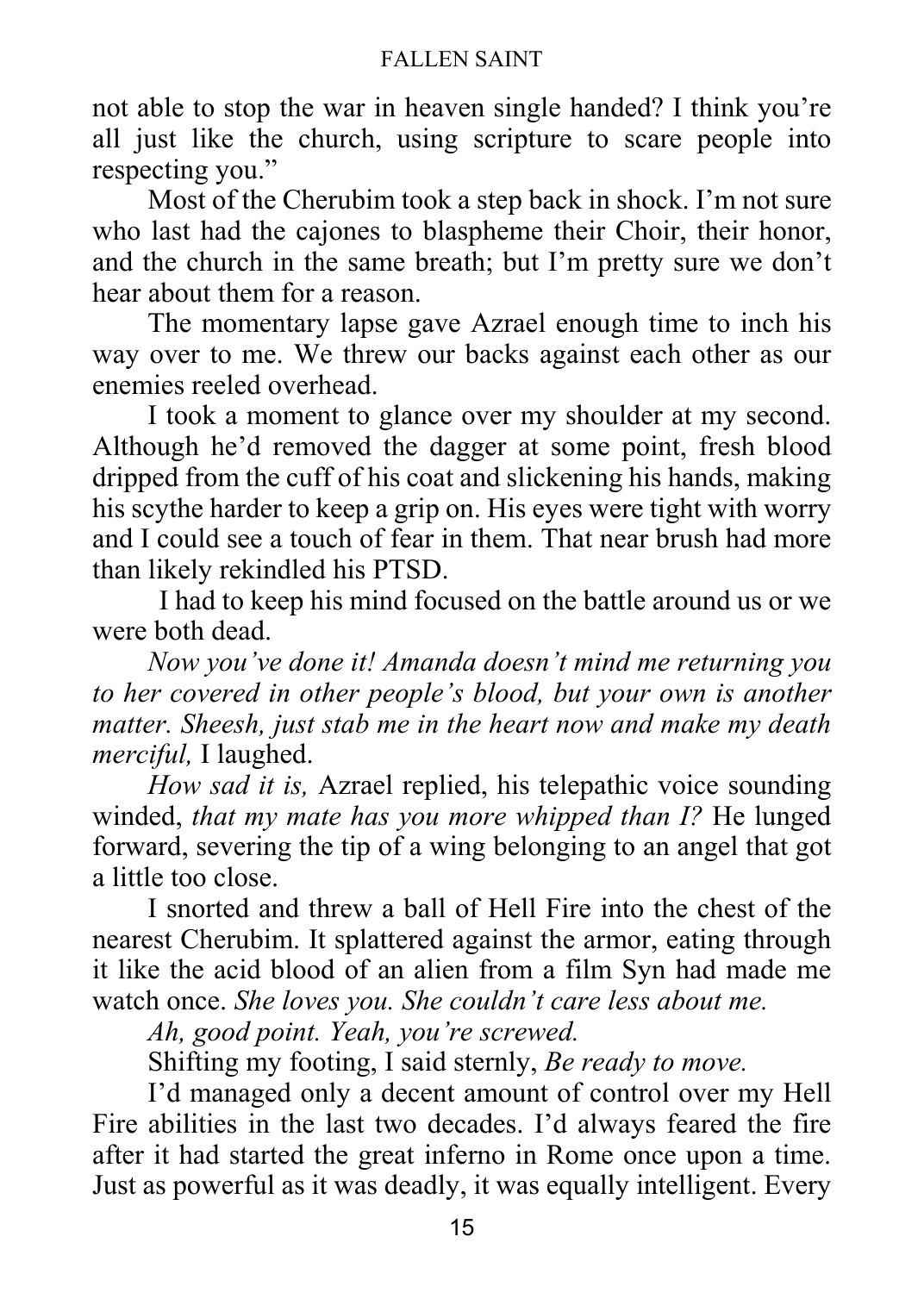time I reached for it, a sentient awareness pressed against my mind, allowing me to gather small emotions from it. Foremost among them were hunger, rage, and defiance.

 In truth, it scared me. I hadn't had it in Heaven, yet it had been there when I'd awoken in Hell. No explanation. No reason.

 After taking two children under my wings, I'd forced myself to harness it as my secondary weapon in a fight. Far from being a master over the element, I'd tamed it enough on small scales; larger were still a bit dicey.

 *Whatever you are going to do, do it fast,* Azrael snapped.

 My eyes fixed not on the chest of the angels circling us on the ground and in the air above, but on their wings.

*Yes, mother,* I said distractedly.

 The flock used a closed telepathic circle just as Azrael and I were, preventing us from eavesdropping on each other. Watching each angel's wing tip flex in preparation for a dive, I knew exactly the moment the order was issued to strike.

I breathed deeply as they dropped.

*Uhh, Luce?*

Thirty feet away now. Just a little closer.

*Luce!* 

Twenty feet. Closer…too big and I wasn't sure if I could control it.

Azrael's back thudded into mine. *Lucifer!* 

With only seven feet separating us from the assassins bearing down, I dropped to one knee, dragging Azrael with me and smashed my clenched fist into the stone. The flames ripped out of me, spreading with the speed of thought to circle Azrael and myself. It didn't stop there; the walls of the ring fanned themselves into a seven-foot high dome over us and blew outward. The ensuing shock wave incinerated everything within ten feet of us.

 In the fire's wake, the ash of its victims drifted down like an apocalyptic snow.

 I was grateful I was already on my knees. My head began to spin and ache, the energy the fire drained from me causing me to fall forward as sweat beaded my brow. There was definitely a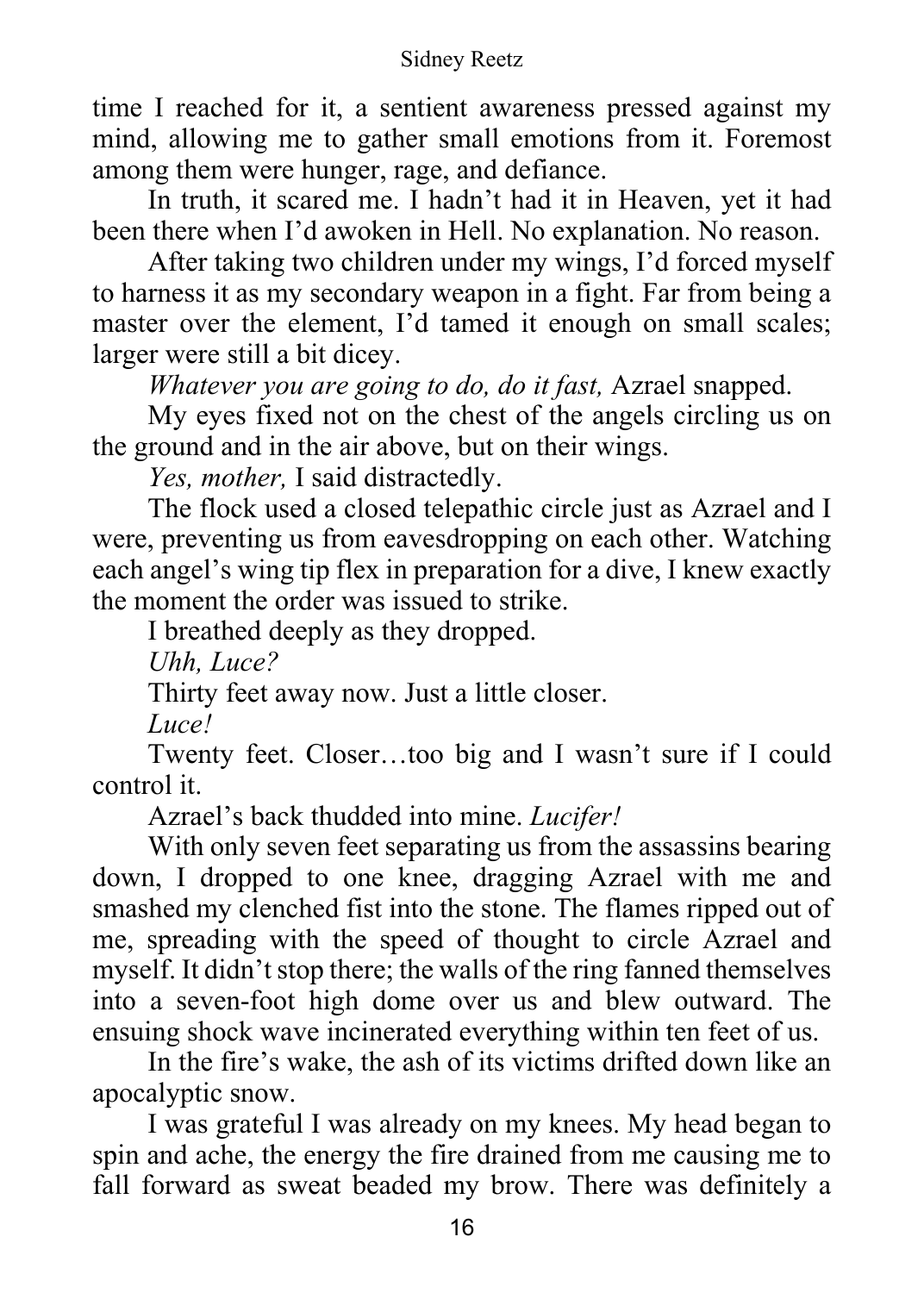price to be paid for using that talent. I'd be feeling the drain for days. Thankfully, it didn't knock me on my ass for weeks on end anymore. That was progress, right?

I couldn't really recall the exact steps of the next few moments. With my head too muddled from the energy drain, I couldn't track much more than my labored breathing. The fire hadn't taken out all of the Cherubim; still those that remained had fallen back. They probably thought I could pull that trick off twice in a row.

 The next thing I knew, Azrael had one of my arms thrown over his shoulders as he dragged me toward the Seine River. We were just nearing the Pont au Double Bridge when a containment ward flared up in front of us. Moving too fast to stop, we both hurtled right into it; which did wonders to rattle my brain around further.

"Shit," my second hissed.

 Shaking my head, I got enough of my senses back to take in our surroundings and predicament. "You can break it. You've done so before," I mumbled, remembering a long ago night in Lost Port outside an Italian restaurant.

 Azrael gave me a gimlet stare. "From the *out*side," he said slowly, maybe for my benefit. "You can't break containment wards from the *in*side. Hence, you know, the containment part." *Think you've got another one of those fireworks left in you?* Azrael asked, his eyes suddenly narrowing on something behind us.

 I scoffed, pressing my back into the warded sheet of air behind us and causing it to flare with blue/silver light. *Not unless you can drag me home unconscious. Hell Fire isn't just a weapon, it's alive. I won't risk leaving you against this horde on your own. So let's nix that off our list of possibilities, shall we? Can you get a call out to the rest of our raiding party?* 

I shook my head and tightened my grip around my Seraphim Blade. How had I managed to keep a hold of that?

Azrael was a master with telepathy. If it were possible to reach out through a containment ward, he was the only one capable of doing it.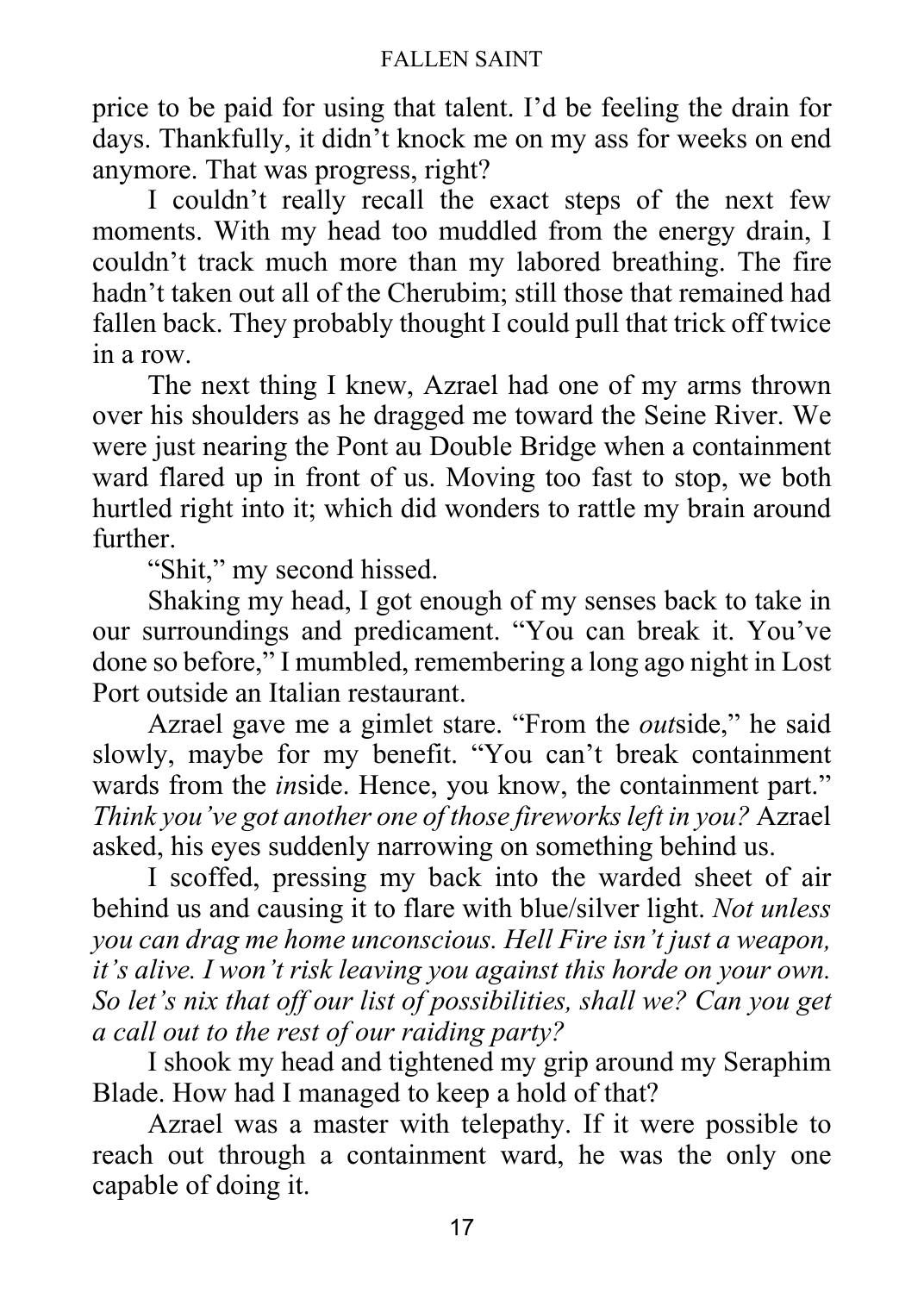#### Sidney Reetz

*Oh, jeez,* the Angel of Death scoffed at me, *I didn't even think of that! Hmm, I'd be quite the fool right now if that idea had only*  just *occurred to me.* He leveled his green eyes on me and lifted one eyebrow.

*Sarcasm noted and to be paid back with interest,* I said. Clenching my fist once more and allowing the flames to lick up my arm to my shoulder, I braced as the first of the newly formed ranks broke free of the pack and came for us. *Ideas?* 

 *Here is an idea,* a female voice broke through our telepathic circle chidingly. *You two start keeping your back up with you instead of sending them off on a wild goose chase. Particularly when going into a certain death situation. Now get the fuck down!* 

Azrael and I looked at one another before dropping to our stomachs on the stones of the bridge.

 Below, a roar heralded a surge in the Seine River. It rose on a great wave, its muddy, murky, water punching into the air shaped like a fist. That fist swiped over the bridge and crashed through the shimmering ward, shattering it in a flash of silver and blue sparks. It continued on its deadly arch, catching every one of the Cherubim in its wake and dumping them into the river.

 I couldn't see the angels being dragged down below the surface of the water. However, the silence that ensued as their cries were cut off abruptly by the gurgle of waves seemed far louder.

 The sound of clapping filling the silence brought mine and Azrael's heads up. Leaning against the bridge's railing was an angel, gratefully one solidly on our side of the war. Leviathan, or Levi as he preferred to be called, smiled victoriously down at us. He looked completely out of place with the Paris landscape, dressed in plastic flip flop sandals, beige surfing shorts, and an open, white, button-down shirt.

 "Aren't you just sick of us being your cavalry?" he laughed, his pale blue eyes twinkling with mischief.

 Next to him, the female angel perched on the railing overlooking the Seine snorted. Betty, formerly known as Behemoth, glared at us and unlike her mate, her green eyes were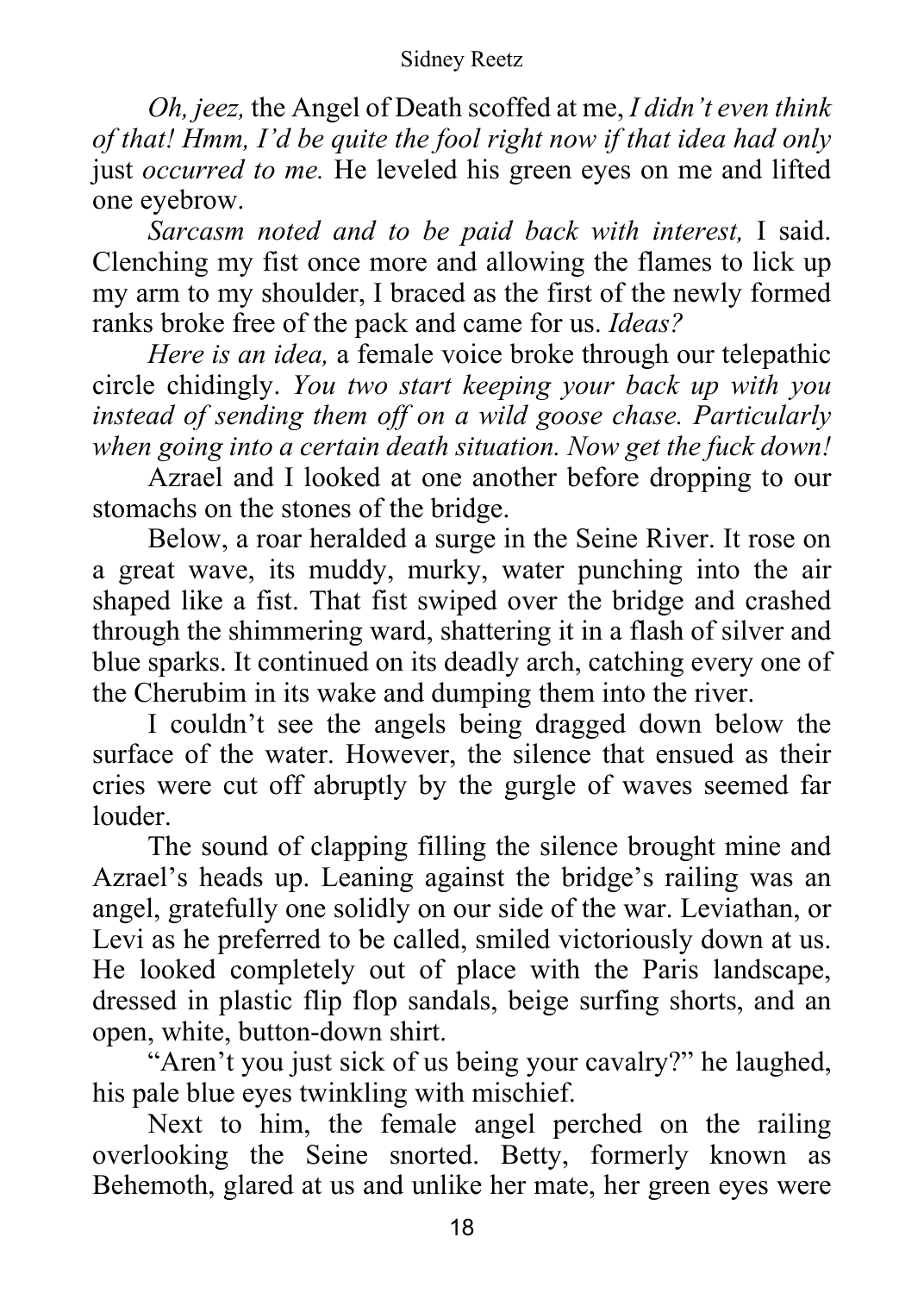reprimanding.

 "We almost had him," I sighed, pushing myself to my feet and offering a hand out to Azrael. "Murder," I clarified. "He led us into a trap." I nodded at the cathedral. "Then he vacated his host body and destroyed it."

 "Is that why there are bits of someone's hypothalamus in your hair?" Levi snorted. "And here I thought it was just a good ol' Cherubim brawl."

 "Ha ha," Azrael said dryly. He brushed his fingers over his head, shaking free fleshy debris I didn't want to put a name to. The movement made him hiss in pain and clamped a hand over his bleeding shoulder.

 Betty looked about suspiciously. "If he vacated the host, you should have seen him in his spiritual form and caught him easily."

 "You would think," I muttered. "Nothing came out of the body, but—" I gestured at the mess clinging to my chest and the thighs of my jeans. "Our demon definitely was not in that body when it self-destructed. Trust me on that."

"How is that possible?"

 The memory of the symbols dancing across the human's skin replayed in my mind, as did the last time I had seen something very similar. It had been on a front lawn battlefield as Raziel threw himself into beating down the Archangel Michael. Similar symbols had faded into being on his skin as well.

"I don't know. I'm going to find out though," I said.

 Next to me, Azrael lifted his hands to his head, a curse exploding out of him through pain clenched teeth. Oddly, he looked as if he had suddenly come down with the worst ice cream headache the world had ever seen.

 Were we under attack again? We were still far too close to the cathedral.

 Levi, Betty, and I all surrounded our comrade, summoning weapons to hand and looking in all directions for an attack.

"What is it, Azrael?" I asked.

 My second shook his head and leveled a glare at me. "You were the one that ordered me to start fielding any 'calls' to you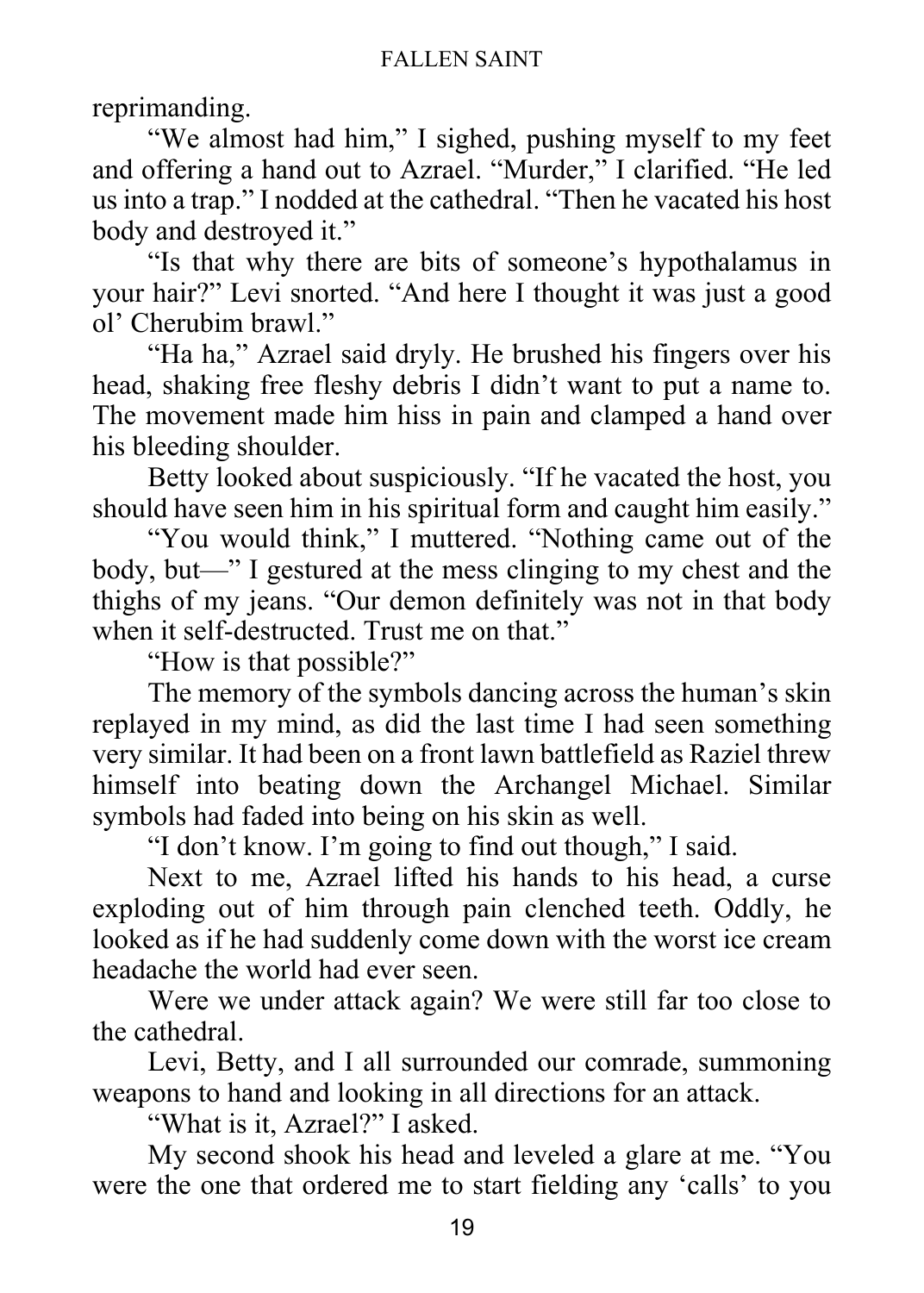from the King of Glitter," he spat.

 "Uh oh," Levi sighed. "Tell me he doesn't mean who I think he does."

 Azrael rubbed at his temple. "He wants to talk to you. Here." And in the manner of one handing over a telephone, he opened the telepathic connection to me.

*WHERE THE HELL ARE YOU?* Something sounding like a screeching banshee strangling a bag of cats shrieked directly into my head. *You were supposed to be here three hours ago! Devil cakes, you might be sex on a stick I wouldn't mind licking all night long, but this is cruel even for you. No one, and I mean no one, stands up my BFF on her nightmare princess day!* 

I'm not sure if I made a similar cry of pain. The Watcher angel Azazel's voice felt like glass grating around inside my skull. That combined with the effects of using Hell Fire and I was sure I'd found something ten times worse than a migraine.

*Azazel, tone it down! What is the matter with Syn?* When the Watcher said BFF, there was only one person he referred too.

*What is the matter? What is the matter! Oh, you are such a self-centered ass! What have you been doing all this time? Playing with your demon minions? Sun bathing by the lava pits? Playing a round of kick the sinner in your fiery domain?* 

 *Calm down!* 

*I AM CALM!* The connection between the two of us suddenly muted. I could nearly see the angel putting me on telepathic hold as he counted to ten. *Don't you dare tell me,* he finally said in a voice laced with venom, *that you forgot what day it is.* 

"Quick, what day is it?" I asked Betty.

"Umm, here? Saturday the fourteenth," she supplied.

"So in Lost Port that makes it Friday—"

"—the thirteenth."

"Oh shit," all four of us all said in unison. "Syn's wedding!"

 Azrael leaned over the railing of the bridge to look at the water below. "Hey, Levi, Betty, can you bring the Cherubim back? Really, that is going to be a more merciful confrontation."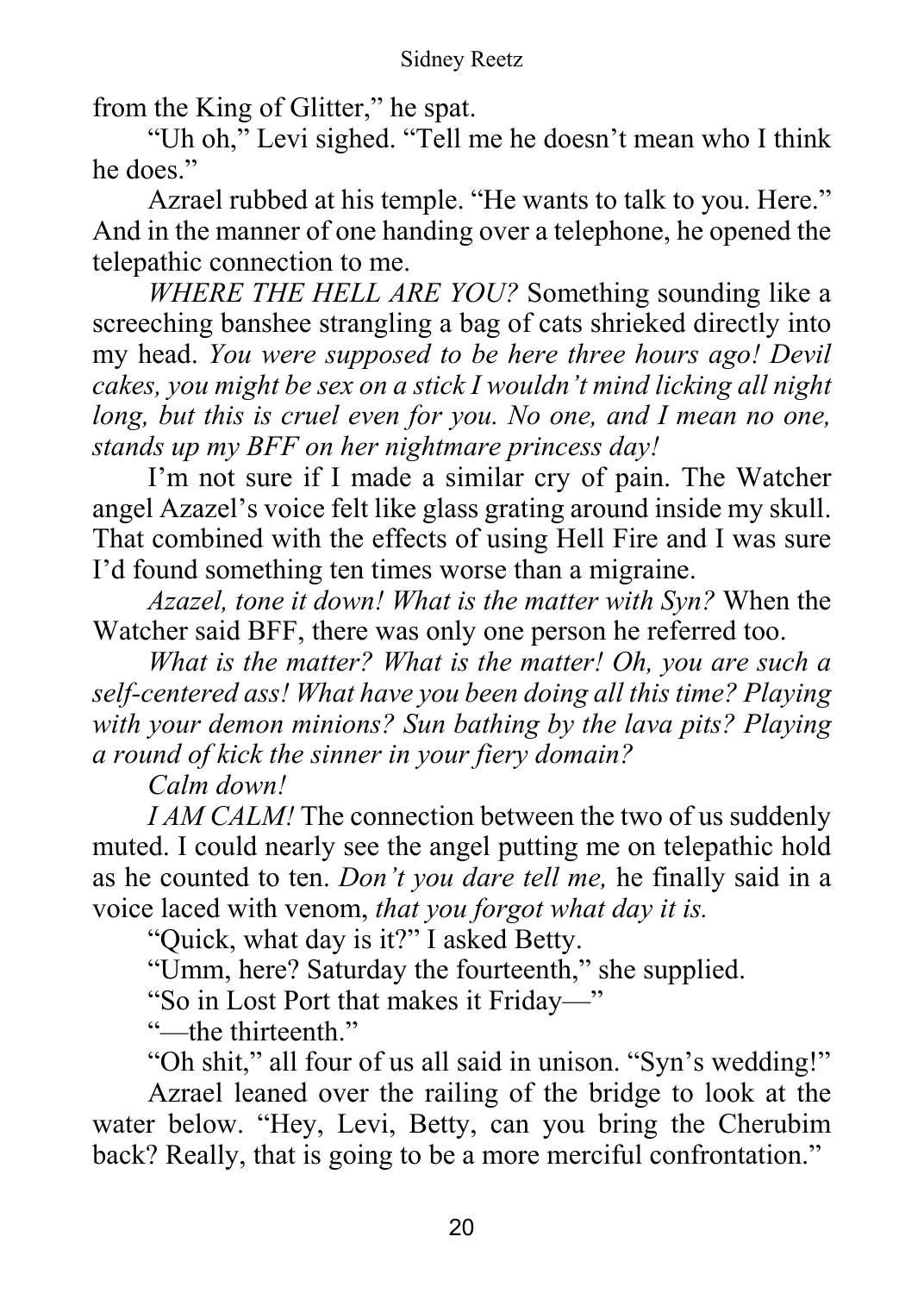# **CHAPTER TWO**

# ARIA

*Heaven needs you, Aria.*

Not again.

*We need you. Come to us.* 

My back collided with the nearest wall as I pressed my palms into my temples.

 *Do not fool yourself with the company you have been forced to keep. You are one of us, not them.* 

 *Just leave me alone!* I mentally screamed back at the voice calling to me like some siren song.

"Aria?" Someone started knocking on the other side of the bathroom door. "Are you ok in there?"

The dress I'd half pulled on slipped from my torso and pooled about my feet. Somehow that made me feel even more exposed to the mental assault. Another jolt of pain lanced through my mind and I whimpered, my feet gave out on me. My body hit the floor and all I wanted to do was cower in the nearest corner.

 Sometimes it was a man's voice; today it was the woman. Her call tended to be more persistent and powerful, which always left a migraine in her wake. The man's was more seductive and laced with promises. Their tones were always hypnotic when they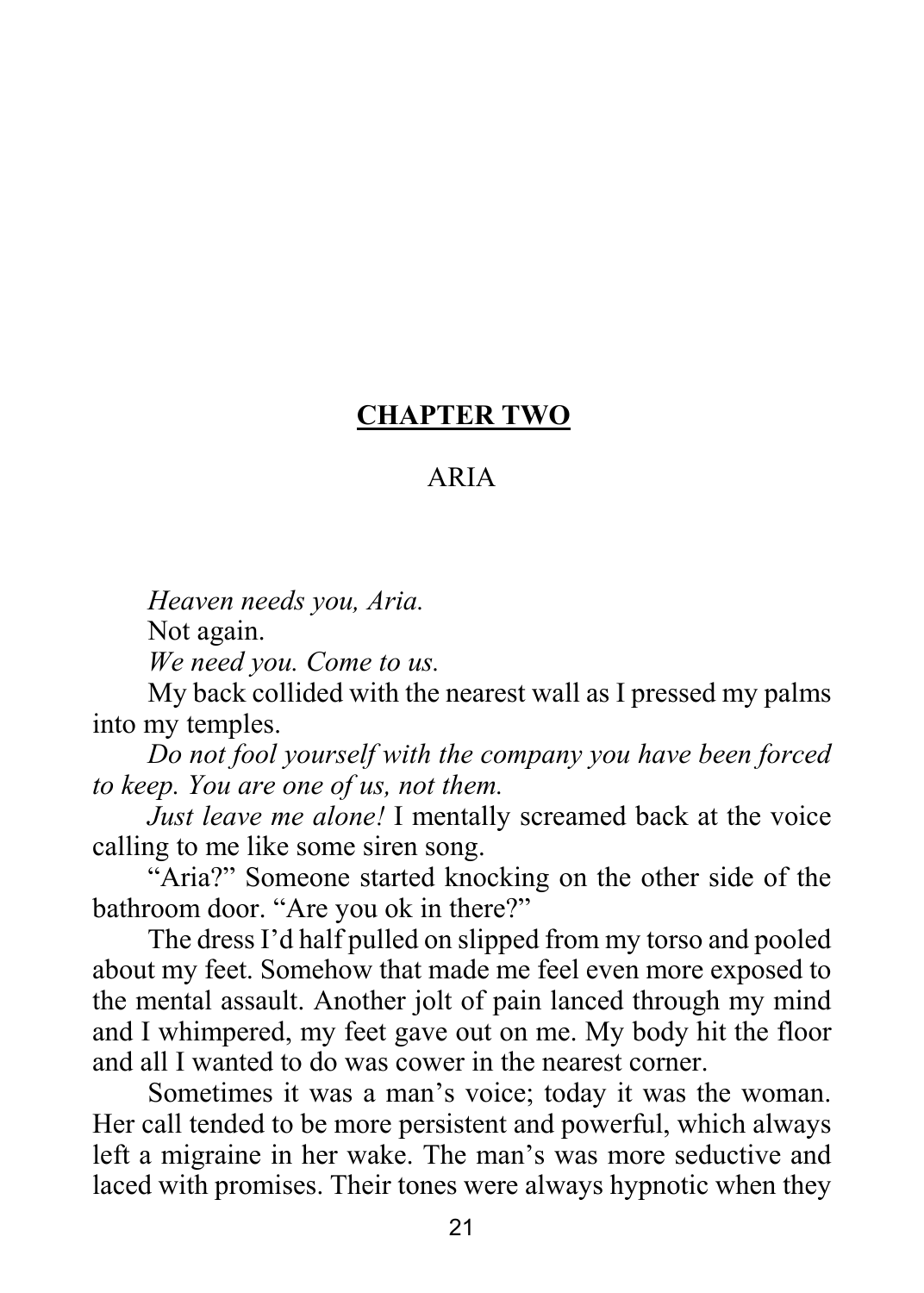#### Sidney Reetz

called out; beckoning to me, telling me lies about my family in an effort to lure me — somewhere. I doubted it was the Heaven they kept trying to sell to me.

 "Aria? I heard something. Are you okay? Just open the door, sweetie. You'll need me for the corset anyway."

*You belong to Heaven, Aria,* the woman crooned. *All Saints belong on Heaven's side of the war. We need you.* 

*I am no saint and I belong to no one! Now leave me alone!*  "I'm fine," I called out, my voice cracking slightly. "I just tripped. I'll be out in a second."

 I dropped my hands from my temples and sighed as the building headache began to recede. It tended to be a sign that my singing siren had backed off.

 The episodes had started about six months ago. At first, they came to me just on the verge of sleep or wakefulness. I'd thought they were just my mind replaying the lingering threads of dreams, but then they had started calling at all hours. It had only happened maybe once a week at first, then they'd gotten more persistent until I heard them every day.

 Thankfully, they hadn't yet crossed the line into multiple times a day.

 I had a wedding to go to and no one wanted to see the maid of honor screaming for the voices in her head to shut up.

 I pushed myself up from the bathroom floor and haphazardly pulled my dress up. The garment had been designed and personally tailored by my sister, the seamstress goddess of Hollywood. She'd kill me if she found one wrinkle in it.

 Not only had Syn started up her own line of gothic fashion that had taken the tween world by storm, she'd also branched out into movie costumes and red carpet runways. The creative teams she led were booked out for the next five years with requests for designs. There'd even been talk of an Oscar nomination for one of the films she'd worked on.

 Once back on my feet, I finger combed the spiral curls of my hair back into place and checked to make sure my makeup hadn't been smeared.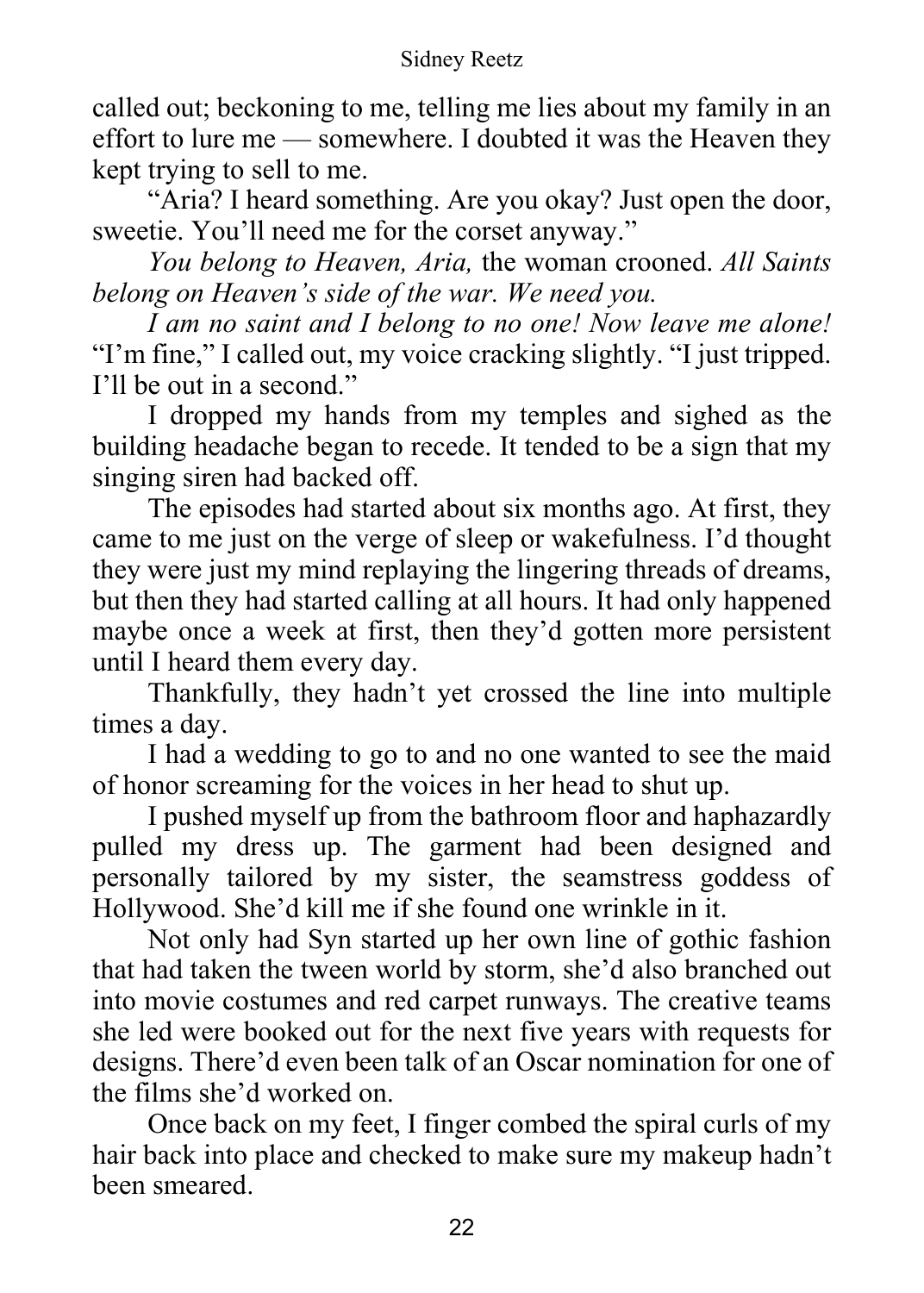#### FALLEN SAINT

 After five minutes of struggling with the corset strings, I held the dress against myself and waddled to the door. Opening it, I pouted, "Help."

 Cleo, the lead guitar player of my band, spun and looked at me with wide eyes. Which was freaky since she'd started wearing white out contact lenses; coupled with her thick, dark eye makeup, the effect tended to be hard to look away from. Maybe I was getting a taste of my own medicine since people found it hard to look away from my own natural aquamarine eyes.

 "Where's Azazel?" I asked, trying to look about the room. I'd expected him to be at the door.

 "Wedding emergency," Cleo said. She expertly spun me to face the bathroom mirror and instructed me to grab the edge of the sink as she started adjusting and pulling the corset strings of the gown. "I heard him leaving the bridesmaids dressing room muttering something about a stuck up, good for nothing devil. Sounded like a fight with his boyfriend, if you ask me."

 "Devil?" I turned to look at her over my shoulder just as she yanked hard on the strings. Instantly, steel boning compressed around my torso, my waist line suddenly crushed smaller than it had ever been in my life. I let out a yelp.

"Can you still breathe?" Cleo asked with a giggle.

"Barely," I gasped.

 She grinned at me in the mirror. "Good! That means we can go tighter."

#### \* \* \* \* \*

 After what felt like an hour of being on the receiving end of Cleo's sadism, she finally pronounced my appearance to be flawless. The corset drove me insane though and I longed for my usual jeans and blouses. And tennis shoes, I groaned as we exited the bathroom and Cleo produced the stiletto heels that went with the gown.

"I'm under orders from your sister," Cleo apologized, shoving the shoes into my hands. "You're the maid of honor and you're nearly a foot shorter than the rest of the bridesmaids."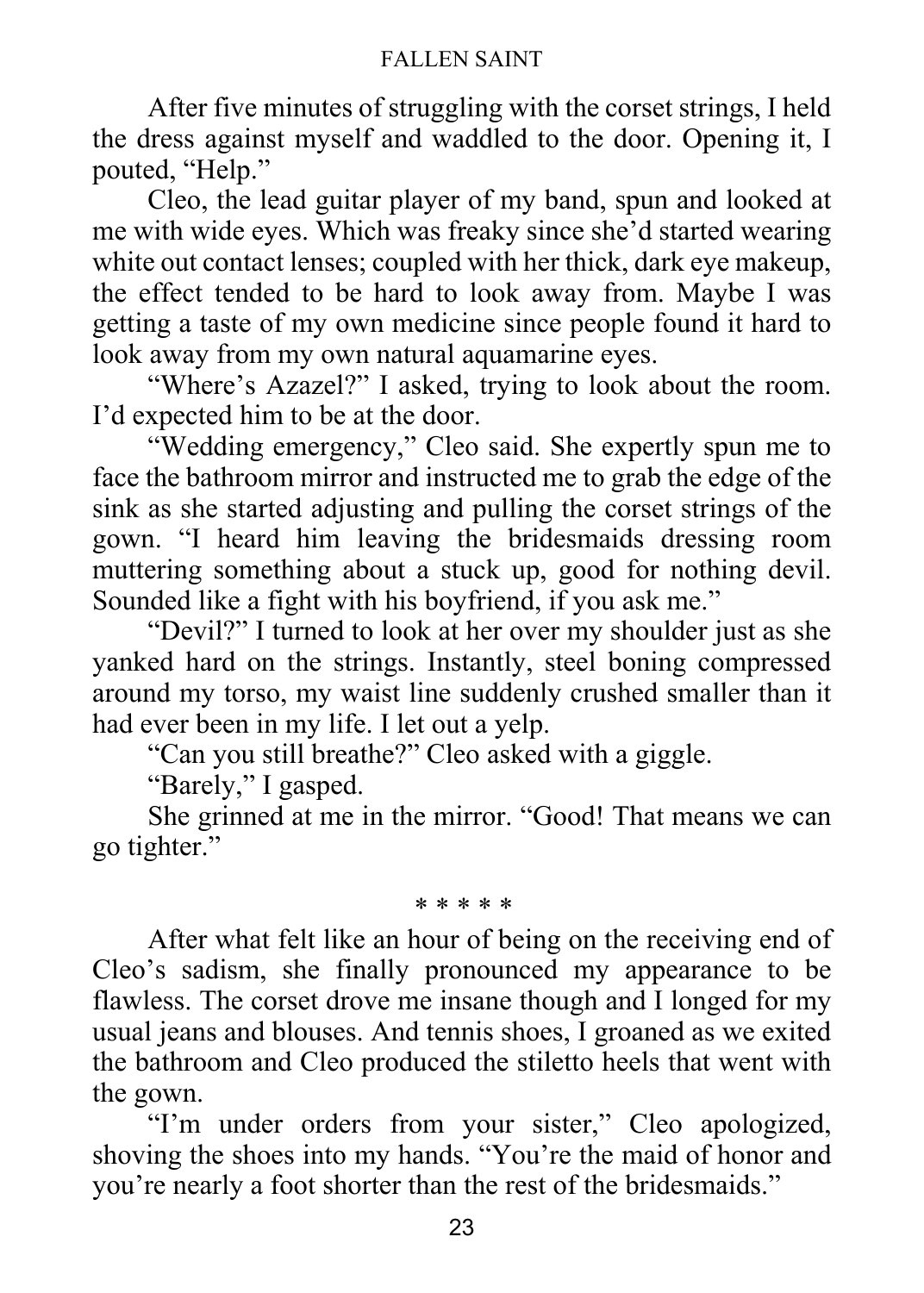"How is it my fault that all of my sister's friends are European models?" I whined.

 Cleo smirked as I placed a hand on her shoulder and leaned on her to slip the shoes onto my feet. "Honey pie, they're all image and no substance. You, on the other hand, all you need to do is say one word and no one will remember anyone else here tonight."

 With the second shoe half slipped on, I cringed at her words. She was referring to my voice. Ever since I'd been a child my voice had been different from everyone else's. Growing up, I'd assumed it had been because I'd been singing since I'd been a toddler. Then when Raziel had moved me to San Francisco and I started to hang out with the local music crowds in my teens, I'd begun to notice people being affected when I sang. Back then I'd been going through the typical angst of growing up. As a result, my songs had been somber and depressing, describing moments in my life of loss, longing, and inadequacies. Every time I performed those songs, my audience would become instantly melancholy.

 Of course, as a performer, you want to connect with your audience like that. However, every time I played the effect became worse. I began to feel as if my songs were dooming my audience to clinical depression every time they heard me.

 On one occasion, I remembered a woman bursting into tears and running out into the street. She'd been so distraught that she hadn't seen the car until it slammed into her. Later I'd found out that she'd survived the accident, but that she'd probably never walk again.

 After that day, I vowed to only write uplifting songs with positive messages.

 The transformation in my audiences' moods after that decision had been life changing.

 At fifteen, I'd been asked to perform at an outdoor festival for a local charity. Afterward, I found out that the charity's volunteer rates and donations had skyrocketed to five thousand times their expected numbers.

After hearing me perform, people had taken the messages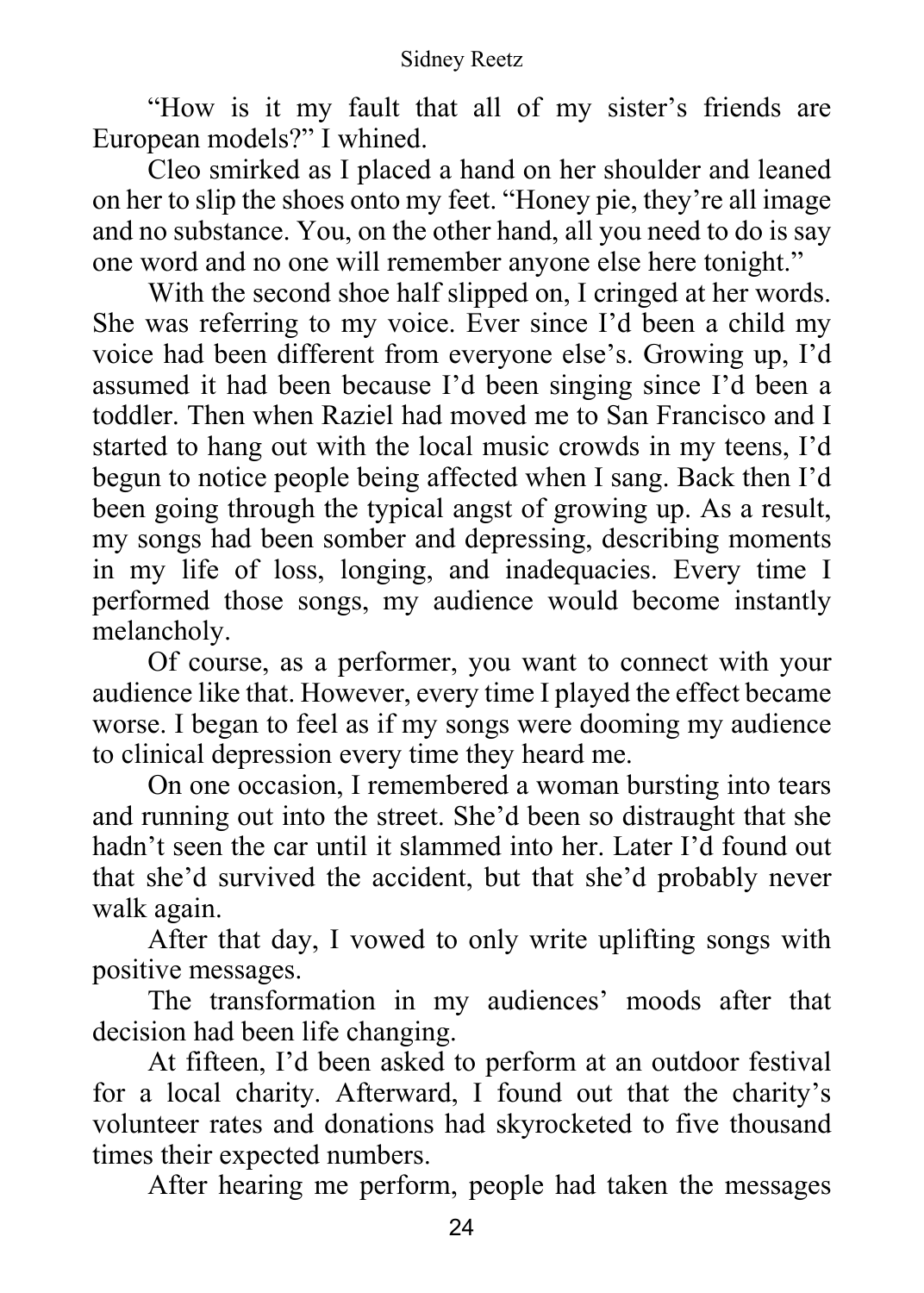#### FALLEN SAINT

within my songs out into their lives and caused a change. The ripple from that one performance had turned into a wave.

 Raziel had done some research within the community in the weeks that followed. He found that suicide rates had dropped, that local community outreach programs saw their highest volunteer rates and that month the SFPD logged their lowest number of criminal incidents.

That was how I'd found my calling.

 "Please don't say that," I pleaded with Cleo. I shoved the stiletto onto my other foot and tried not to topple over as I released her shoulder. "The only people that need to be remembered tonight are the bride and groom."

 "Right, right. Wait," Cleo called and held up one finger as I tried to pass her. She turned and dashed to the nearest table, grabbing up a stack of CDs and a silver Sharpie marker before shoving them at me. "Amanda said some fans were at the gates trying to get in. I thought we could try and bribe them off with some freebies. Sign?"

 I looked down at the stack she held. Our second album had just come out and when I'd last checked, our first single had hit the number one spot on the charts. Some were predicting that it would be a new record breaker for holding that spot.

 "The others haven't signed them yet? You know my rule, Cleo. This band isn't just me. It's all of us. You guys all sign first. Not me."

 Cleo snorted at me. "Aidan, Rico, and Nate are outside hitting on all the super model bridesmaids. I'll have them sign when I can corral them. Come on, the press is here too and they know about the tour coming up. Give me something to shove in their mouths and shut them up."

 I pushed the CDs back to her. "This is my sister's wedding, not a press conference. I'm sorry; we can deal with this later. I need to be with Syn right now. See you at the ceremony." I gave her a quick hug before slipping out of the room.

 The moment I stepped outside of the calm of that room, the chaos about me suddenly leapt to life. Even on the second story of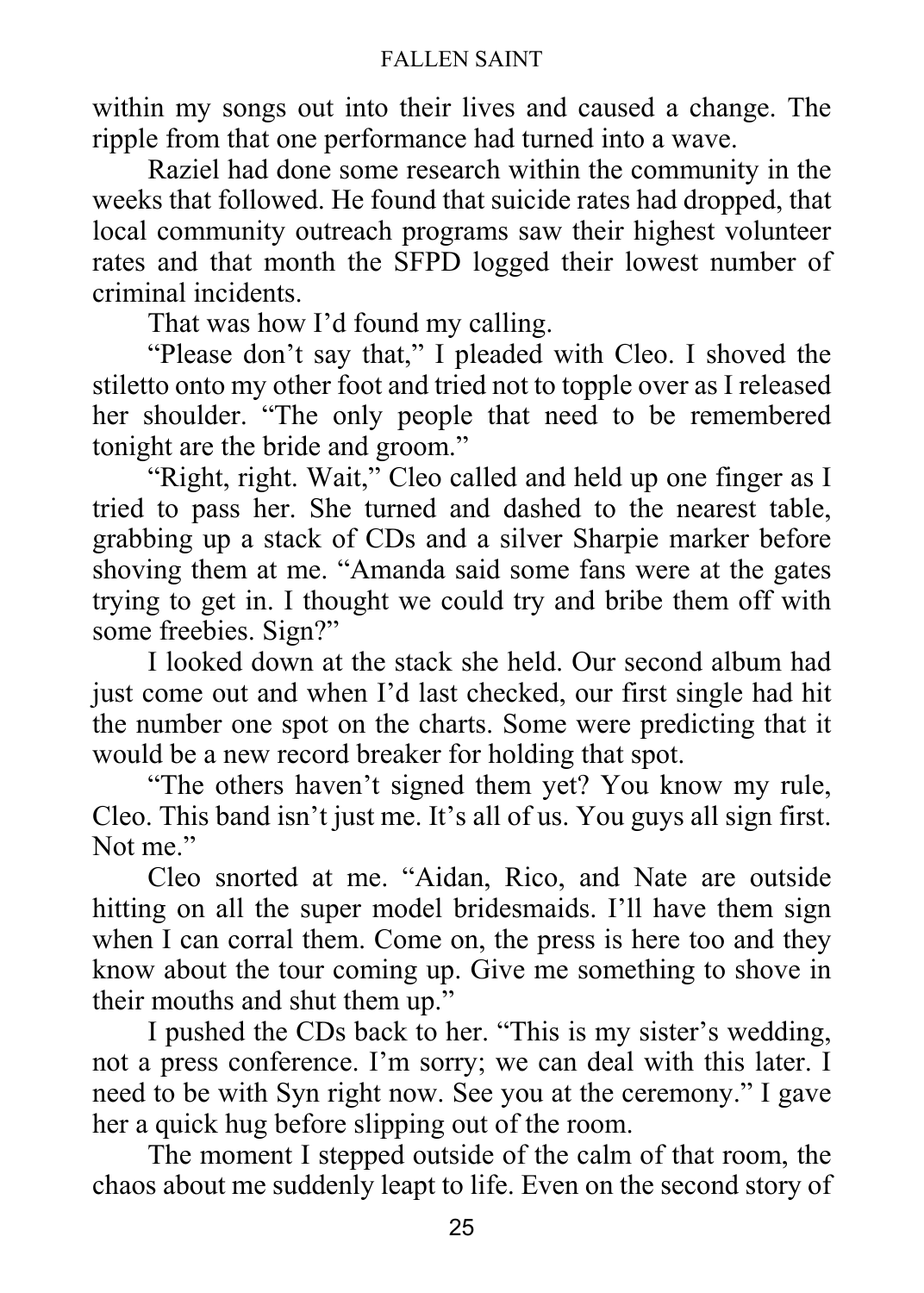#### Sidney Reetz

my sister's lavish, gothic, estate, there were people everywhere. Bridesmaids were dashing in and out of their dressing room, some calling out wardrobe malfunctions, others needing makeup alterations or searching for purses. The caterer at the end of the hallway called out to me as a few guest wandered aimlessly about. Security, probably busy keeping the press out at the main gates, had left the wedding guests to wander about like sightseeing tourists.

 I sighed and mentally rolled up my sleeves before heading in to organize the chaos.

\* \* \* \* \*

 I had just signed off on the caterer's clipboard and when a peculiar awareness tickled up my spine. I froze on the grand staircase as something within me shifted. The sensation felt akin to a weather vane that suddenly caught a strong wind. Everything within me rotated in that wind's direction and I found myself unexplainably looking at the doors of the atrium as I descended to the first floor.

 When my sister had redesigned the estate, she had included the atrium for one purpose. Being a closed off room with no windows, save the skylight, it offered a secure spot for teleportation without prying eyes. Only members of our family had keys for the two double doors to that room.

Someone had just arrived.

 I didn't know how I knew that. I'd never been able to sense when Raziel or Azazel teleported in or out of a room. Could it be something else?

 Reflexively, my hand went for my jeans pocket and the house key I usually kept within. When my hand brushed the fabric of my dress, I cursed softly. The key was still upstairs in my room.

 "Madame?" the caterer called, pulling my attention back to him. "The kitchens?"

 "Ah, yes." I busied myself with showing him the estate's kitchens where he and his team could set up for the evening. My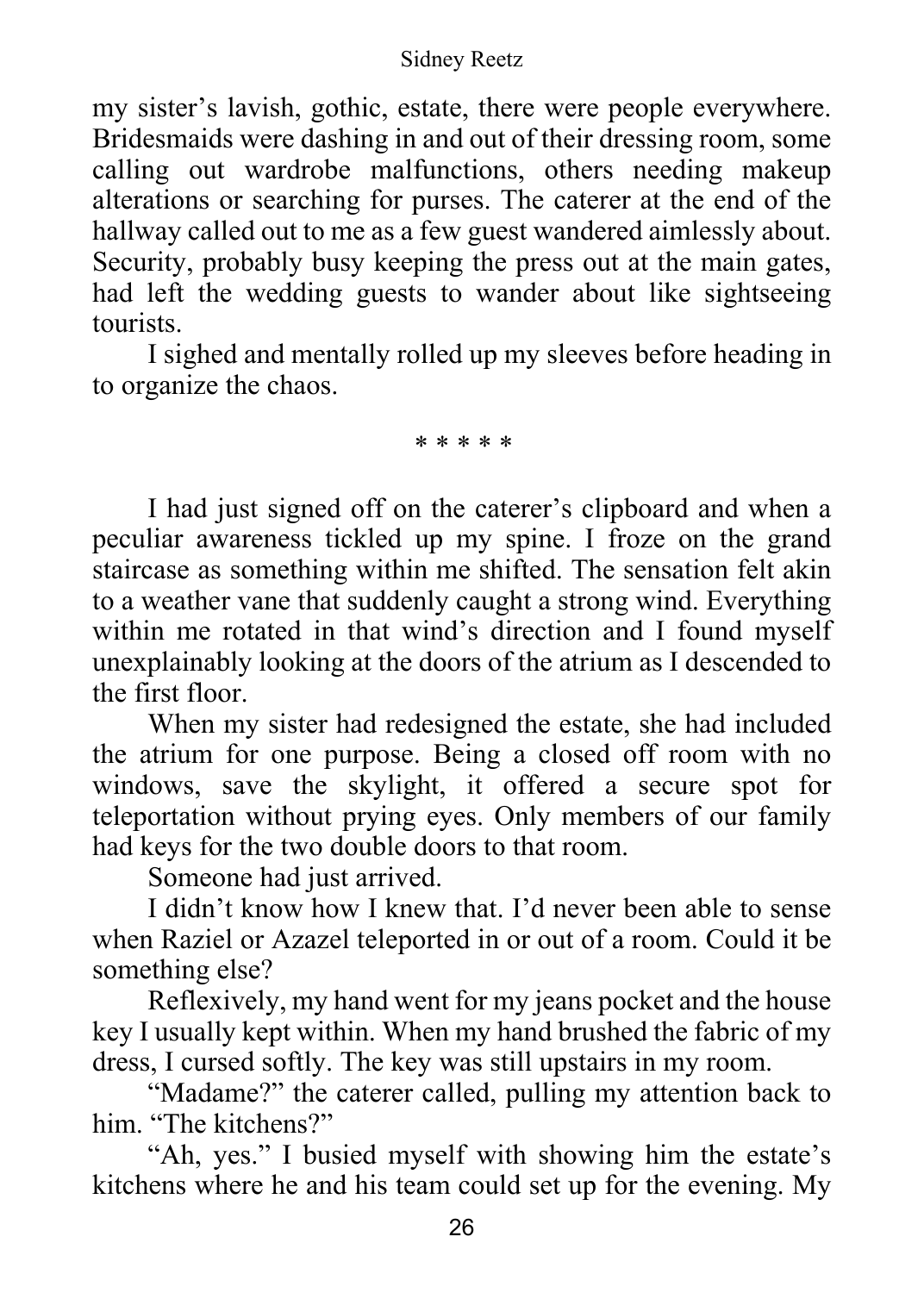#### FALLEN SAINT

motions were robotic though; my mind continually shifting back to that odd sensation as it repeatedly pulled my attention back to the atrium.

 By the time I'd put that chore to bed, crisis after crisis suddenly dropped into my lap. The DJ had never shown up. So in a mad dash, I'd found my band mates and asked them to take our spare gear out of storage in the basement and set it up. They all seemed excited at the prospect of playing that evening for such a high profile crowd, which I blessed them for. After that, the flower delivery van had arrived with the wrong order just as the photographer informed me that he'd suddenly doubled his prices.

*Azazel, where are you?* I mentally screamed as I took over each fire that came at me. He'd offered to be the wedding planner, not me!

 By the time I got the flowers and greedy photographer settled, one of the bride's maids tapped me on the shoulder. "Aria, your sister needs you. Like *now*."

 At the urgency in her voice, I didn't hesitate. Lifting the hem of my dress, I hurried off as fast as my hateful shoes would allow.

 Syn's room was on the top floor of the estate and although a small elevator had been installed, it'd been crammed full of people and deliveries. Instead, I dashed up the main staircase faster than I'd ever taken it. In hindsight, that hadn't been a smart idea on my part. Heels and a corset were not sprinting attire. By the time I'd hit the second floor, I'd already kicked off the shoes and held a hand to my diaphragm as I panted for air.

 You'd have to be blind to miss my sister's room. The doors to her bedroom were a replica of The Gates of Paradise by Ghiberti. The darn things were so massive I had to throw my shoulder into one just to budge it.

 I burst into the room anticipating that someone had fallen and broken a leg or my sister had passed out or gotten the wedding jitters and called the event off or—

"That was fast."

 Panting, I turned and found my sister standing in front of her three way, full-length dressing mirrors. She was clad in her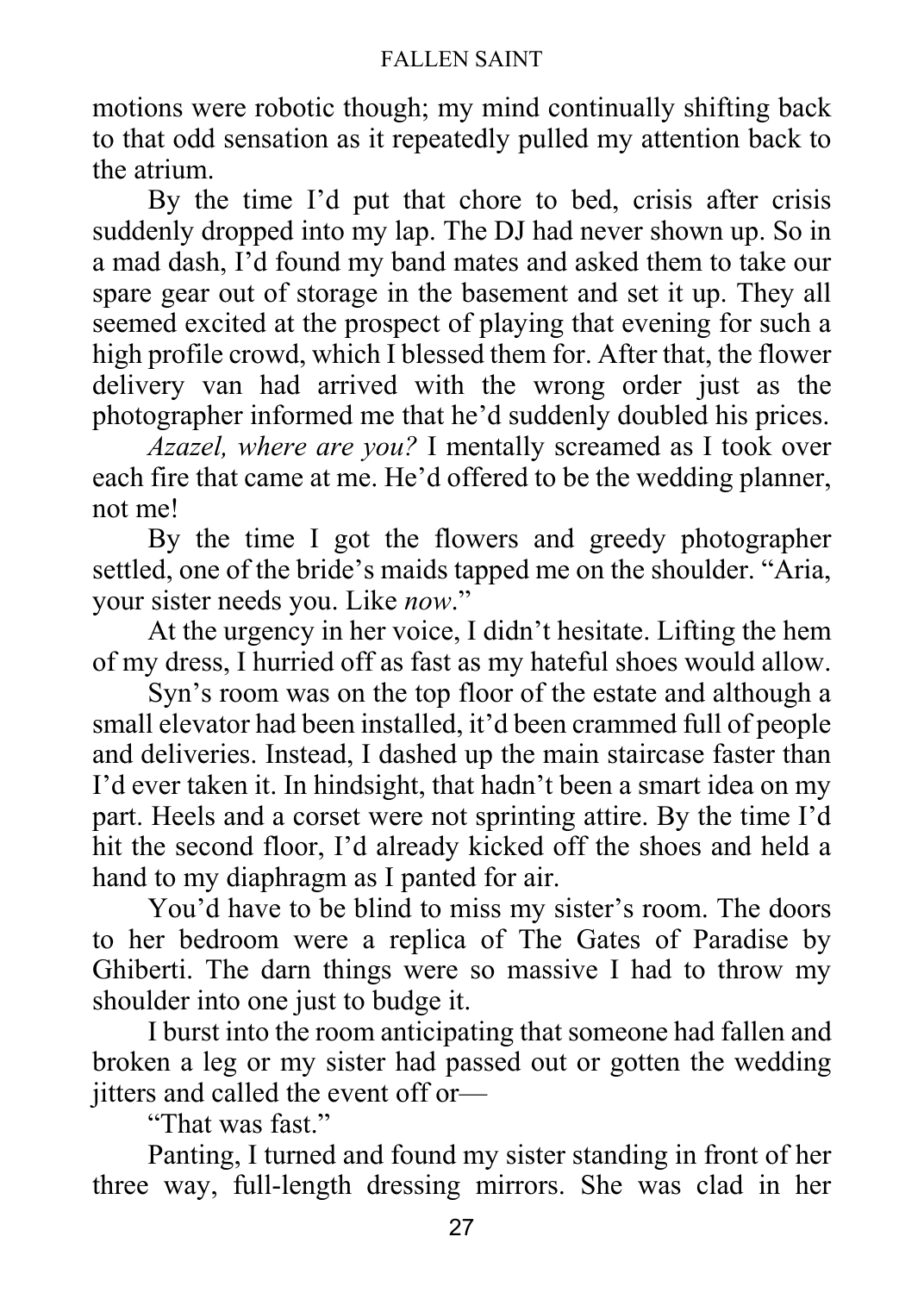wedding dress, which I'd only seen glimpses of during her sketching process.

 Of course Syn wasn't your typical bride. If someone had dared to tell her that she needed to wear a white dress to her own wedding, we'd have found the carcass on the beach by morning.

 Syn twisted before her mirrors, testing the sweep and flow of her full-length, black gown. The upper torso of the garment was similar to my own dress with the folds of a sari cascading over her right shoulder and an under bust corset framing her waistline. Unlike my dress though, she had a full-length skirt that poofed out like the gypsy wedding dresses I'd once seen on TV.

 True to her gothic soul, Syn had taken the style and made it her own. The skirt of the dress had strategically placed rips and tears in the fabric, allowing the red under-skirt to peek through. Hidden among the folds of fabric were small bats embroidered with elaborate filigree. The design at the hem resembled wrought iron gates surrounding a graveyard she'd seen in London a year ago.

 "Your friend," I huffed, waving absentmindedly at the doors I'd just come through, "said you needed me. It sounded like an emergency."

"Which friend?"

 "Blond hair. Tall. I don't know all your friends are sevenfoot giants who look like they need a weekend at a buffet. I can't keep them straight."

 Syn didn't look at me but continued to scrutinize the flow of her dress. "Oh, right, I forgot I asked Jeanine to find you. Hey, does this hem line look even to you from over there?"

 "That's what you needed me for?" I wheezed. I stumbled over to the black velvet chair nearest her and collapsed, dropping my shoes to the floor. I gasped instantly and reshuffled myself so that the corset didn't feel like it was cutting me in two. How did women sit in these things?

 "Well, yeah. Azazel disappeared on me and you're the only other person I trust." My sister flicked her black and red ombre dyed hair over her shoulder and rolled her eyes at me. As she did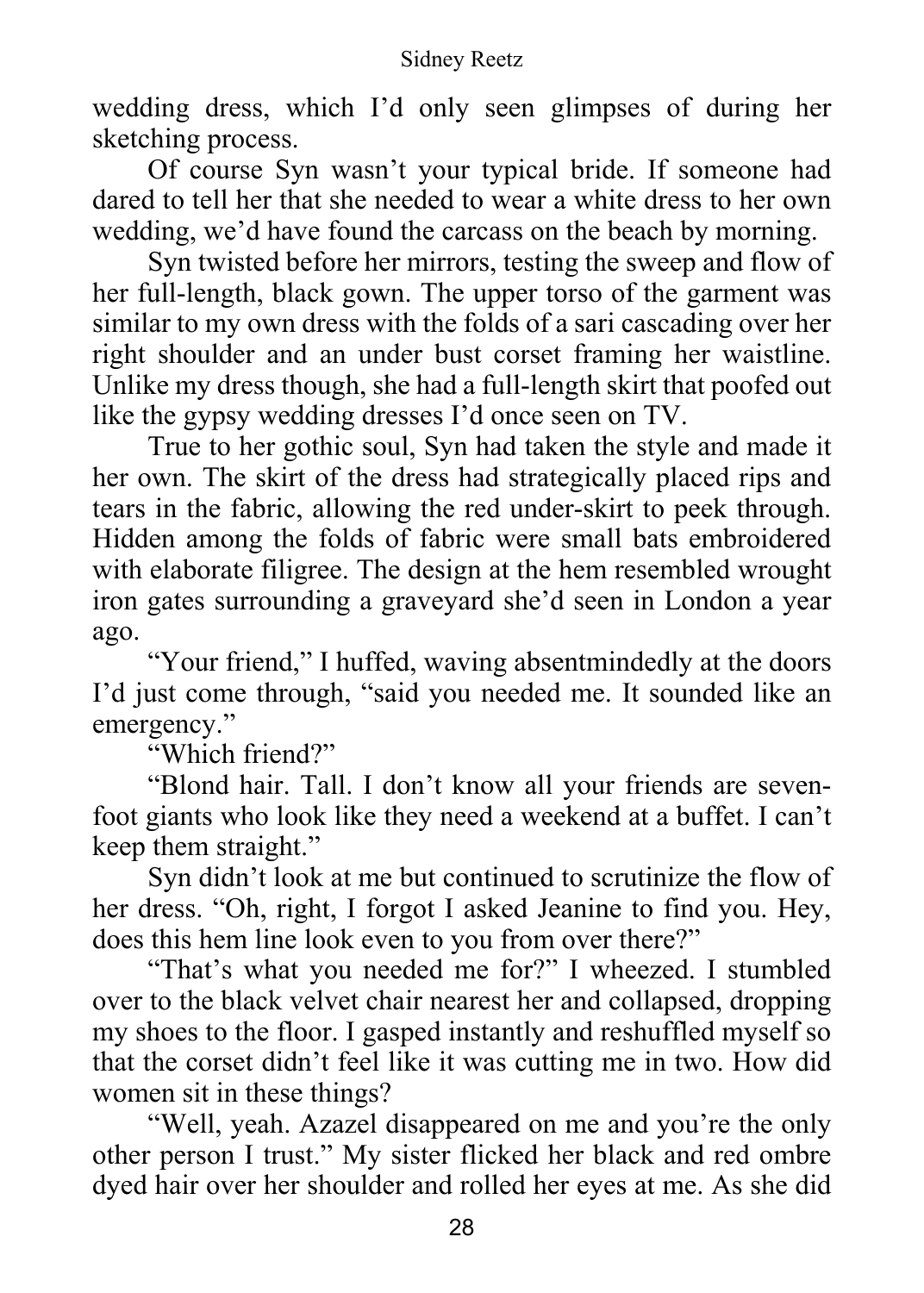so, her elaborate head dress tinkled and chimed with her movements.

 Instead of a traditional veil, my sister had worked for weeks to design a piece with curling horns reminiscent of an Ibex. I had no idea how she'd attached the thing to her head. I couldn't see a head band anywhere. The horns had chains and charms hanging from them and connected to an intricate, silver, circlet over my sister's forehead.

 "Okay," Syn sighed. "That isn't the only reason." She came down from the small dais she'd been standing on like a descending queen. "Truthfully, I needed everyone out of here for a minute so I could just breathe. That's partially why I moved the bridesmaids changing rooms to the first floor."

I pushed myself up. "You're not getting cold feet, are you?"

 "No! Oh, curse me, never! I just…" She trailed off, looking away from me and crossing her arms over her chest. "I just really, really need my sister right now."

"What's wrong?"

 Syn's blue eyes brimmed with tears. "I wish mom were here."

 I was on my feet before I knew it and hugging her close. "I know. I wish she were here too."

 I meant the words, I did. They just felt very hollow coming from my lips. Our mother had died when I'd been only three years old and there was a good twelve year age gap between me and my sister. Hence, Syn had known our mother far better than I before she'd passed. When she had been killed, I corrected myself.

 "I know," I amended through a tightening throat, "she'd be so proud of you."

 My sister dropped her head onto my shoulder. I had to swing my head out of the way before one of the horns on her head dress bashed me in the eye. "You think? She and  $I$  — we left it on a really bad note before she died. I never told her how sorry I am for being such a bratty daughter."

 I bit my lower lip. This was what Syn had needed and why she'd called me. She needed to fall apart for a bit before she faced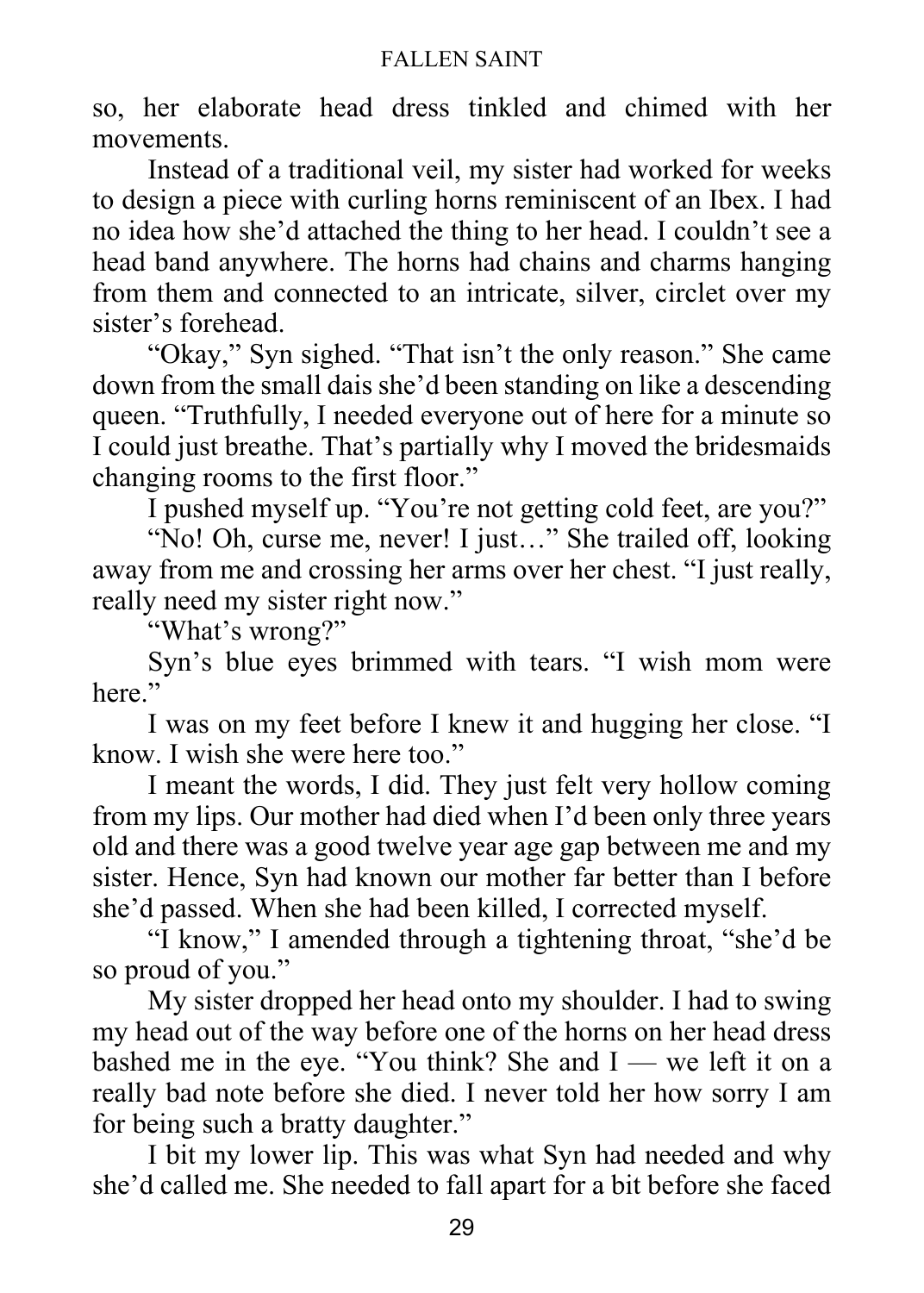the rest of the world.

 I reached for the gift that hid within me before I spoke again. I infused my next words with emotions of courage and selfforgiveness as I said, "She knows and there is no need to be sorry, Syn. She'd only want you to cry tears of happiness on your wedding day." I pushed her back and held her at arm's length so I could look her in the eyes. "So, go out there and marry the man who kept proposing to for the last ten years. Don't you think you've kept him waiting long enough?"

 "Yeah." Syn laughed, all of her remorse sliding off her like water off a duck's back. "Yeah, you're right."

 "And you better do it before I tell Azazel you're crying off all his cosmetic handy work."

 At that my sister laughed and playfully punched my shoulder. "You brat!"

I grinned. "Made you laugh though."

"Thank you. Love you, sis."

"Love you more," I replied, completing our verbal tradition.

 Sniffing, Syn pulled back and seemed to take note of our height difference. Looking down she snapped, "Where are your shoes?"

I groaned.

 "I don't want to hear it, missy. Wear them. It's not like I gave you platforms."

 "I'm just going to go barefoot. Look, the dress is long enough no one will be able to see."

 "You're wearing the shoes," Syn decreed, "or I'm taking back all the dresses I made for your tour."

 "I'm going to fall," I whined. "For all I know, I'll break my back and ruin your wedding! EMTs do not a good wedding reception make, you know?"

 "Unless they're built like the dancers from Magic Mike. Then it would be an epic reception!"

"Sis!"

 "What?" she said innocently. "I'm not a married woman yet. I'm allowed." My sister spun elegantly over to the little stool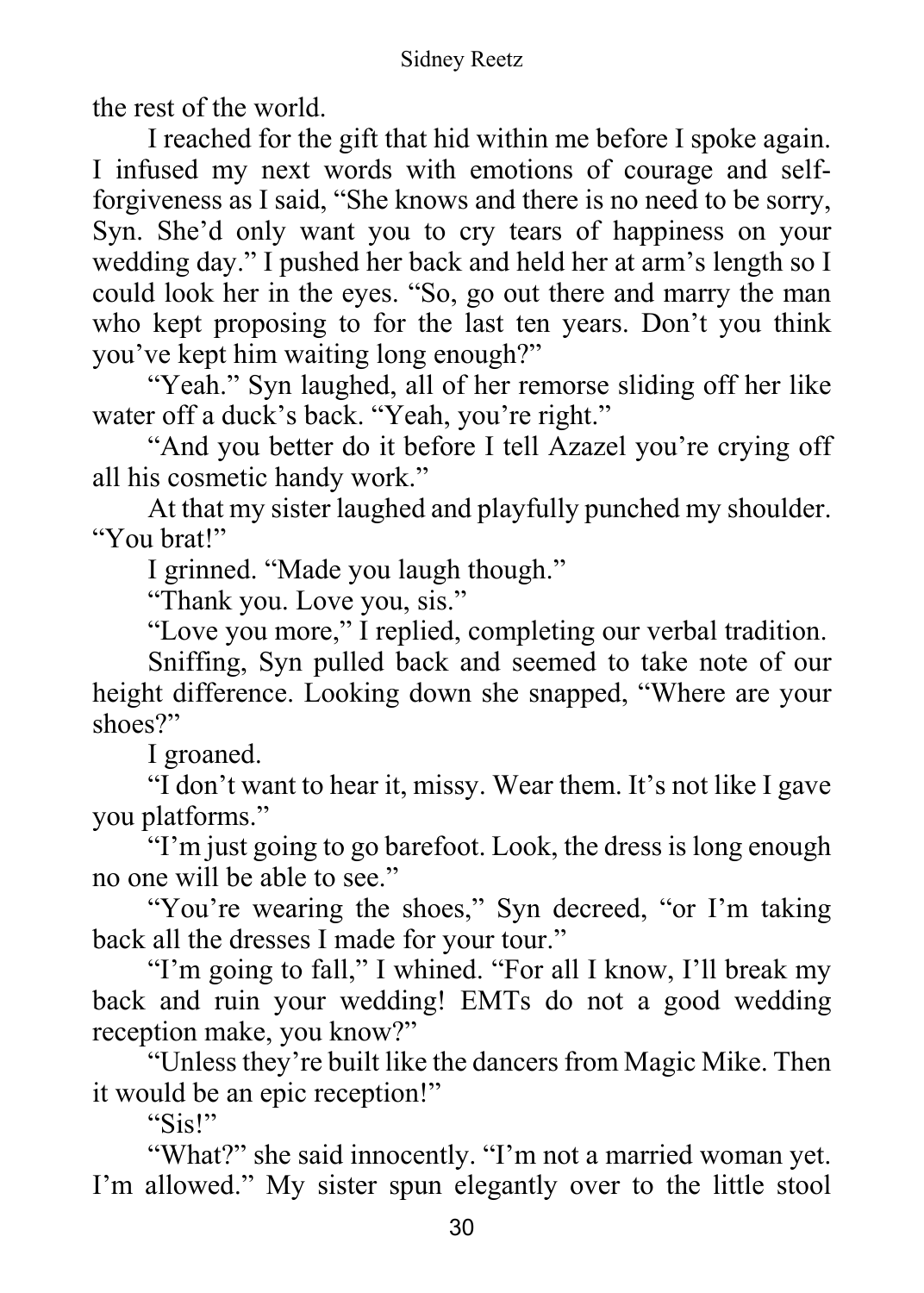before her vanity mirror to check her makeup. "You're wearing the shoes. Or do you want my maid of honor to look like a Hobbit in all of the wedding pictures?"

 I gave a very unladylike growl and plucked my shoes out from under the chair. Sitting down again, I maneuvered the horrible heels onto my feet.

 "It's either those or I get you a box to stand on the whole night."

"I'll take the bo—"

 My words froze on my tongue as that shiver of awareness tickled my spine once again. I turned and looked at the northernmost window. Moving toward it, I pulled back the heavy black curtains with their red and gold trim to look at the gardens below us.

 Syn must have seen my reaction. Before I knew it, she was at my side. "What is it?"

 I shook my head, my eyes moving about the silent statues and topiaries looking for — what? Still, that unfamiliar sensation persisted; not really calling but definitely declaring itself here.

"I think," I said, my voice distant. "I think someone is here."

 Syn burst out laughing. "The wedding is in an hour and over five hundred invitations went out. I'm sure a lot of people have arrived already."

"Only half R.S.V.P.'d," I replied robotically, still scanning.

 "No one R.S.V.P.'s in this day and age. So, expect them all." *Aria,* the male voice whispered into my mind.

I lifted my hand to my temple. *No!*

 *You need to come to me. Things are beginning to spiral outside of my control. I can protect you, but only if you come to me of your own free will. Please, for your own good.* 

I sucked in a breath sharply as the pain began to throb in my temples. *Both of you have never called out to me on the same day.*  I wasn't really sure if I'd thought that or somehow sent it. *You need to leave me alone.* 

Next to me, Syn had suddenly gone quiet. When I looked up at her, she glared at me through hooded eyes. "Them again?" she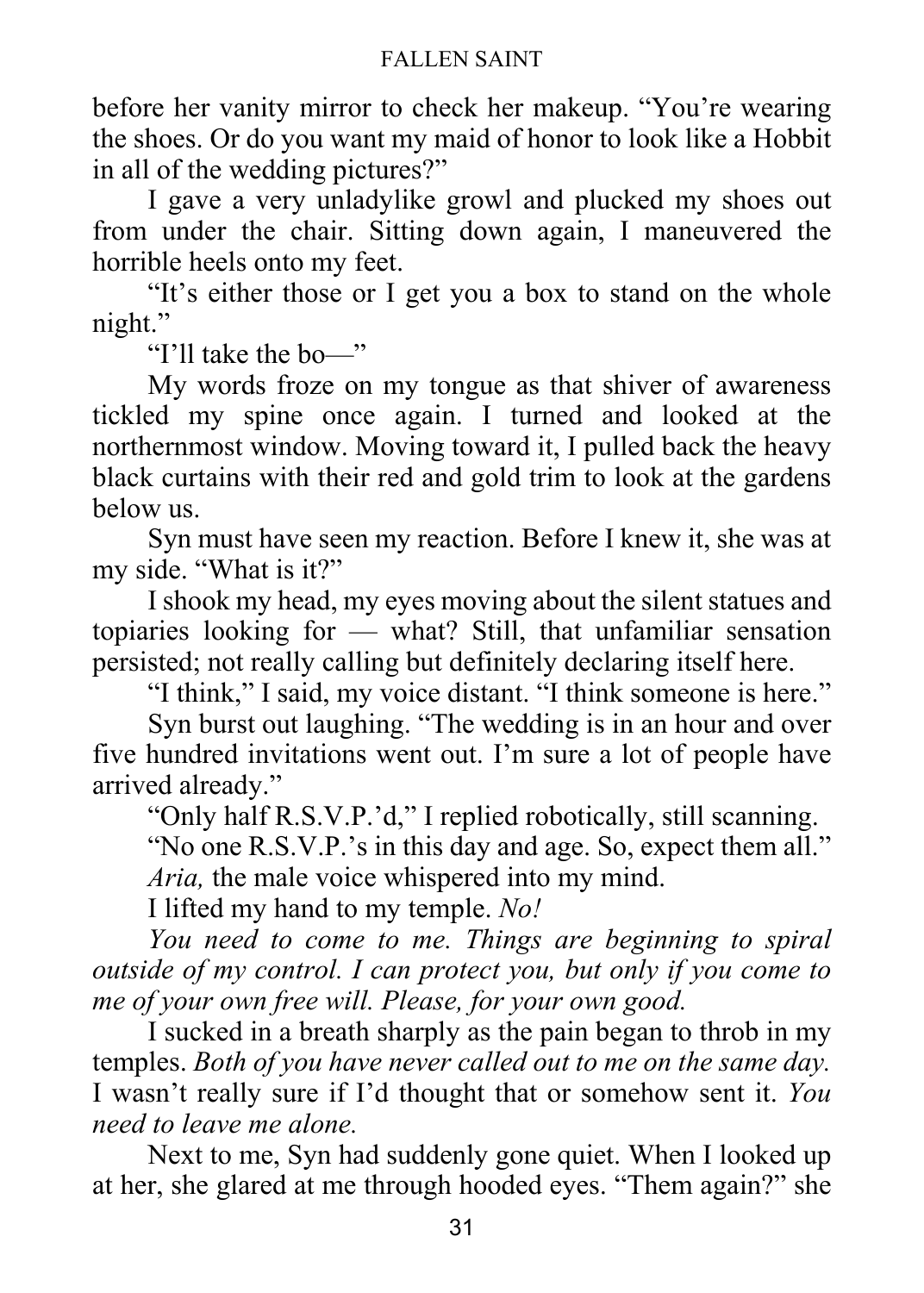asked coldly.

 I nodded and turned away from the window. "Yes," I admitted.

 Syn had been the only person I'd confided in about my problem. I hid nothing from my sister. Nothing.

*Very well,* the male said, the tone of his voice suddenly turning to granite. *If you will not come to me, I will be forced to come to you.* 

*Wait! What?* The pressure on my head instantly abated and I knew he'd left.

 "You promised me," Syn said, her voice pulling my mind back into the room, "that if it got any worse you were going to tell Raziel."

 "I was going to," I sighed. "Then the tour came up and the band has put so much into it already. It would crush them if we were forced to cancel and you know how Papa Raziel is. If he gets wind of this, that is if I'm not completely crazy and just hearing things, he'll cancel everything. He'll sweep me away against my will and hide me in some cave out in the middle of nowhere just like he did five years ago."

 Breaking the tension, Syn cracked a smile. "Oh yeah, wasn't that when he suspected you had a boyfriend?"

I groaned. "Don't remind me!"

 Syn lifted a hand to rub one of her claw-like nails against her lip. "Alright, if that's your choice, I won't say anything to him. You have my sisterly word. We both have enough people trying to lord over us, we can't do it to each other. However, you have to promise me that once this tour business is over, you're going to talk to him about it. He'll flip out, that's a given, but he can probably help too."

"Alright. Deal."

 "Now, in the manner of a good sister, I'm going to keep a promise in exchange for blackmailing a favor from you."

My hopeful mood suddenly deflated.

 Once again, I got a glimpse of that insecure part of my sister she only let slip out around two other people. "Can you go check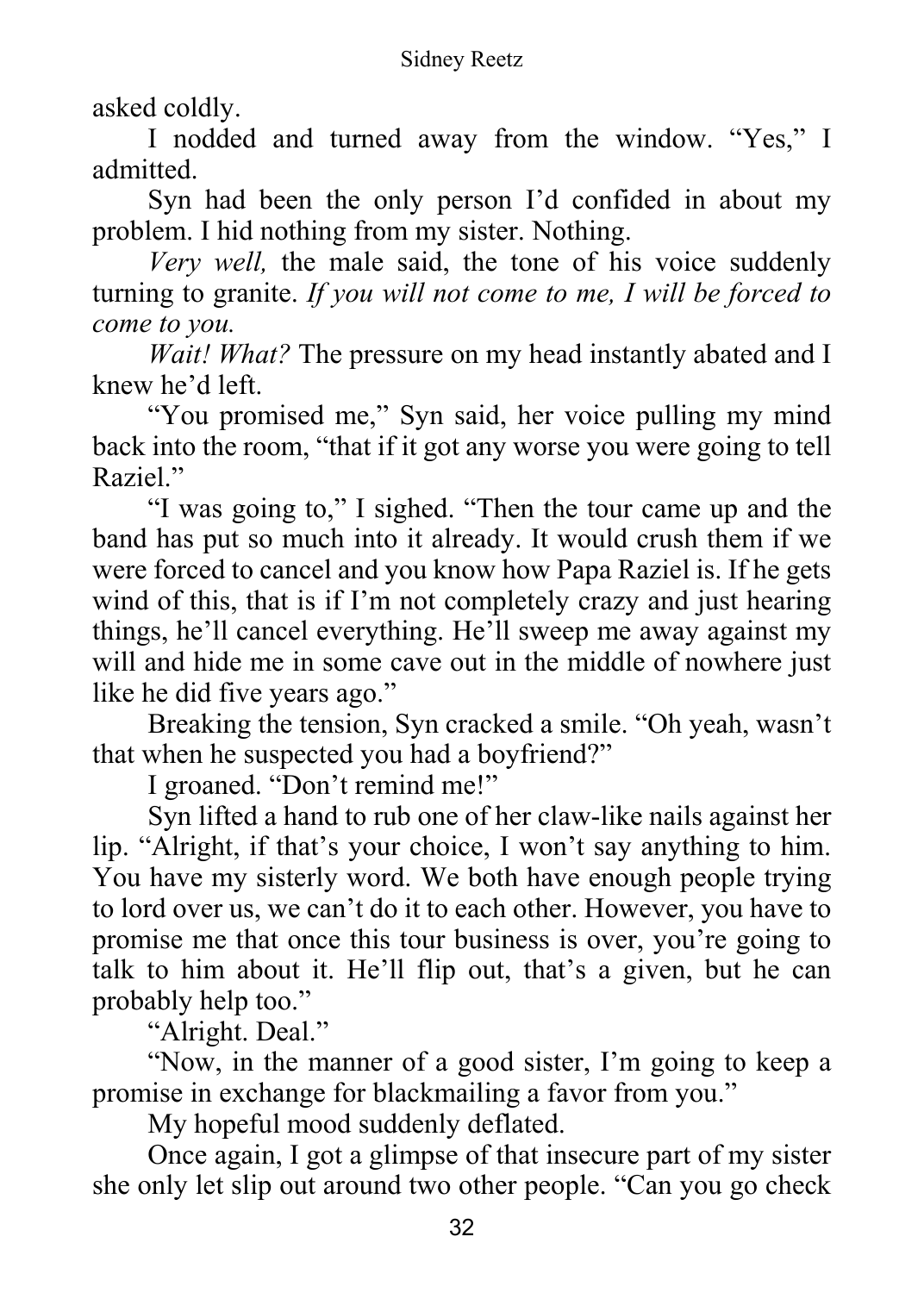#### FALLEN SAINT

on Dorian for me? Make sure he's not getting cold feet? Oh, and make sure his groomsmen are wearing the right cufflinks."

"Future brother-in-law wrangling job accepted."

 The moment I slipped out of the room and down the hall, I leaned against the nearest wall to take the shoes off.

 "Oh, no you don't!" Syn snapped, though there was no way she'd seen me. "Wear them. You need the practice!"

\* \* \* \* \*

*I'm grateful I only have one sibling*, I thought with a stab of guilt.

 Being the maid of honor in a wedding was by far the most stressful and chaotic experience of my life. Once more, as soon as I left the sanctuary of the dressing room, I was accosted by people, each one with an emergency that couldn't wait for one reason or another. Throughout all of it, I hadn't seen Azazel once.

 I knew the Watcher angel to be a master at not being found, yet this was ridiculous!

 I passed the atrium when I finally bumped into Azazel coming out of it. Flanking him from behind were two angels I hadn't seen in years.

"Betty? Levi? Is that you?"

 Levi was by far the friendliest angel I'd ever met. Surfer blond with a deep tan, he always reminded me of Brad Pitt in his early years. Quick with a smile, he was a warm and welcoming soul.

 Tonight though, gone were his trademark board shorts and Hawaiian shirts. He'd been dressed in one of Syn's expertly tailored suits she'd designed for the evening. The oriental collar and the trim lines of the garment gave Levi almost an exotic James Bond look.

"Aria!" he cried out. He scooped me into his arms and twirled me around before setting me down.

 "It's good to see you." Betty reached for me next and wrapped me in her strong arms.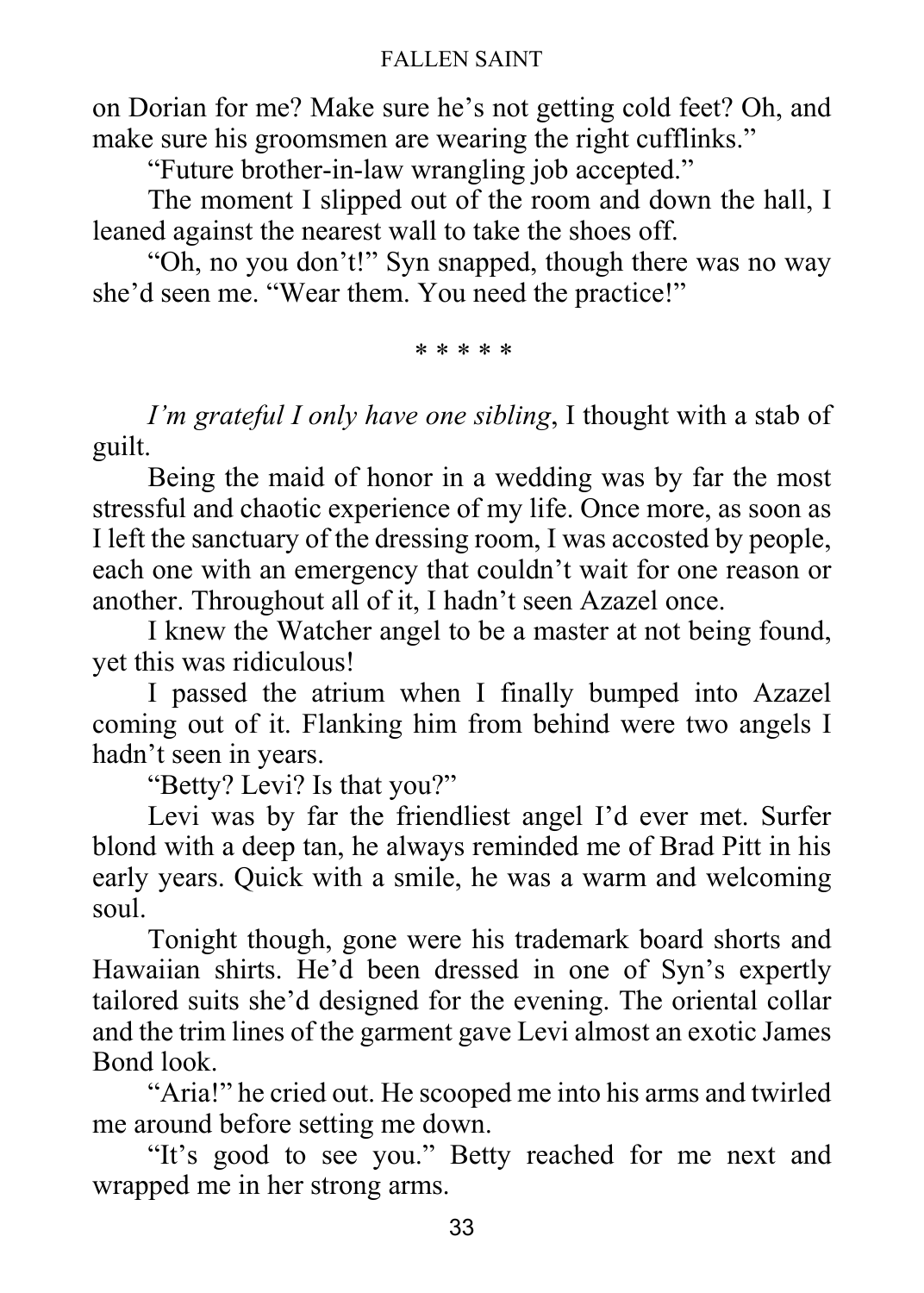Like her mate, Betty was also out of her garment element. In place of her swim suit and casual attire, she sported a sheer black dress with a plunging neckline that nearly cut down to her navel.

 "It feels like it's been ages. By the way, thank you for the CDs you sent. Though I might need more copies. Legion keeps stealing ours."

 "No problem," I assured her. "I'll send you as many as you'd like. You guys look great by the way." I peeked around them. "Did Azrael and Lucifer not make it?"

 At that Azazel snorted. Like Levi he was dressed in a suit that set off his gunmetal grey eyes and long black hair. Though he looked perfect for a *GQ* cover, it was the first time in ages I hadn't seen him in a dress. "Oh, they made it alright and you should have *seen* what they dared to wear. Blood and guts might work as accessories in Hell, but not at my BFF's wedding. This lot needed a makeover A.S.A.P., so forgive my absence."

 "I told you," Betty hissed. "There was a problem in Paris that needed to be handled."

 Azazel mockingly raised an eyebrow. "What? An orgy of intestines that—" He snapped his words off sharply as the look of confusion on my face began to fade into horror. "Right, we have a wedding to launch. You two," he gestured to Betty and Levi, "you're on usher detail. Chop. Chop. Aria, can you get—"

 I held up my hands and began backing away. "I'm already on a mission for the bride. Levi, Betty, let's catch up at the reception, shall we?"

 At their nod, I turned to head for the rear doors leading out into the gardens where the main event would take place.

 As soon as I did, the sound of screeching tires echoed down the hall from somewhere outside. An instant later, a bang reverberated down the halls just before every light in the house went out.

 Someone, I'm pretty sure it was Azazel, screamed in an octave that could have shattered glass. Heart pounding, I flailed about in the sudden darkness only to be caught by Betty just as I started to trip over something. In that moment, I envied their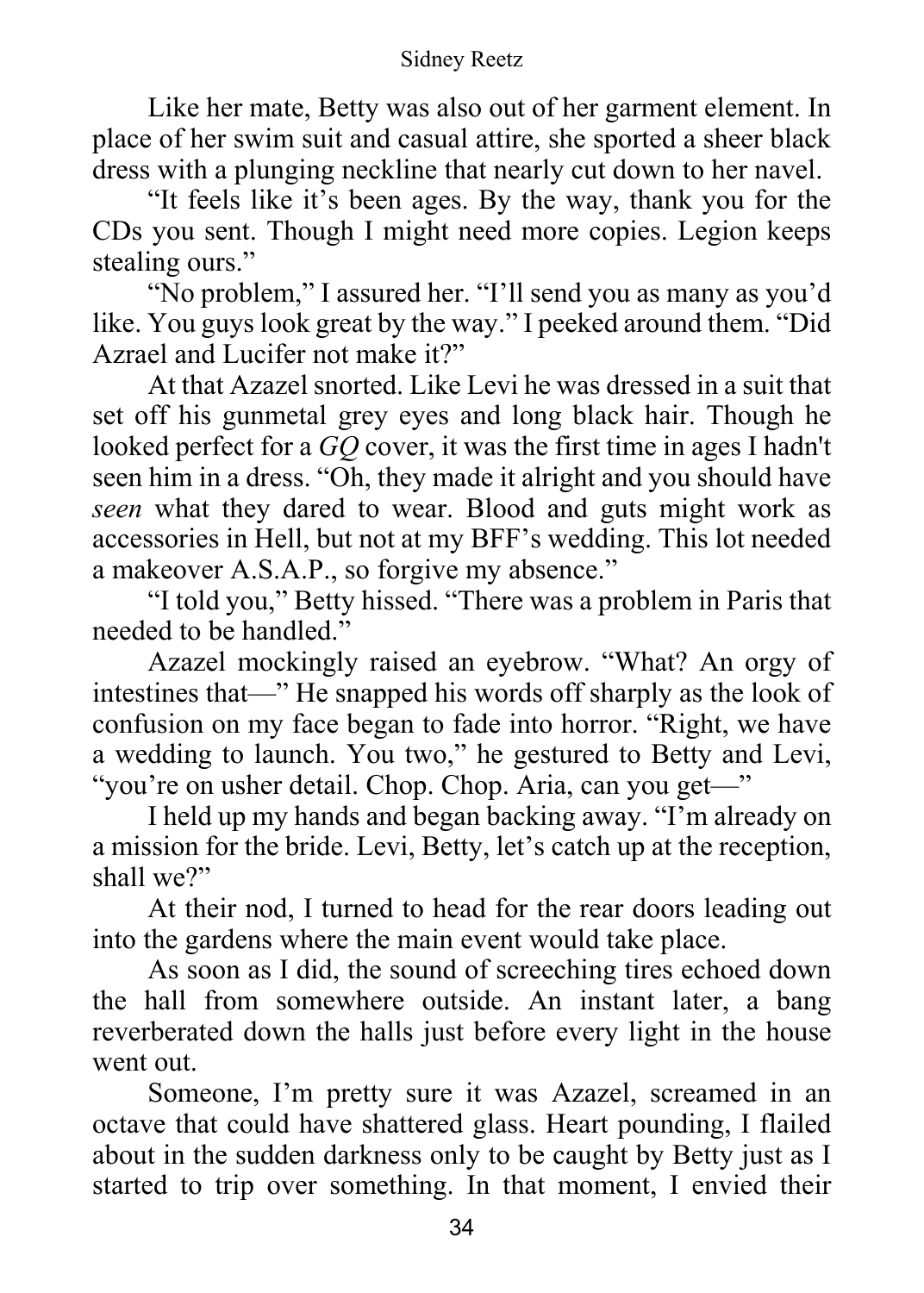enhanced vision.

 Betty steered me to the nearest wall as a wail went up from the other wedding guests in the house. People were crying out and I heard something crash to the floor in the reception hall.

My sister was going to kill me.

"That idiot!" Azazel yelled from my right. "Azrael says that the damned florist's delivery van just ran into the electrical transformer on the south end of the estate! Ugh, I'm going to sue their asses for every penny they have!" I saw the Watcher's silhouette storm off in the direction of the drama. "Don't worry, I've got this."

 Angels and their telepathy, I had to remind myself. I tried not to be envious of their abilities. I really tried.

 I kept my hand against the wall and made my way out to the gardens. Outside was just as dark as inside, thanks to the new moon Syn had insisted on being wed under.

 Without the lights that had been brought in to illuminate the paths and stone steps for the guests, I worried that we'd have to move the ceremony into the reception hall and try to make do with candles. It would certainly be up Syn's alley, still, she'd had her heart set on having the ceremony among all her faux cemetery headstones for the pictures.

 Dorian and his groomsmen were waiting in the small guest house on the other side of the garden, which meant I had to trek through the path in the dark. Maybe that wouldn't have been such a problem if Syn had set up her home in logical, straight paths. But no, showing her love for *The Shining*, my sister had designed her garden amid a maze of hedges over ten feet tall. Intermittently, statues hidden in the topiaries reached out like prison victims begging to be released.

 I dodged under one figure whose clawed hands almost snagged my hair and nearly twisted my ankle in the damned shoes. Growling I kicked them off and knelt to grab them.

 As I did so, something within my soul suddenly shifted. Far more peculiar a sensation than the nagging feeling I'd had before, it was as though a part of me I'd never known existed had fallen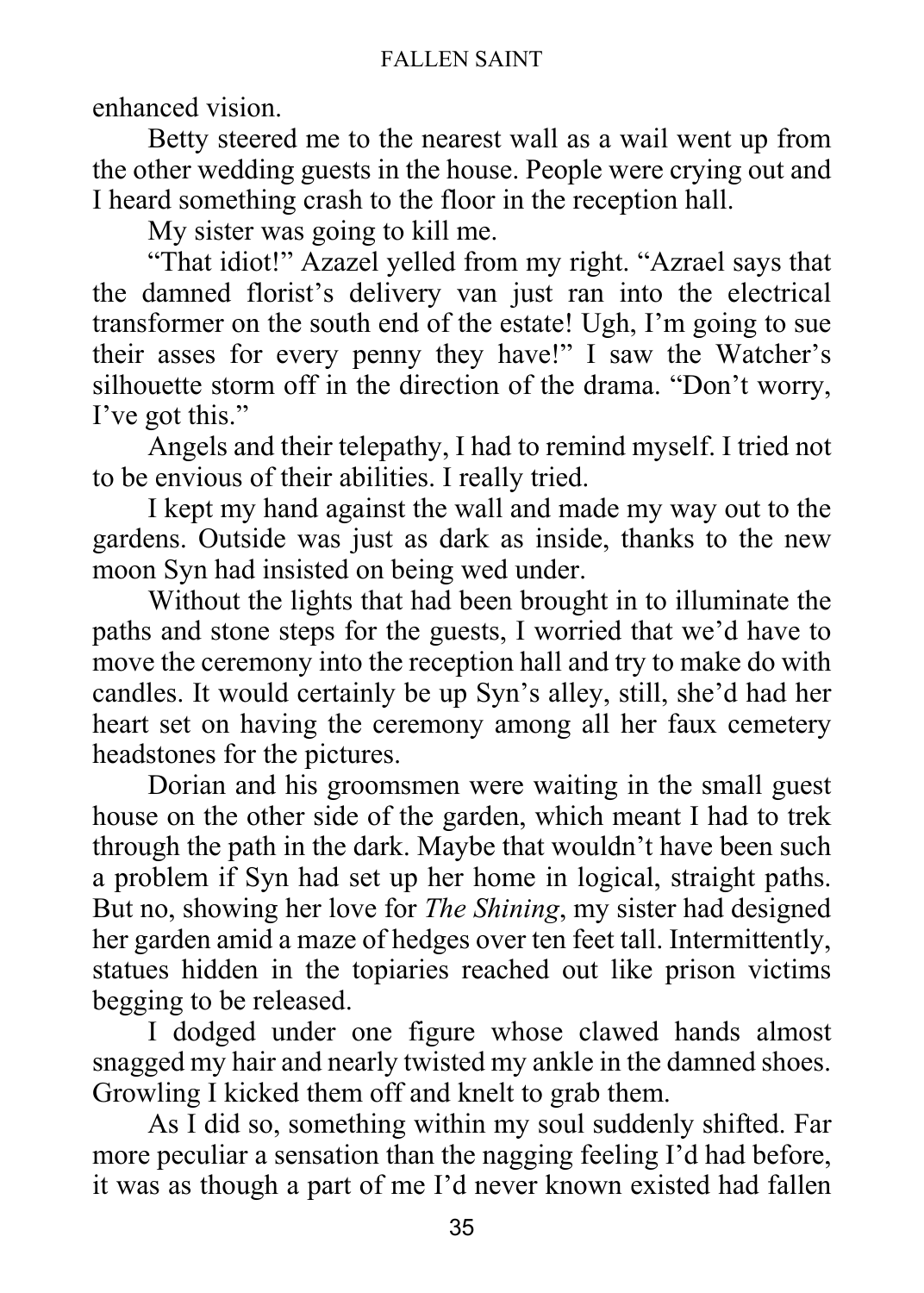#### Sidney Reetz

and locked itself into place. For some reason, I felt as though I'd just found the missing piece of a puzzle under the couch after decades of searching and finally being able to complete the picture because of it.

 The sharp caw of a bird brought my head up to see three very large ravens perched on the hedge above me. As soon as I noticed them, the birds ducked their heads in unison. The movement made me feel as if they were bowing.

 The one on the far right of the trio gave a throaty rasp and spread its wings before it dove down toward me. Its companions quickly followed and with great beats of their wings, they swooped over me and up into the night sky. As they passed, I could clearly see their red eyes tracking me.

Ravens didn't have red eyes.

 As I watched the birds wing away and a gentle illumination slowly faded into being over the tops of the hedges. I didn't tell my feet to walk, but they did. My eyes were fixated up at the light as I somehow found my way without fail through the maze and into the break among the hedges. The entrance to the heart of the garden had been marked by a giant stone archway and as I passed under it, I sensed that my world was on the brink of change.

 An inky darkness consumed the heart of the maze. I knew the chairs and altar had been set up for the ceremony earlier that day, still, I couldn't see any of the decorations. The only thing I could see was one lone tree.

 Syn had planted a cherry tree years ago which stood in almost the exact center of the garden — and it was glowing. Serene, pure light poured out of it like a visible aura. It wasn't the right time of year for a tree like it to be in full bloom, yet it was. Each soft pink flower glittered with an inner light.

 My eyes moved down the tree to see the streak of black against its trunk. A man stood there, his palm held against it and his head bowed as if in concentration. Even bowed and from a distance, I could tell he was tall. I'd gotten used to tall people being around me, but this man could top even Levi by a few inches.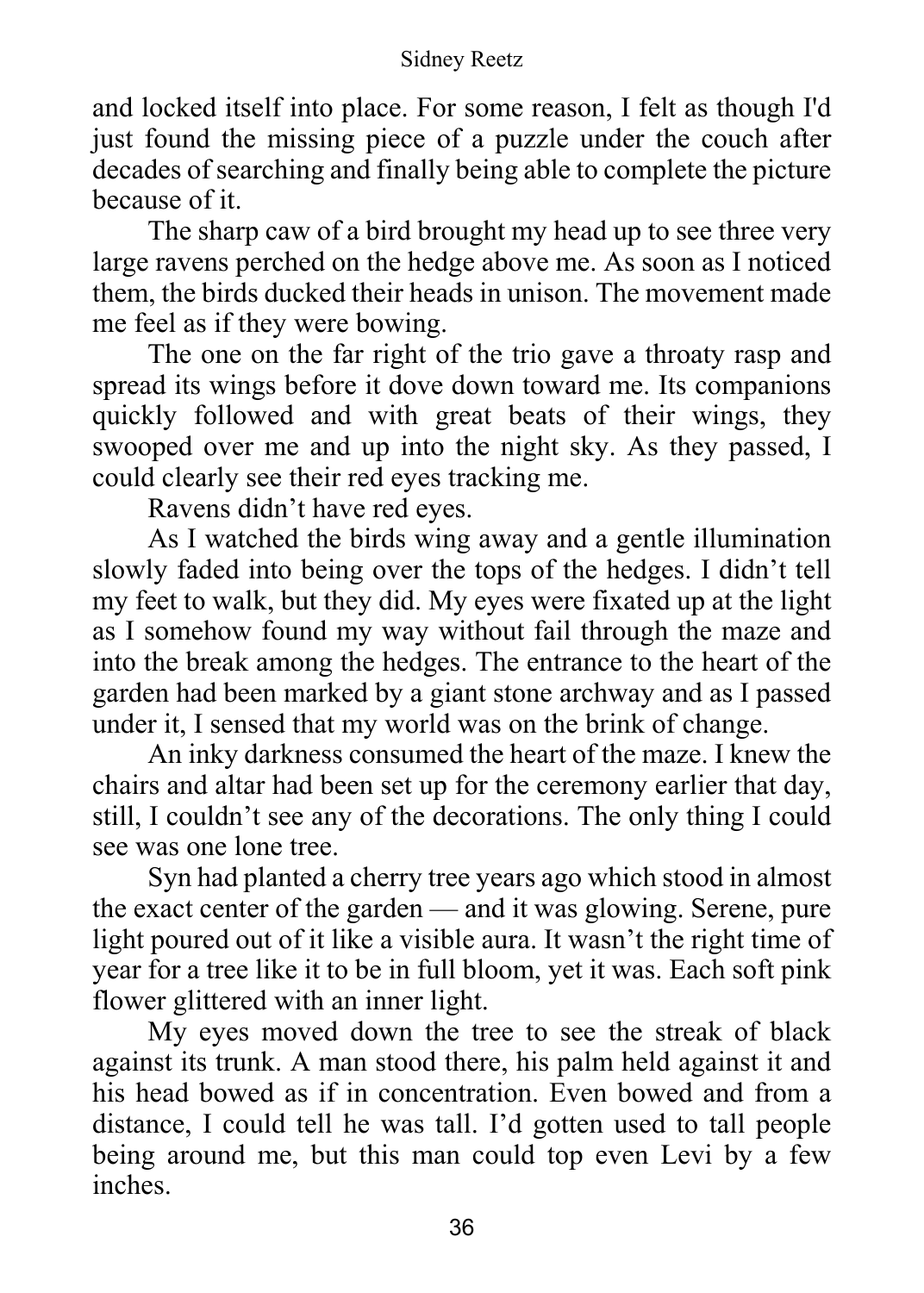I didn't make a sound. At least I don't remember making one. Something must have keyed him into my presence though. He turned sharply and spun to face me.

 Unlike Levi's welcoming energy, this creature's aura could only be described as slumbering violence. It left no question that anyone foolish enough to awaken the beast would be in for a world of regrets. Likewise, anyone who touched him wasn't going to lose just their hand for trying.

 Unlike a movie star or celebrity, he had the charisma of a warrior emperor who didn't need to command you to kneel before him; you were already upon one knee before you realized it.

 I felt drawn to him, like the gathering currents of the sea drawing me to the edge of a whirlpool. However, it didn't pull me under; I felt in control enough to choose whether or not I succumbed and fell over the precipice.

 His features were cold and hard with narrowed eyes framed by dark lashes. Shoulder length, black hair edged a face that appeared neither young nor old.

 Thanks to my sister's profession, I'd been around male models before. I'd seen what society had declared the cream of the crop of male perfection. This creature before me made them all look like trolls in comparison.

He was perfection. He was flawless. He was — angelic.

 In the darkness, his two blue eyes focused on me and shown with an inner light no human possessed. There could be no mistaking those eyes. Once you saw them, you never forgot them. No one else had them because they'd been crafted with all the hues of blue God had forgotten to place in the world. They belonged to only one soul.

I stepped into the garden and whispered, "Lucy?"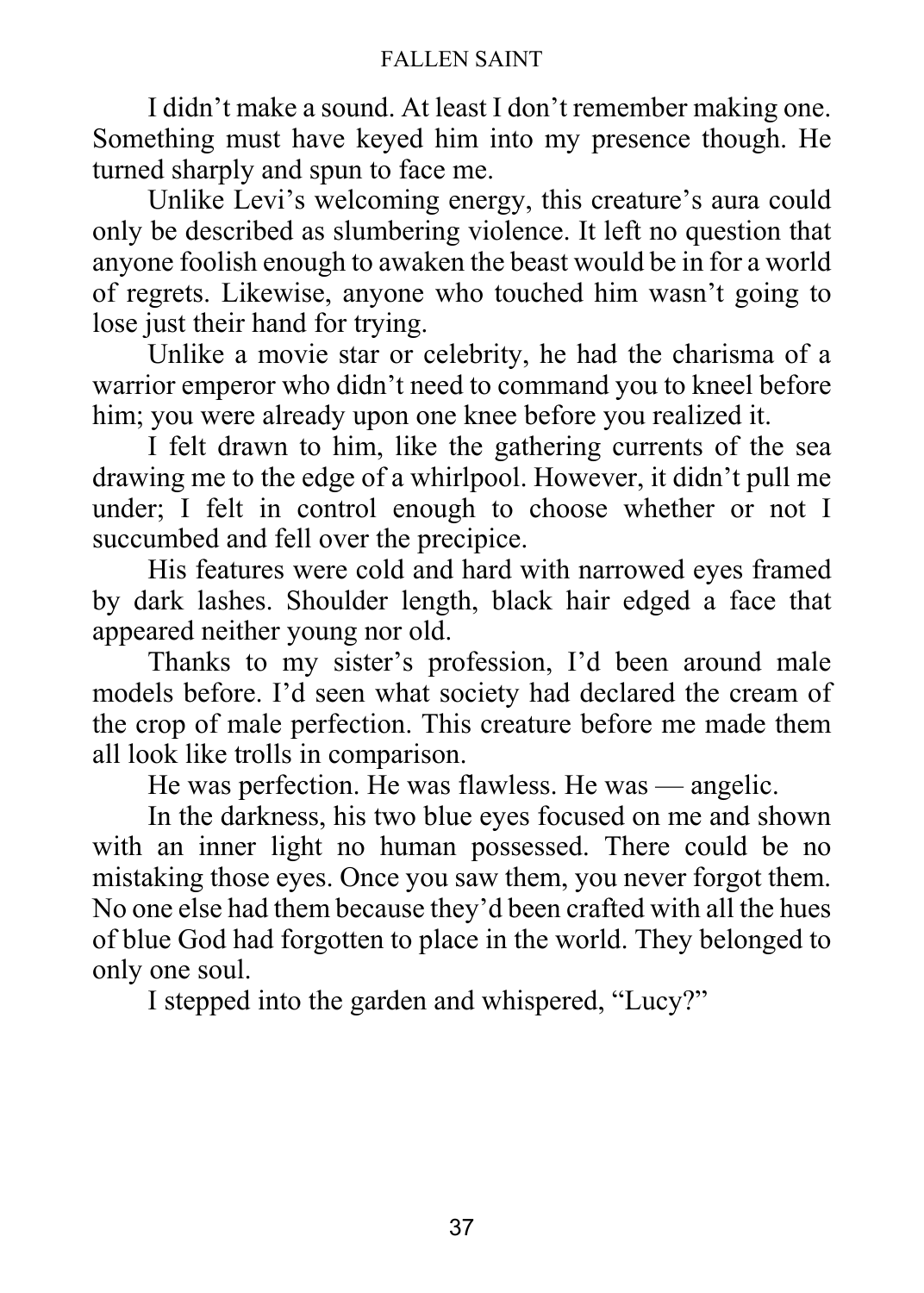## **CHAPTER THREE**

## LUCIFER

 Azazel pulled on my last string of patience. As soon as our group teleported to the estate, he'd been waiting for us like a fashionista shark. I'd put up with his wardrobe demands only because I agreed that we were not dressed for a formal event. Syn was a horror fan, yes, but guts and gore were not the themes for the evening.

 After healing the wound on Azrael's shoulder, my second slipped away to find his mate. I'd likewise ducked out intent on finding Raziel. That plan had been put on hold when I heard the car crash and every light on the property had gone out.

*Azazel is working on damage control out front,* Azrael broadcasted for every angel on the property to hear. *He wants us to keep the guests calm while he tries to get the lights back on. It's not looking good though. Syn might need to cancel tonight and reschedule at another venue.* 

I stopped in my tracks, my fist clenching. *That's not happening,* I sent back to him. With my mind racing, I added, *Do me a favor and get all of the guests out of the gardens. Syn's wedding isn't canceled. Just buy me some time.*

 *What are you going to do?* 

I grinned. *I'm not called Light Bringer for no reason.*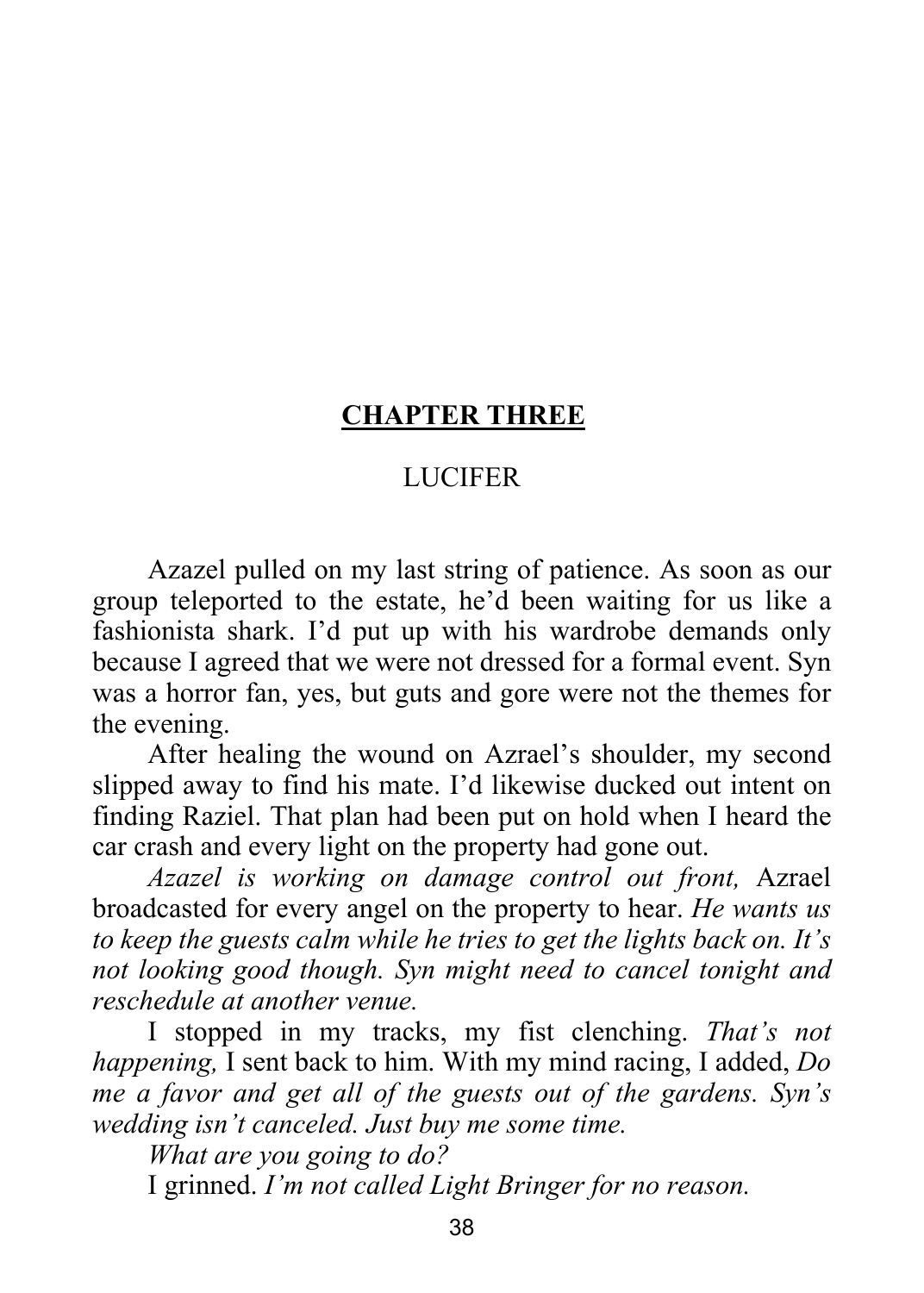#### FALLEN SAINT

\* \* \* \* \*

 As I entered the garden there were only a few stragglers left that I had to give a gentle, mental shove to get to leave. I didn't need any wandering eyes to see what I was about to do.

 Forcing myself to clear my mind, I reached upward with one hand and laid my palm against the trunk of the nearest tree.

*Let there be light,* I thought sardonically.

 The soothing silver and blue glow started below my hand and slowly spread outward. The light crawled over the tree, seeping out onto its branches and broad leaves. Each flower flexed and slowly unfolded into a tiny, perfect blossom with a spark of glowing color at its heart.

 Light Bringer hadn't been a name simply handed to me. It had been a title I had earned. This particular ability had once been a secret pride of mine. However, I hadn't seen much use in being the light bulb angel since Edison had happened to the world.

 Humans would easily explain away the effect as some trick Syn had devised. They'd probably assume it to be some elaborate, glow-in-the-dark paint or declare the tree a fake. It wouldn't be the first time I thanked Occam's razor.

 I had just started to pull away from the tree when my senses keyed into — something. It wasn't the familiar feeling of my instincts throwing themselves on guard for an attack or the unsettling aura of someone stalking me; quite the opposite. It was as if a hidden compass within me had spontaneously keyed into its magnetic north. The needle spun wildly only to stop and lock itself in place.

 Some reflex or hidden force made me turn at that precise moment. When I looked behind me, she was just there.

Two aquamarine eyes shone out of the stygian darkness.

 Emerging from the ornate arch leading into the garden, a woman glided into sight. As she stepped closer, the light from the tree slowly unveiled her. Dressed in a form fitting black gown, the corset cinching her waist modestly displayed a feminine figure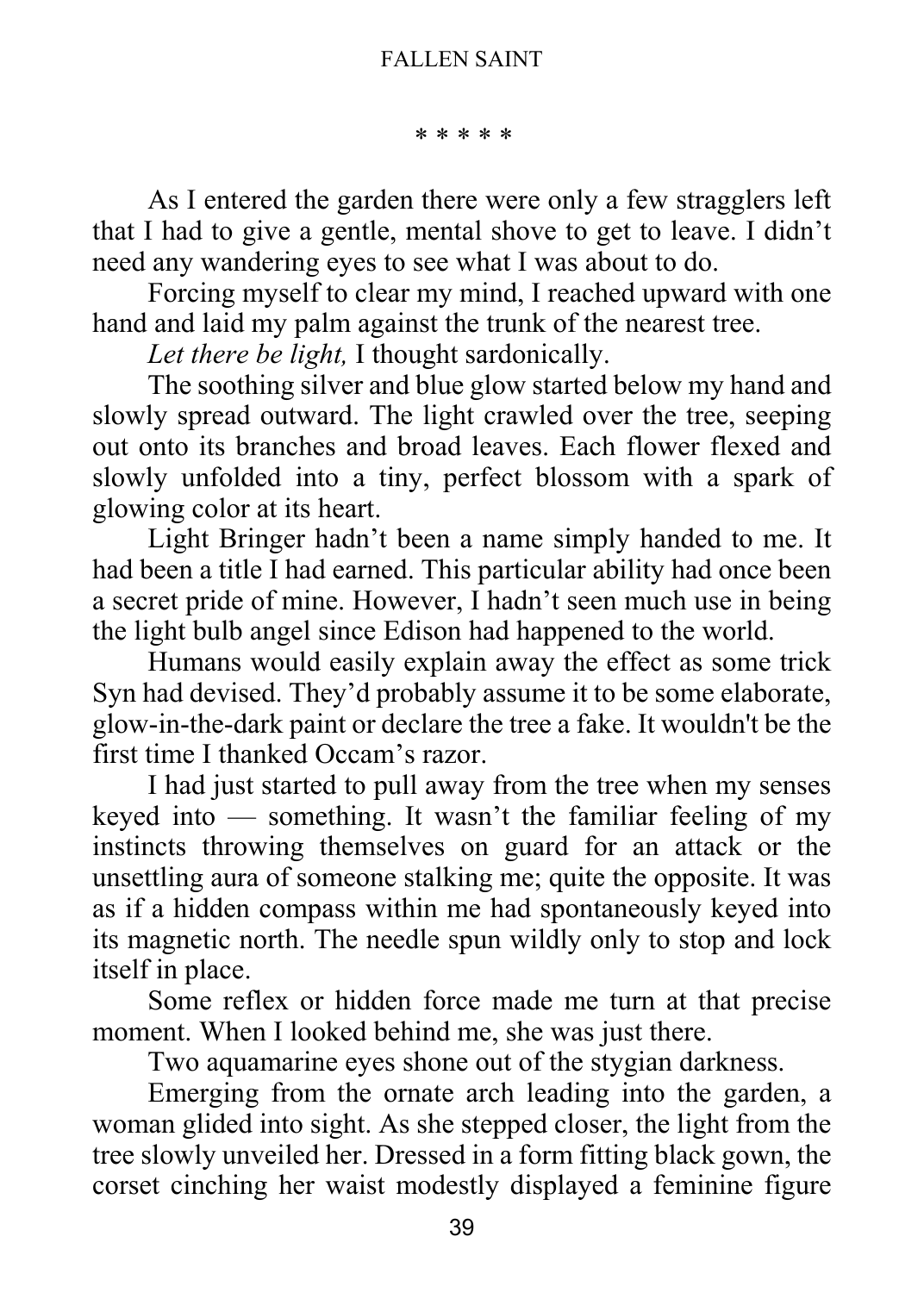#### Sidney Reetz

any hormonal male would have found desirable.

 Despite her alluring attire, as she walked forward, I caught the glimpse of her bare feet peeking from under the hem of the gown. Something about that struck me and gave her an almost ethereal nature; like some mythical nymph come to life.

 Peeking from the colored folds of her dress were artfully embroidered feathers cascading down one side of the gown. They shimmered like opals in the silver light I'd called forth. The path of feathers led my eyes upward, over the curves of her hips, waist, and chest, to the single white feather woven into her hair at her left temple.

"Lucy?" she called softly.

 Her hand lifted to that feather, artfully twisted among a wealth of mahogany colored curls. Her fingers caressed the feather almost as if it were a type of worry stone.

 Everything within me froze at the sight of her. Every worry, every fear, every constant pressing responsibility simply faded out of my mind; replaced only by the sight of this woman before me. The sheer power of her simple presence was enough to make me want to fall to one knee before her and pledge… I'm not sure what.

Aria.

I hadn't seen her in nearly thirteen years.

 Gone was the ten-year-old child. She'd been replaced by an intoxicating beauty who radiated purity and kindness as casually as some women wore perfume. Even the darkness of the cemetery and fog around her seemed to brighten a touch and become less foreboding in her presence.

 I couldn't breathe. I couldn't speak. I could only gaze at her and feel drawn in; as if I were caught in some gravitational pull I was unwilling to break free of.

 To my relief, she broke the spell before the feeling pulled me under. Both of her hands lifted to her lips as her eyes brightened, threatening to spill over the haunting makeup someone had applied to her features.

 "Lucy?" she whispered again, yet I felt her words vibrate through me as if she were standing only a foot away. "Is that really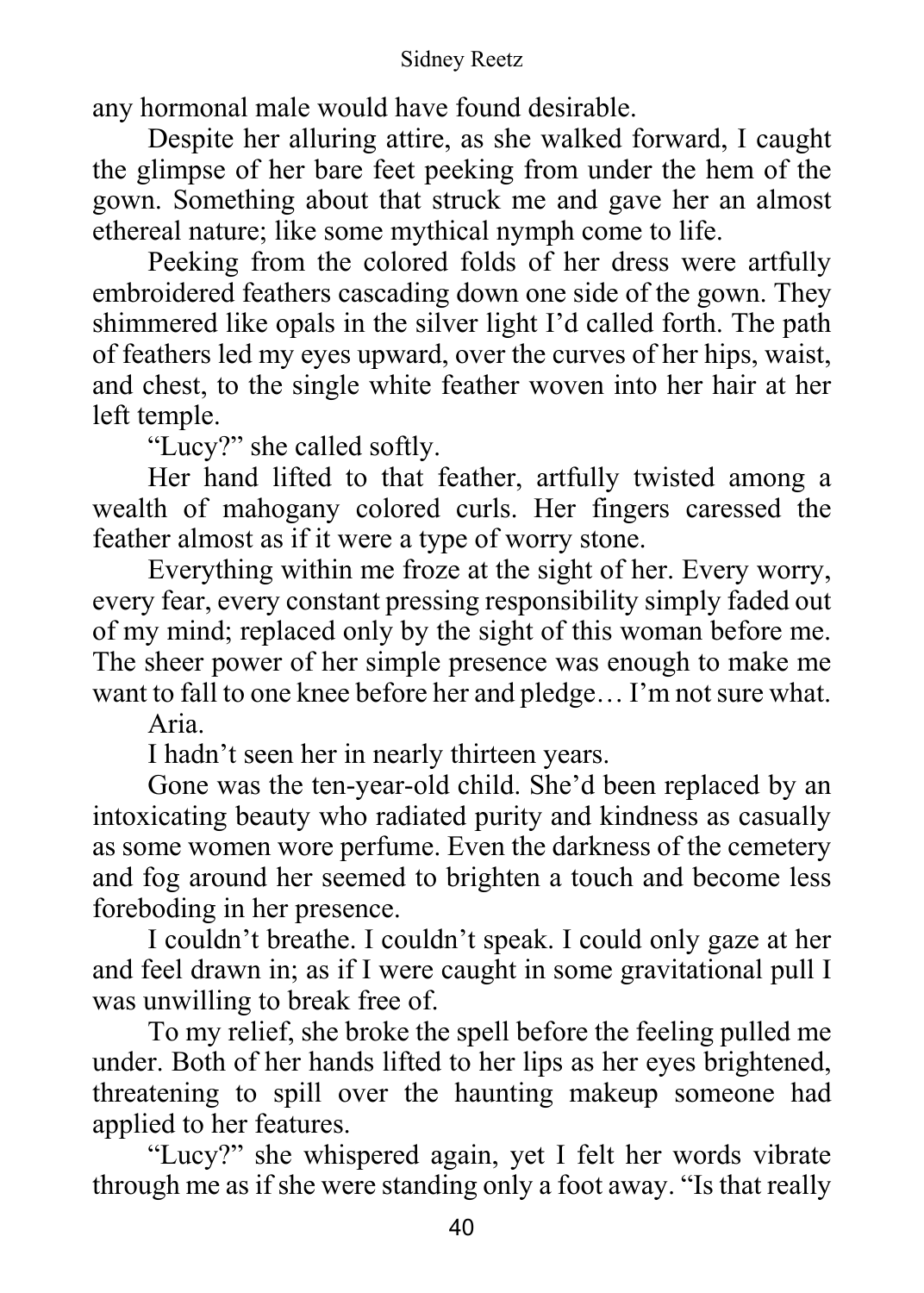you?"

"Aria?"

 She took a hesitant step toward me, one hand beginning to reach out.

 Whatever spell had descended between us in that garden was suddenly shattered by a reprimanding male voice.

 "Aria, what are you doing?" An angel emerged out of the arch behind her and took Aria by the elbow. "I've been looking everywhere for you." He stopped at the look in her eyes, his gaze tracking to me. "Ah," he said flatly. "Lucifer. Glad you could make it."

 I nodded in recognition to Raziel, but I couldn't take my eyes off of the girl.

 I don't know if Aria felt something similar or not. Her eyes never left mine. To her father she said, "Syn sent me to check on Dorian and then I saw the light in the garden."

 Raziel's hazel eyes flicked between the two of us. His brows suddenly came down and he forced Aria to look at him with a gentle hand. "The wedding is still on and I've got Azazel screaming orders in my telepathic ear. I need you to get Dorian and his groomsmen in place. We've got ten minutes."

 "Papa, I—" Aria started to protest, her eyes flicking back to mine.

 "Go." With a careful briskness, he pushed Aria back through the arch and toward the guest house. Turning back to me, he said, "Thank you for taking care of the light issue. However, I think we could use more here and inside the reception hall. I need to start letting guests in here to take their seats."

 I nodded, only half hearing what he said. That damned inner compass of mine was still locked onto Aria. Even out of view, I could sense her dashing through the hedge maze and away from us. My eyes shifted to the right as she emerged out of the hedges and turned toward the guest house.

Dammit, how did I know that?

 $"Luce?"$ 

*Work,* I told myself sternly. *Get your mind back on work and*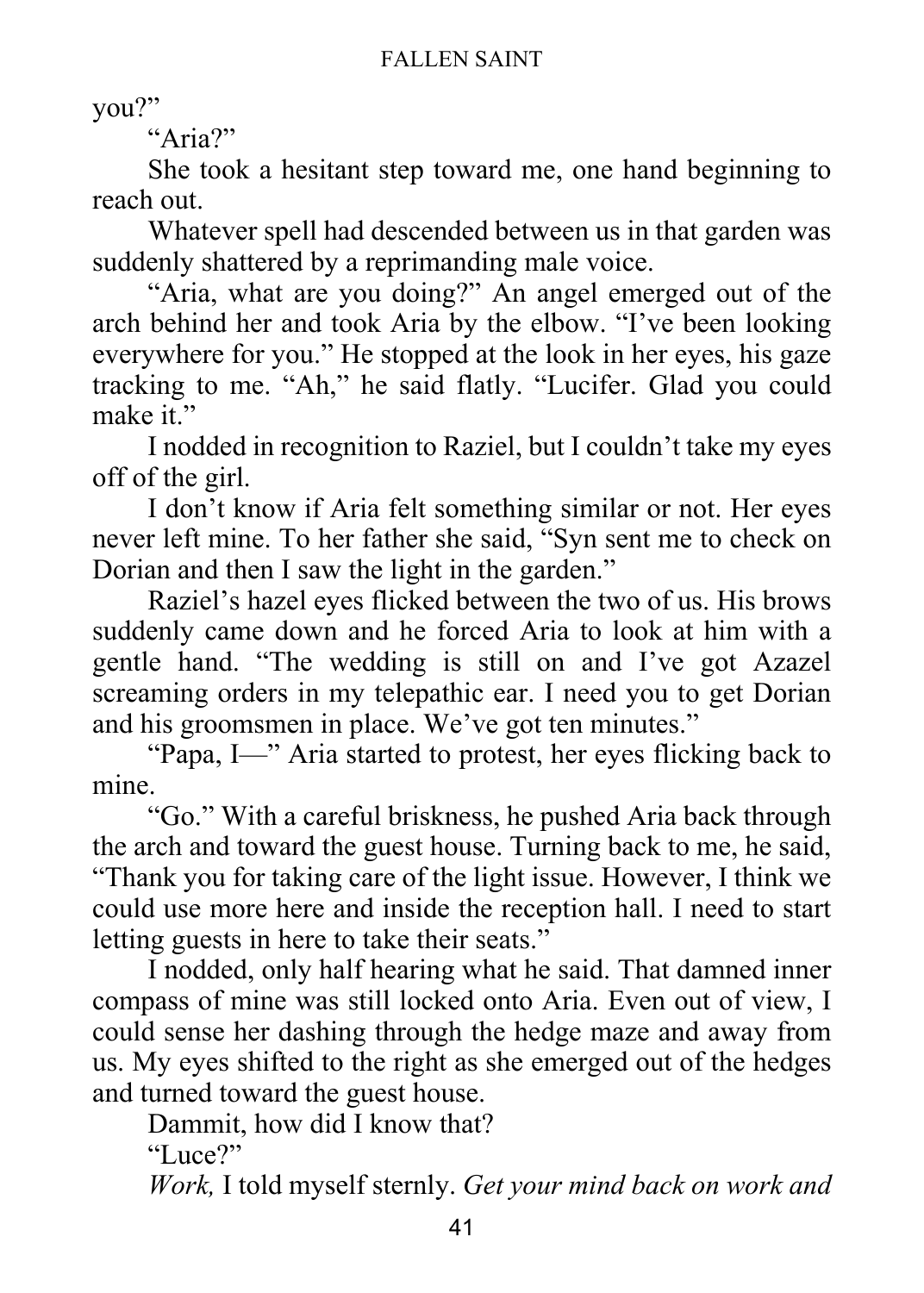*stop thinking about —* Eyes the color of the purest tropical sea water — *other things…* 

 Thankfully, the sound of Raziel sternly clearing this throat was the swift kick in the rear I needed to jar my mind loose.

 "We need to talk," I said, remembering the symbols on Murder's body before it had self-destructed.

 "Yes." Raziel's eyes flicking to where Aria had disappeared before returning to me. "We do. However, we have a wedding to survive first." Without waiting for a reply, the angel turned and marched out of the garden, turning left where Aria had turned right.

 Within moments I could hear guests being directed toward the wedding altar, which was my cue to leave. As I moved, my hand brushed over trees, bushes, and sculptures. Colored light exploded into being in my wake.

 I slipped out of the garden, feeling much like the snake fleeing Eden as I forced myself back toward the estate and not toward the guest house where my instincts were screaming at me to go.

 Someone had found hundreds of candles and set them to light the foot paths and doorways. As I passed each one, I tapped the wax on the side, causing the whole column of each candle to glow and issue more light.

 I began to head inside when the blare of a police cruiser's siren from the front of the estate had me stopping in my tracks.

"What now?" I muttered.

 A moment later, I turned the corner and saw the flashing lights of the vehicle parked before the gates to the estate's drive.

 Altering my course, I approached just as two officers got out of the car. In response, a female form practically materialized out of the darkness to intercept them.

 "Officers," Amanda Rodriguez called out in her clear, crisp, 'I take no shit' tone. "How can I help you?"

 She'd dressed in a tight fitting, black pants suit that displayed her perfectly toned body. I'd never know the woman to miss a day at the gym. Emblazoned across the back of her jacket was a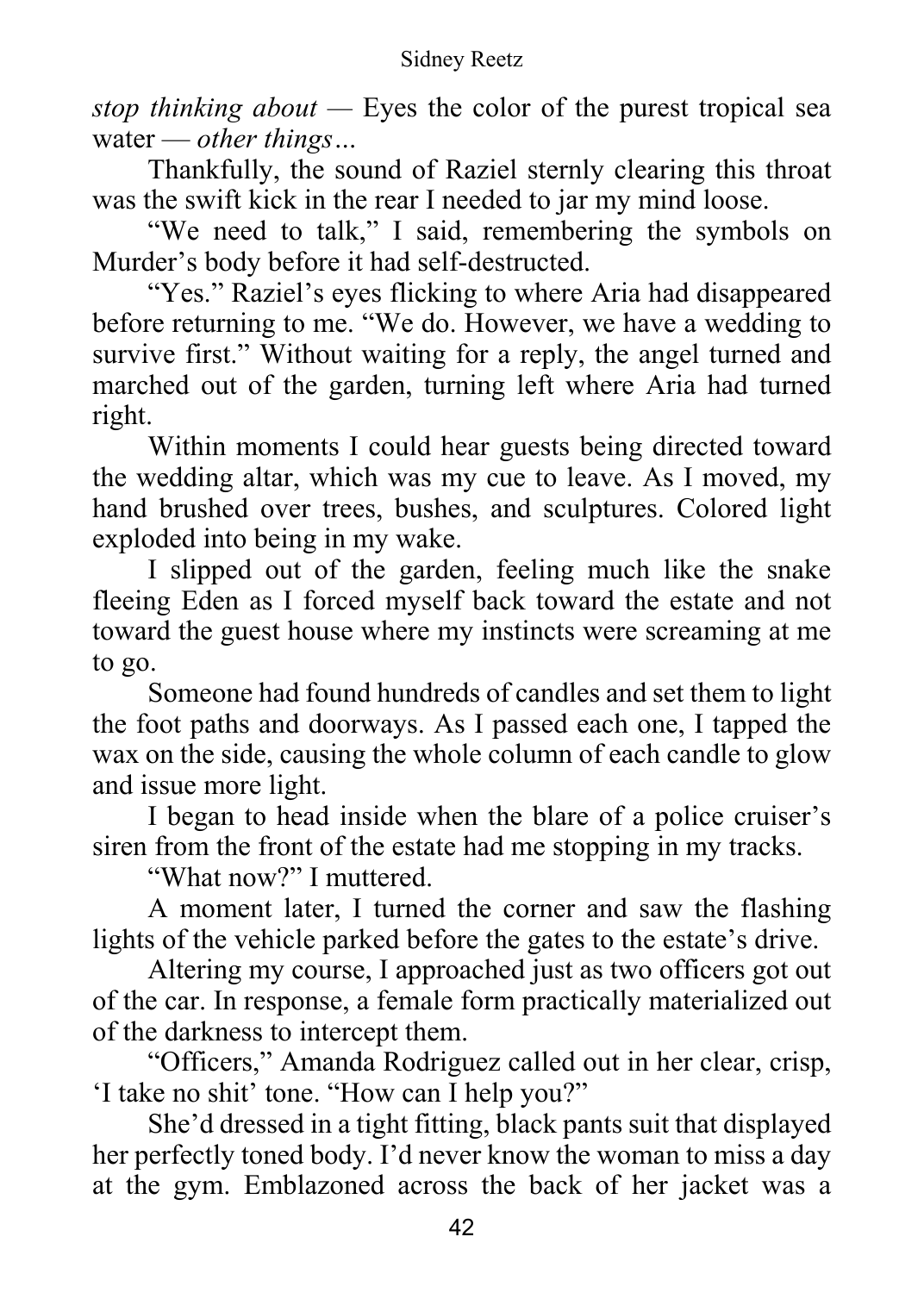stylized pair of white tribal designed wings that nearly matched the white blond of her short cropped hair.

 She opened the main gate for the officers as the entertainment news reporters and paparazzi began to shout questions and snap photos from across the street. Per ordinance, they legally had to maintain a twenty-foot distance from the property. At my approach, their cameras began snapping in rapid fire as they began to call out to me. I ignored them.

 The two officers were glancing around the area, obviously ogling the grounds, the upper-class guests, and the media frenzy just outside the gate.

 The lead, an older man with salt and peppered hair, tipped back his hat and turned toward the former Homicide Detective as I came up behind her. His gray eyes widened in alarm. "Amanda? Shit is that you?"

 Crossing her arms over her chest, Azrael's mate tilted her chin up and eyed the one who had spoken. Her green eyes turned hard suddenly. "Mahoney," she said in a clipped tone.

 The older officer continued to stare. "We, uh, had two calls in regards to this address. One for the traffic blocking the main public street and another for a reported explosion."

 "We had an incident involving a delivery van and the onsite electrical transformer. It happened on private property."

 "We'll be taking care of it with the delivery company in the morning," I stated firmly.

 Both officers finally broke their gazes away from Amanda to give me an appraising look. I was all too familiar with such a visual inspection. The shoulders of both men tensed as they craned their necks up to look me in the eyes. Mahoney took a step back. His younger partner stood his ground.

 "Right. No one is injured, I trust. We—" Mahoney broke off his words, shaking his head in bewilderment as his gaze swung back to Amanda. "Damn, Rodriguez, you look exactly the same as the day you left the force. That was, what, ten years ago? Twelve?"

Standing beside her, I could see Amanda's posture straighten.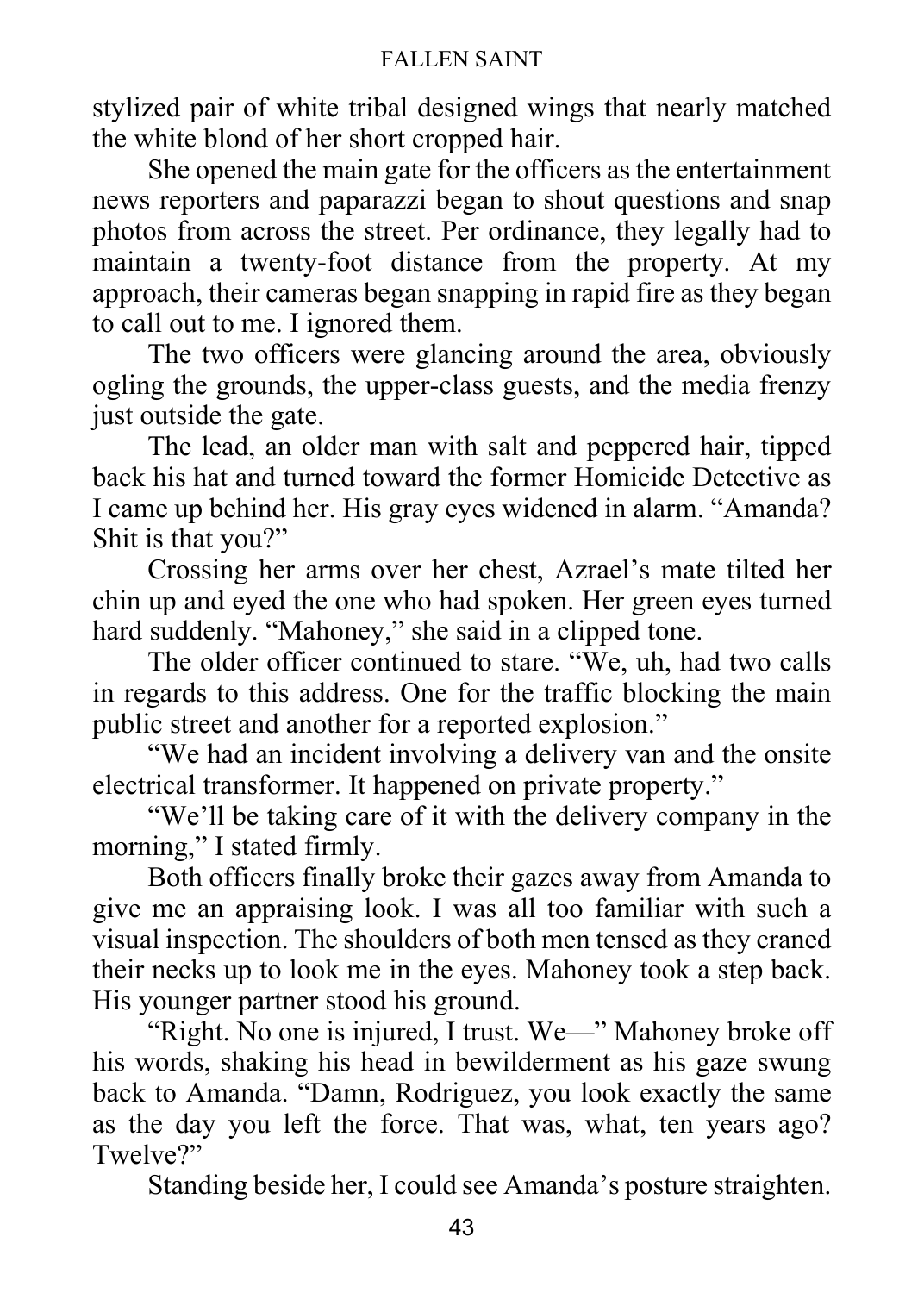Over the last two decades with the female, I'd learned just how private a person she was. So her reaction didn't surprise me. What did, however, was the way her eyes flicked nervously to me before fixating back on the officer.

I lifted an eyebrow at her, remaining silent.

 Somehow, what her former colleague said had knocked Amanda off her typical cool and calm pedestal. She snapped back, "No one was injured. The driver is fine, though if he says sorry one more time, he might not be. I can assure you that all is under control here."

 The second officer cleared his throat. "That's fine, Miss, but we'd like to at least see the driver and the incident area. We'll also need your guests to park off the main road."

*Need help?* I sent privately to Amanda. *One mental push and I can send them both away.*

*I've got this.* She thought back at me. Amanda didn't have the gift of telepathy, still, I could read her mind easily if she opened it for me to tune into. *They are starting to pull the good cop, bad cop routine. I think it's because of all the high profile guests and photographers. I'll show them how we're handling the situation and promise to have the valets move the cars.* She looked over her shoulder at me and gave a sly smirk. "Ceremony is in five minutes. You better get moving."

 I nodded and clapping her on the shoulder before turning to head back into the mansion. "Call me if you need me."

One thing I loved about that human was the lack of hand holding she needed. Perhaps my generals needed to start taking lessons from her.

 "Who's the big fella?" I heard the older officer ask as I walked away. "Heard you were married. That him?"

 "That's my husband's boss," Amanda replied. "Now, if you'll follow me, you can speak with the driver."

 I pushed the front doors open to the estate and entered. The front entry bore Syn's decorating style. However, there were hidden signs that Aria lived here as well. The pictures gracing the walls were one such mark. Though each one had been encased in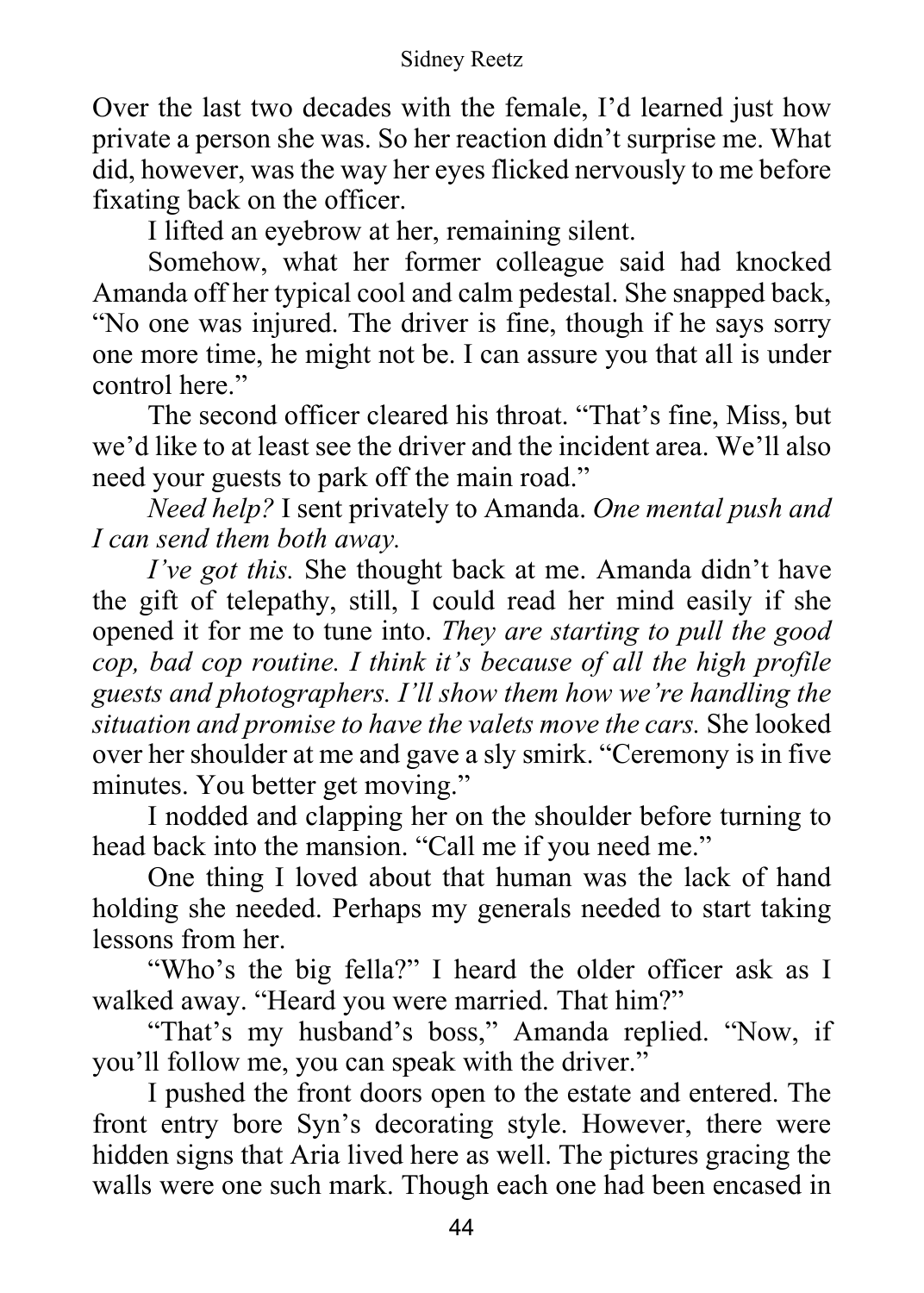a black frame with bats and other macabre ornamentations, the photos were cheerful and colorful.

 For the wedding, most of the photos had been changed out to show Syn and her soon to be husband from the day they met to the engagement photos. However, there still remained a good number of photos from prior years of Syn and Aria growing up.

 I stopped as the last picture in the line caught my full attention. Leaning down, I picked up the chunky frame, wondering if my eyes were deceiving me.

 The picture had been taken shortly after Ruby's death, just as we'd all been settling into life at the coastal house. We'd taken the photo at Syn's annoying insistence. She'd gotten into photography that spring and had always been trying to pose us for a shot.

 Of course, Syn and Aria had changed drastically. They were both women in the prime of their lives. However, none of the other faces had changed at all. Myself, Betty, Levi, and Azrael were still the same as the day we had been created. Azazel was the only exception since his personal style changed from week to week.

 My eyes fell on Amanda's face in the photo. She'd been in her late twenties when it had been taken, which meant she was pushing fifty today. Yet the woman I'd just left outside mirrored the image of the woman in the photo.

 The glass in the frame suddenly cracked, the fractures spider webbing out from my fingertips. I set the photo down before I did worse to it.

 The officers outside had been right; Amanda had stopped aging.

*Azrael, what have you and your mate been doing behind my back?* I snarled inwardly.

"Luce, you made it!"

 I turned to see Syn descending the staircase in her wedding finery. She had a line of bridesmaids on either side of her to make sure she didn't trip.

 As each of the maids looked up and caught sight of me, they all stumbled on the steps. Thankfully, they each caught themselves and avoided a disaster. Tittered to one another in high pitched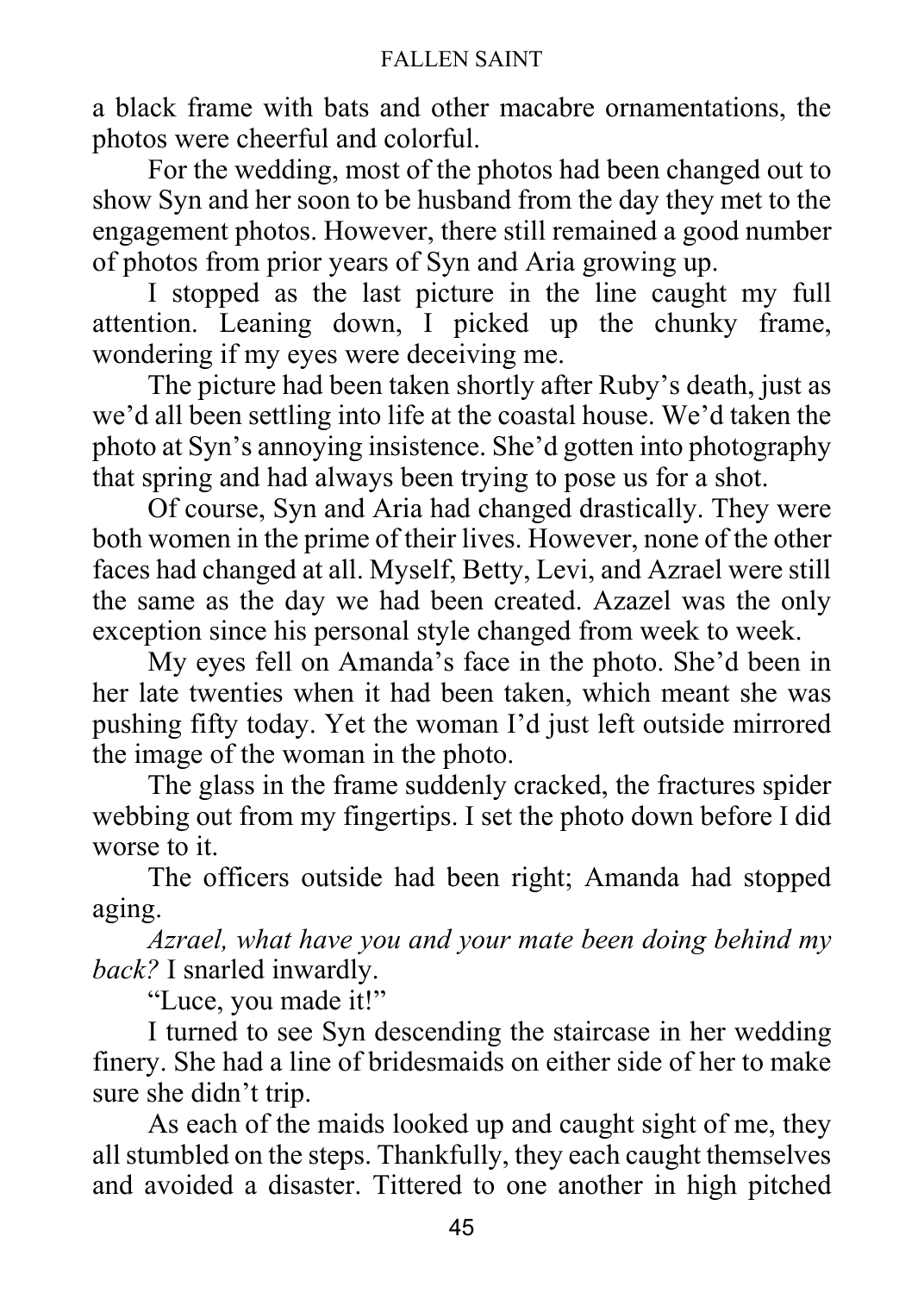squeaks, their eyes darted to me and away, only to come back.

 Syn ignored them and cascaded down the stairs like a queen coming to address her people. I crossed the floor to her and she threw her arms around me in an embrace. I had to throw my head to the side as the elaborate headdress she wore almost impaled me.

 "Sorry for being late," I whispered in her ear. "I wouldn't have missed this for the world."

She pulled back, tears brimming her eyes.

 "Remind me again," I playfully chided her, "why you wanted *me* to be the one to do this?"

 Syn slapped my shoulder. "Really?" she scoffed. "I'm about to say 'I do' over here and all you can think is 'why me'?" She tilted her head up and though her tone was condescending, she smiled. "Need I remind you that you are my guardian on all the legal forms?"

 "Oh, so now that matters? Remember when I told you that you couldn't have your own mansion." I gestured at the estate around us.

 She snorted and took my arm, twining it about hers and she ushered me forward, her mile long train and maids walking behind us. "Well, you said no and Azazel said, 'here take my mansion I never use.' I was, what, twenty? How could I say no?"

I sighed. "Azazel is your enabler, that's for sure."

 Syn laughed and I could tell she was trying to distract herself. Her nervous energy translated in the trembling of her fingers against my arm. "I love Azazel to pieces, but he can't handle this. The giving away of the bride to the groom thing, I mean." She gestured between the two of us with a finger. "If he were in your place right now, he'd throw me over his shoulder and cart me away."

"Why on earth would he—"

 "It's the natural reaction of a BFF at their BFF's wedding," Syn said with her trademark roll of the eyes. "He's probably going to need you and the others more after tonight."

 "Great," I sighed on a halfhearted laugh. "Because, you know, we are just a happy family that always gets along. Yep,